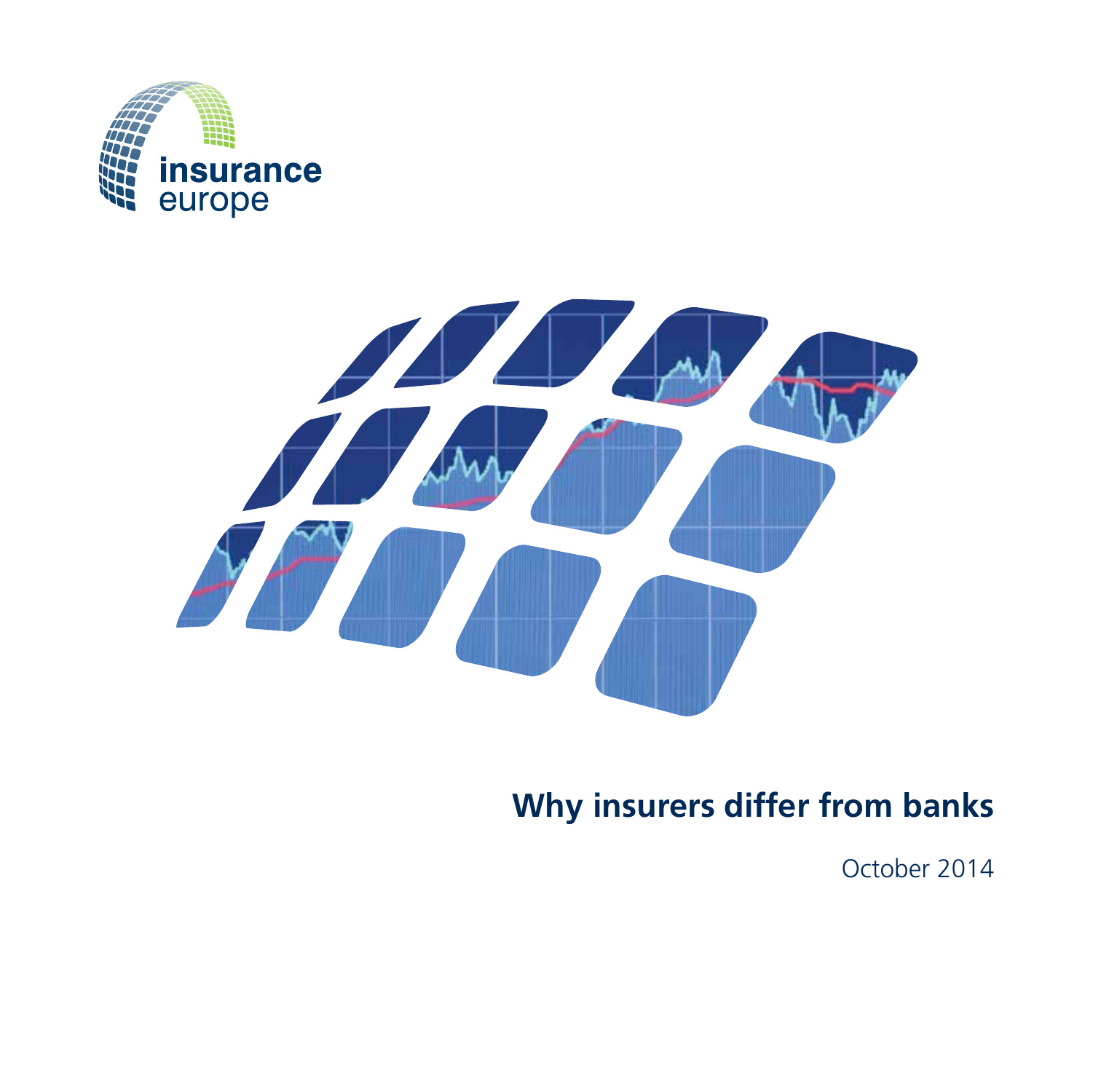#### **About Insurance Europe**

Insurance Europe is the European insurance and reinsurance federation. Through its 34 member bodies — the national insurance associations — Insurance Europe represents all types of insurance and reinsurance undertakings, eg pan-European companies, monoliners, mutuals and SMEs. Insurance Europe, which is based in Brussels, represents undertakings that account for around 95% of total European premium income. Insurance makes a major contribution to Europe's economic growth and development. European insurers generate premium income of more than €1 110bn, employ almost one million people and invest over €8 500bn in the economy.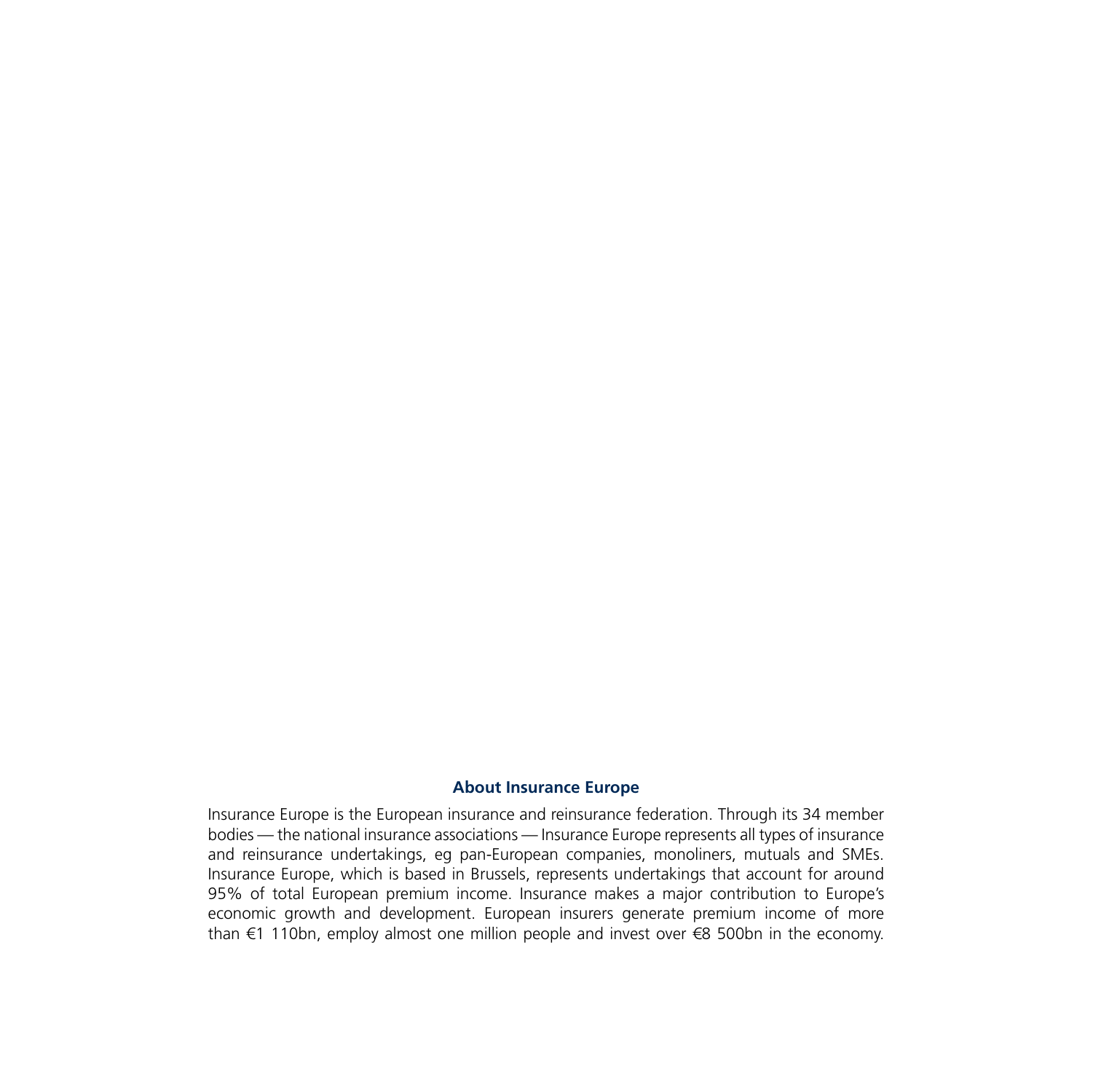## **Contents**

| <b>Executive summary</b>                                                                    | 6  |
|---------------------------------------------------------------------------------------------|----|
| <b>Introduction</b>                                                                         | 8  |
| Section I - Why insurers differ from banks                                                  |    |
| I. Insurance                                                                                | 10 |
| 1.1 Non-Life Insurance                                                                      | 11 |
| 1.2 Life insurance                                                                          | 12 |
| 1.3 Insurers as investors                                                                   | 14 |
| I.4 Reinsurance                                                                             | 18 |
| <b>II. Banking</b>                                                                          | 20 |
| <b>III. Balance sheet comparison</b>                                                        | 23 |
| IV. Overview of risks facing banks and insurers                                             | 24 |
| IV.1 Main risks faced by insurers                                                           | 24 |
| IV.2 Main risks faced by banks                                                              | 26 |
| IV.3 Focus on two key risks                                                                 | 29 |
| Section II - Questions and answers                                                          |    |
| 1. Should large insurers automatically be considered systemically risky?                    | 34 |
| 2. Are insurance activities systemically risky?                                             | 36 |
| 3. Why did AIG fail?                                                                        | 38 |
| 4. What is the difference between the resolution of insurers and the resolution of banks?   | 40 |
| 5. Are reinsurers' activities systemically risky?                                           | 44 |
| 6. Would bank capital requirements (Basel III) also be appropriate for insurers?            | 48 |
| 7. What could be the consequences of imposing excessive capital requirements on insurers?   | 51 |
| 8. Does applying a minimum leverage ratio requirement for insurers make sense?              | 52 |
| 9. What is Solvency II and is this framework appropriate and sufficient for the effective   |    |
| regulation of European insurance companies?                                                 | 55 |
| 10. Why do insurers use derivatives?                                                        | 56 |
| 11. Do insurers engage in shadow banking activities and is this problematic from a systemic |    |
| point of view?                                                                              | 59 |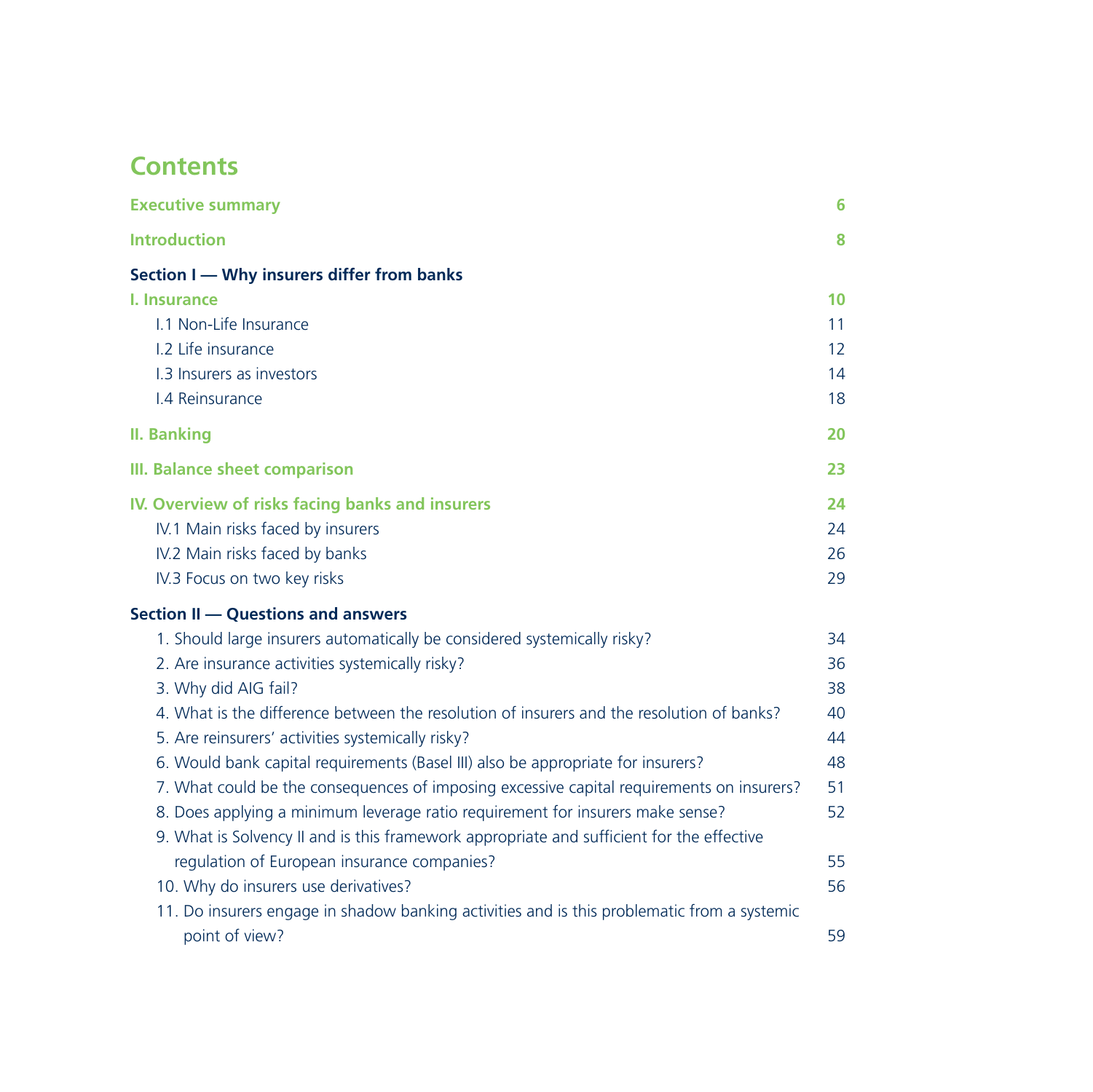### Executive summary

In the aftermath of the 2007/2008 banking crisis, a significant number of reforms have been introduced by international, European and national policymakers as a response to problems in the banking sector which have negatively impacted the entire economy. These efforts to foster sound and stable financial markets are fully supported by the insurance industry.

A worrying trend has, however, emerged. Several regulatory initiatives directed at the banking business were eventually transposed to other financial industries, without an appropriate distinction being made between the vastly different business models which make up the financial sector.

Banks and insurers have significantly different business models and play very different roles in the economy. The core activity of insurers and reinsurers is risk pooling and risk transformation, while that of banks is the collection of deposits and the issuing of loans, together with the provision of a variety of fee-based services.

Consequently, the balance sheet of insurers is economically stable, as fairly longterm policyholder liabilities are matched with assets of corresponding duration. In the case of banks, which engage in maturity transformation, assets and liabilities are not matched, and the average duration of most bank assets is generally longer than the average duration of their liabilities.

Insurers and banks also play quite different roles in relation to the efficient functioning of the whole economy. Banks are part of the payment and settlement system and through their role as credit providers they are the main transmission channel of central banks' monetary policy. Insurers make an important contribution to economic growth by providing consumers and businesses with protection against negative events. While this role is also critical for the functioning of the economy, there is no sovereign link and the interconnections are materially different. In particular, there is no balance sheet link between insurers and there is also no "central insurer" as there is a central bank.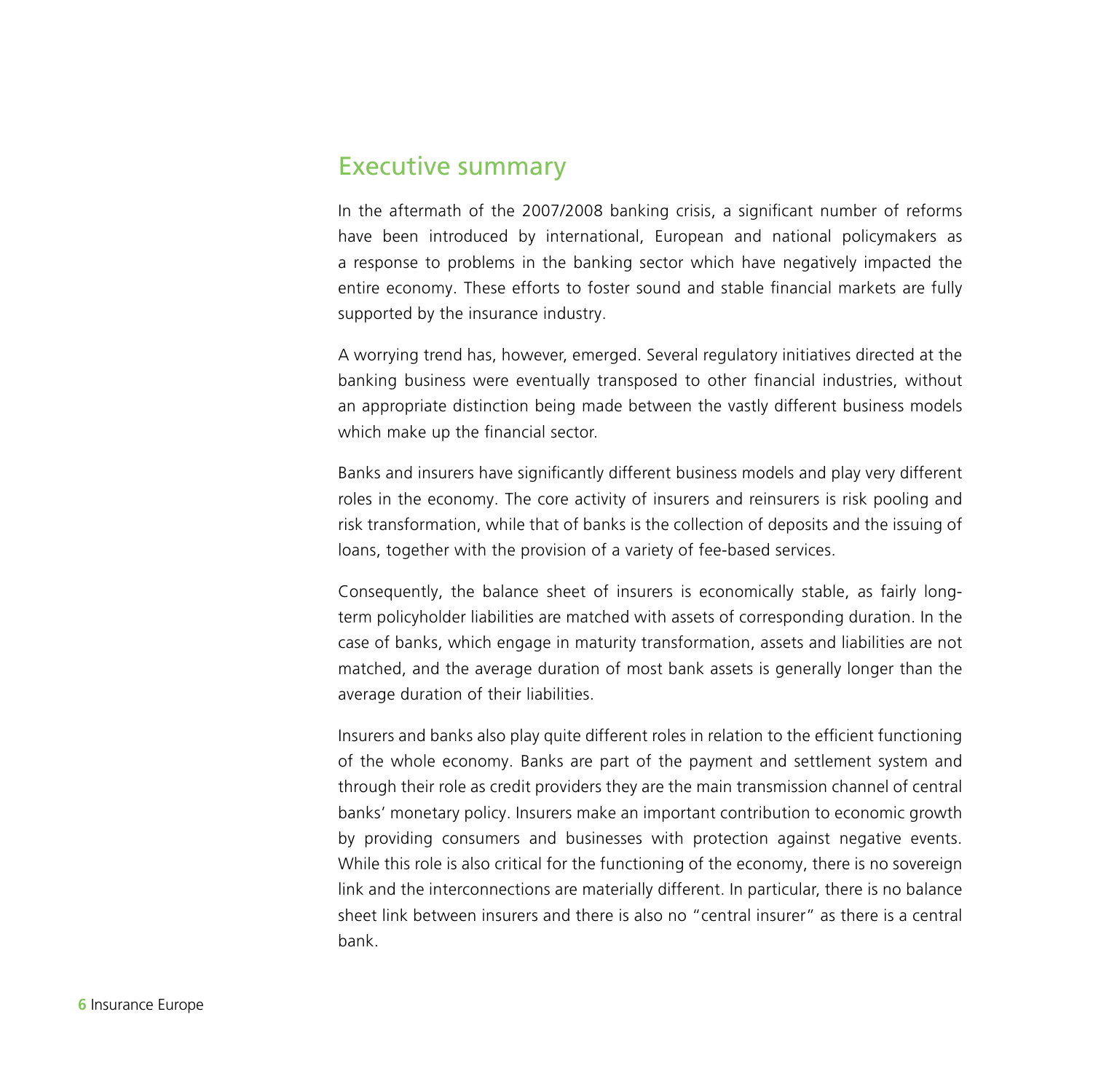

The risk profiles of insurance companies and banks also differ fundamentally.

Insurance companies are mainly exposed to underwriting risk, market risk and the risk of mismatch between assets and liabilities, whereas the most significant risks to which banks are exposed are credit risk, liquidity risk and market risk. Importantly, the risks faced by an insurer depend on both assets and liabilities and the way they interact.

From a macroprudential point of view, the core insurance business model does not generate systemic risk that is directly transmitted to the financial system. There is far lower contagion risk, higher substitutability and lower financial vulnerability in insurance compared to banking. The financial position of insurers deteriorates at a much slower pace than that of banks and even if an insurer does run into trouble, an orderly wind-up is much easier, since insurers strive to match expected future claims by policyholders with sufficient assets; this facilitates the transfer or run-off of their portfolios.

Insurance Europe supports appropriate improvements to regulatory and supervisory standards for insurers that will maintain a sound and competitive industry and that will foster consumer confidence. But the all too common assumption that regulation which is valid for banking must be valid for insurance is wrong. Rules applied to insurance should fully reflect the profound differences between the business models and risk profiles of the two industries. Applying banking-inspired regulatory frameworks to insurers would have a materially negative impact on the sector and on the whole economy.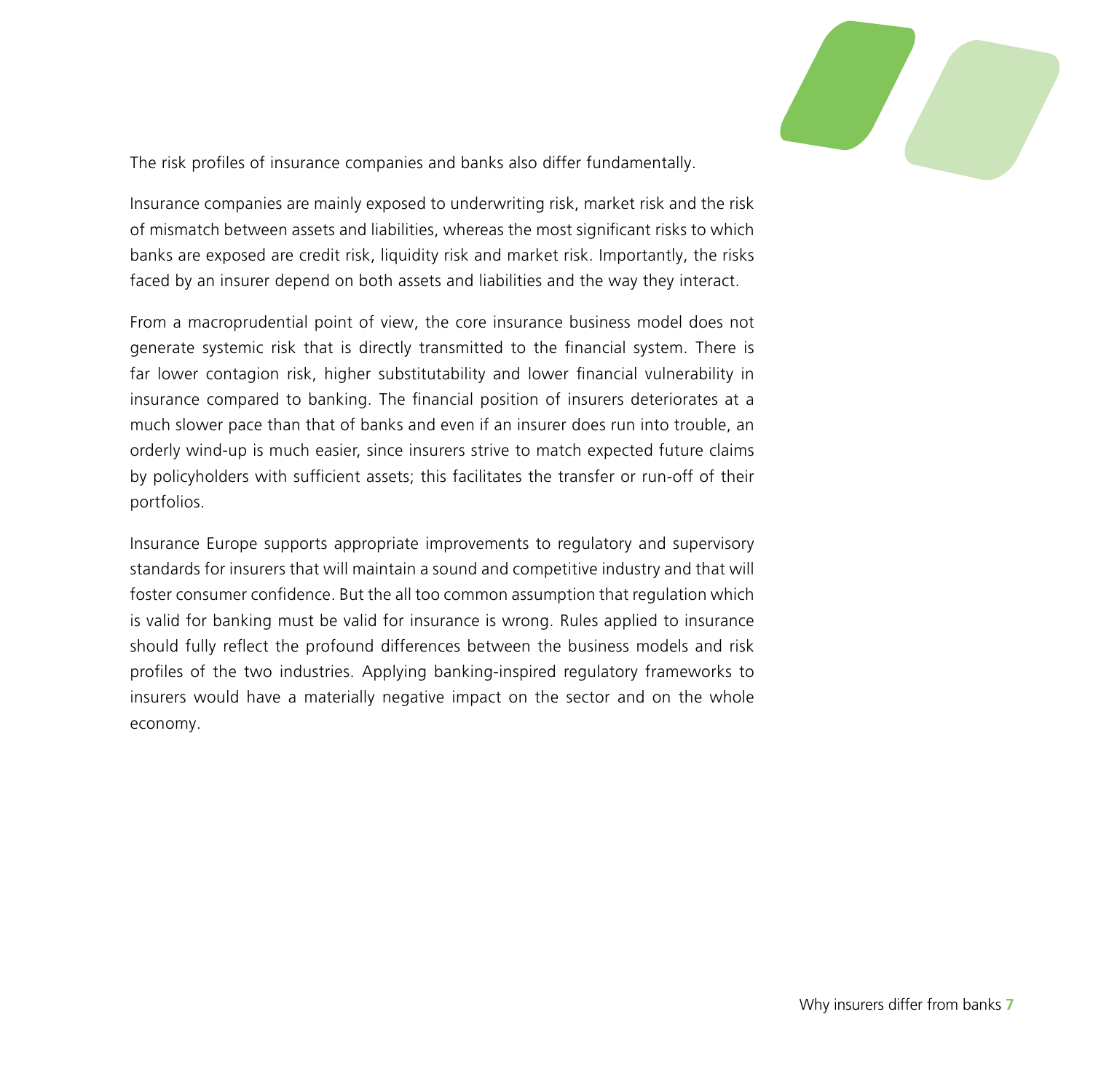### Introduction

The financial sector in Europe is often seen as one single intertwined industry. This is an oversimplified view, as the sector consists of different industries, each with its own objective to fulfil its customers' diverse needs. In this context, the flawed perception that banks and insurers are similar leads to the equally flawed assumption that banking regulation can be used as a blueprint for insurance regulation. This very often results in an unsatisfactory outcome for all parties.

Banks and insurers need differentiated and specific regulatory frameworks that fully reflect the profound differences between the business models and risk profiles of the two industries. Insurance Europe has repeatedly been faced with over-simplifications on the part of some policymakers and governmental institutions, which too often seem to believe that banks and insurers are similar and that they should therefore be subjected to similar regulations. In fact, applying banking-inspired regulatory frameworks to insurers would have a material negative impact on the sector and the whole economy.

This report is organised into two sections:

- Section I provides an overview of banks' and insurers' business models, key activities and value drivers by comparing and contrasting them. Particular attention is given to the different risks banks and insurers face as a consequence of their activities and to the implications of these differences for risk exposure at both institutional and system-wide level.
- **•** Section II covers the resulting implications for the effective regulation of insurers. This is done through a series of questions which are asked and then answered; the questions address a number of topics and issues which come up often in current discussions on regulatory developments. For every question, both a short and a long answer are provided; this reflects the fact that the underlying idea behind every response is straightforward, even if complex arguments may stand behind it. The overarching message conveyed throughout is that distinct regulatory approaches are needed at company level and that an activity-based approach is the most adequate at macroeconomic level.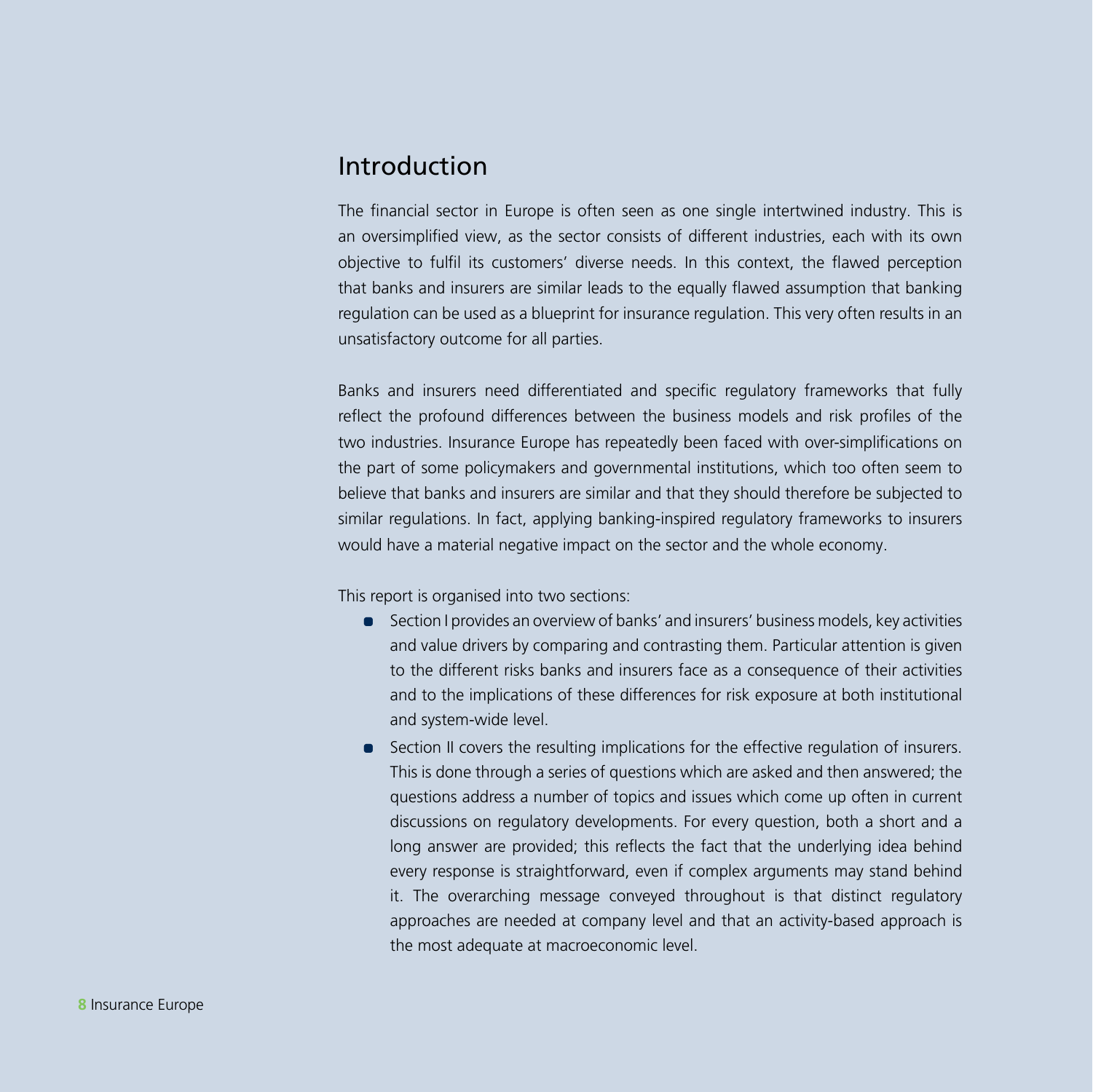

# **Section I — Why insurers differ from banks**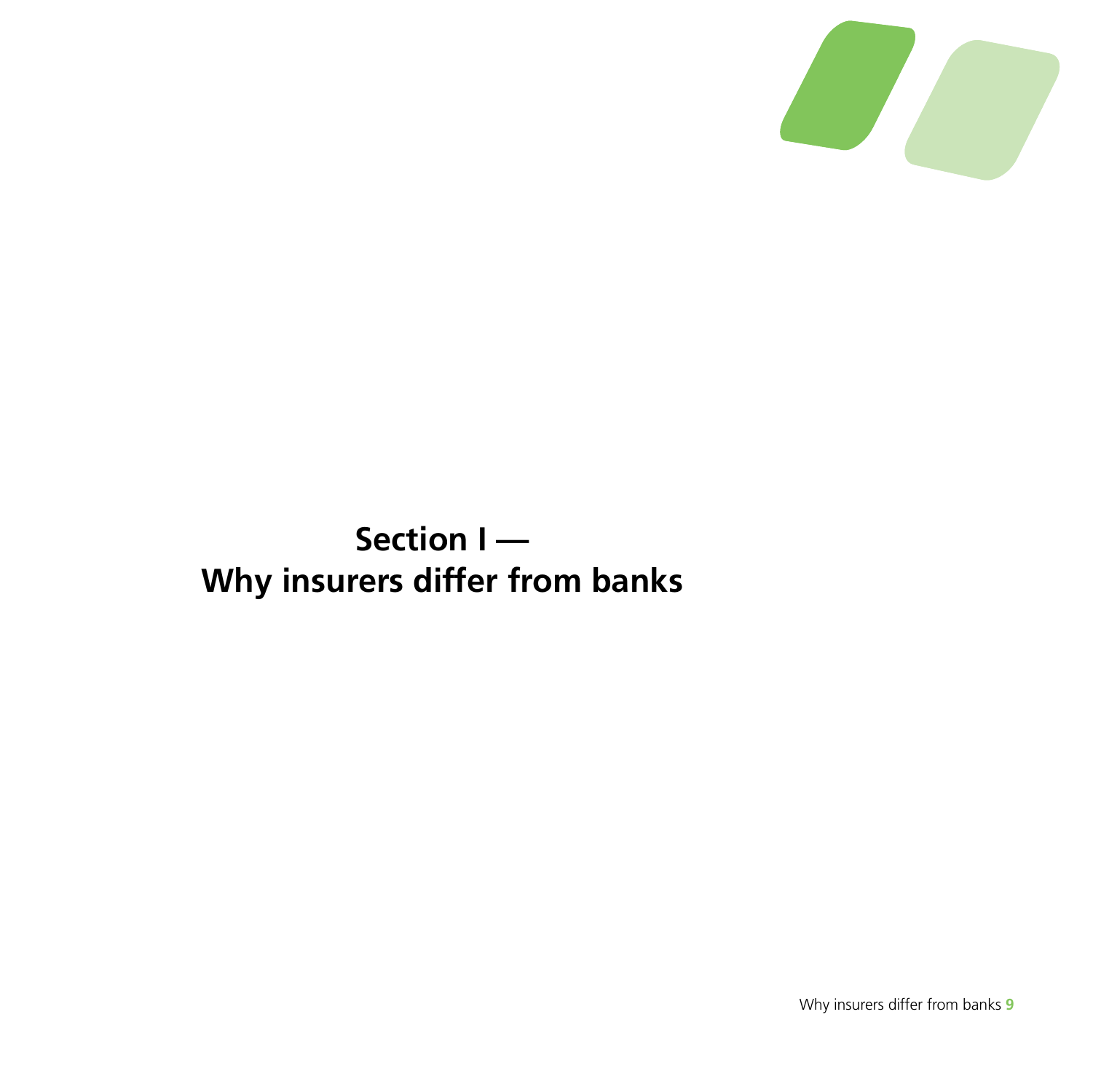### I. Insurance

Insurance protects people and businesses against the risk of unforeseeable events

Insurers exist to take over the risks faced by policyholders and to aggregate them into a risk pool which offers protection against a potential future negative event. Insurers are rewarded by premiums determined according to the specific profile of the risks they insure. Each policyholder should pay a fair premium according to the risk of loss that they bring into the pool.

Insurance transforms risk, from one faced entirely by a single individual to one collectively shouldered by a large number of policyholders. From a financial point of view, insurance transforms a potential large, unaffordable future loss in a much smaller one, in the form of periodic premium payments. The price of the insurance should be such that the individual is prepared to pay the smaller, known premium in return for not having to pay the unknown, potentially very large financial cost of the insured event.



#### **Figure 1: Insurance is the transfer of risk**

The social value of insurance is significant, given that individuals and companies alike are generally risk-averse. Their fear of large losses would hinder economic activity in the absence of insurance cover. Indeed, it is fair to say that modern society could not function and thrive without insurance. Because it offers protection to individuals as well as a viable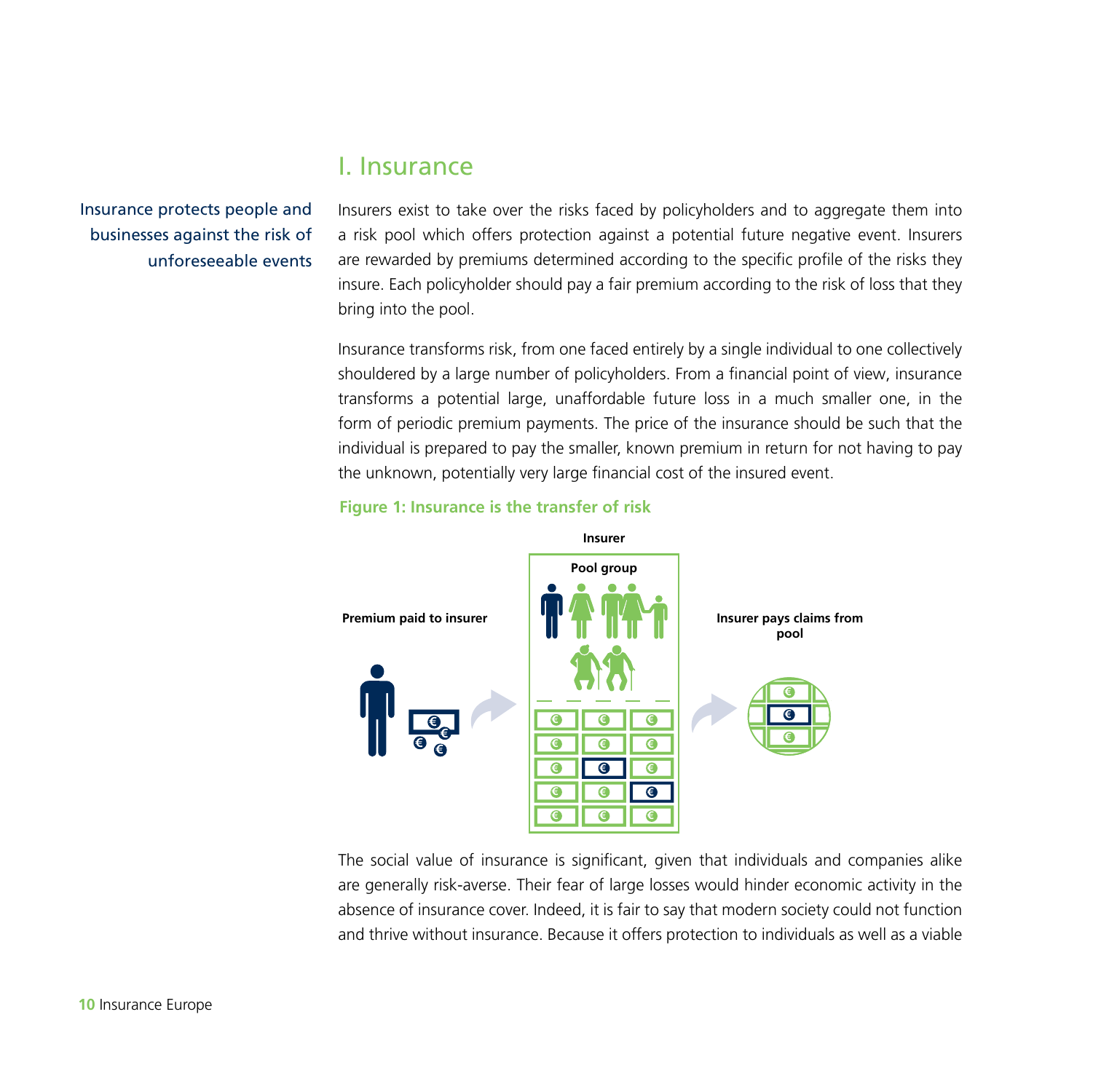

business model for providers, insurance can also be considered one of the most successful financial innovations.

#### **Risk pooling**

The pooling of risks is at the centre of an insurer's business model and so it is essential to understand why and how it works. The pre-condition for insurance to function correctly is that the risks insured should be as uncorrelated (independent of one another) as possible. In order to achieve an exposure to such uncorrelated risks insurers need to sell diversified policies. This diversification applies to products, geographical areas or markets. The more diversified policies an insurer sells, the smaller the interdependence between insured events will become and the higher the likelihood that real losses will be close to expected losses. This is the so-called law of large numbers, which lies at the core of insurance. When it holds, insurers can cover the actual occurring losses without making recourse to capital or collecting additional premiums<sup>1</sup>.

#### **Insurability**

There are, however, intrinsic limits to what insurance products can cover. Indeed, not all risks lend themselves to be insured, for example because the risk of claims is simply too high or impossible to predict, or because the insured person has incentives to cause a claim (this is referred to as moral hazard). One of the core responsibilities insurers have is to correctly assess whether or not particular risks fall under this classification. In order for a risk to be insurable, several principles need to be observed. They do not constitute a strict formula, but rather a set of basic criteria which must be fulfilled<sup>2</sup>.

#### I.1 Non-life insurance

Non-life insurance is the term generally used for contracts which provide protection against the risk of adverse events with a negative financial consequence. The policyholder pays a premium in exchange for a promise to be indemnified later for the financial consequences of a covered event, subject to the conditions stipulated in the contract.

#### The law of large numbers lies at the core of insurance

There are limits to what insurance products can cover

<sup>1</sup> There are situations in which the law of large numbers doesn't hold (eg when the correlation of risks is perfect or high). The risk associated with this can be mitigated through risk transfer instruments such as reinsurance.

<sup>2</sup> For more details, please see Insurance Europe's "How insurance works" booklet.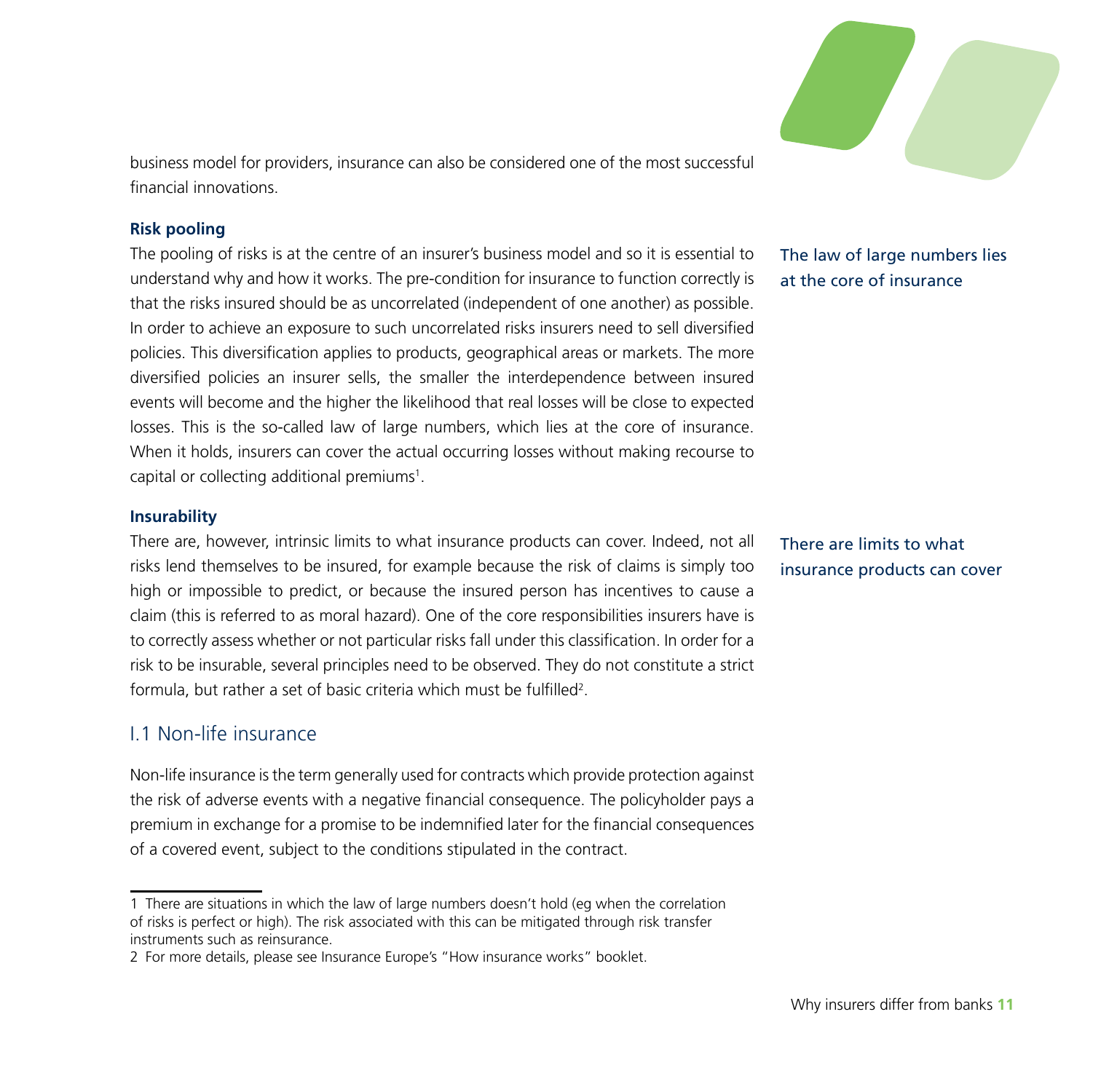A large part of these products are also called property and casualty (P&C) because they protect against property losses and/or against legal liability that may result from injury or damage to the property of others. If for an uninsured individual such events could cause bankruptcy, the P&C insurers' business model makes taking over these risks possible. Some examples of P&C insurance products which have become a feature of daily life are motor insurance, homeowners (or renters) insurance and flood insurance (or natural catastrophe insurance in general).

Health insurance is a special type of non-life insurance which protects against the risk of incurring medical expenses. The particular characteristics of insurance schemes vary between countries and health insurance systems can be administered centrally either by a government, private insurer, non-profit entity or a combination thereof.

**Figure 2: European health, P&C and accident (premiums and claims paid in 2013)** 



The success of a non-life insurance operation depends on an insurance company's ability to correctly segment and price the risks it underwrites, pool the risks, benefit from diversification and optimise operating costs. The financial returns obtained through its investments provide non-life insurers with an additional revenue line and will impact how it prices the premiums.

#### I.2 Life insurance

Life insurance provides protection for policyholders against the financial consequences of death and morbidity, as well as long-term savings and pension solutions.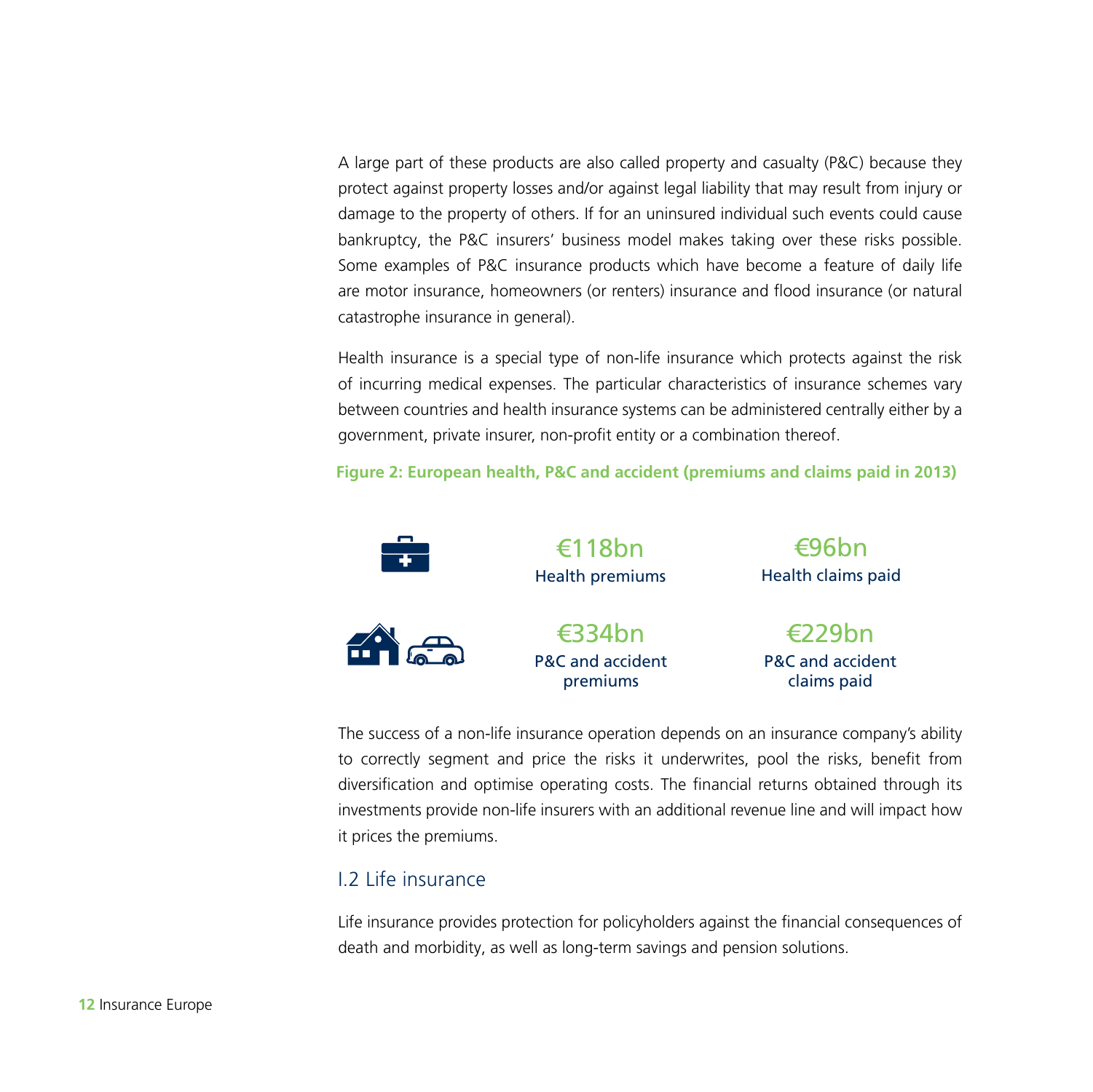

**Figure 3: European life insurance premiums and benefits paid in 2013** 

#### €667bn ĬÝ Life premiums

€618bn Life benefits paid

Protection is achieved through the pooling of life (biometric) risk and it benefits households by preserving their wealth in case of an unfortunate event. Life insurance can either be purchased for an unlimited duration or for a pre-defined period of time. The former is known as whole-life insurance and is certain to offer a pay-out, given that it covers the entire lifetime of the policyholder. The latter is known as term-life insurance and it covers a certain number of years at a given premium.

There are additional functions life insurance can fulfil. First, it can take over longevity risk and so help policyholders mitigate the risk of outliving their financial assets. It does so through a product called an annuity (private pension), which converts a policyholder's savings into a guaranteed regular income over the course of their life. This income is determined using an annuity rate, which is a percentage of the entire sum of money invested in the annuity. In the contribution phase, life insurers collect regular premiums and manage them securely for the long-term. In the pay-out phase (retirement), they provide pension benefits in an effective way.

There are several types of annuities, depending on a series of factors such as number of beneficiaries (single or joint annuities), indexation to inflation (escalating annuities), the emergence of medical conditions (enhanced or impaired annuities) and share of savings which remain invested (flexible or investment annuities). But the benefit they all have in common is that they offer a life-long income stream which is guaranteed. Such private pension solutions are of increasing importance in Europe, as public pension schemes come under strain from ageing populations. Furthermore, since there are no pre-conditions in private pension programmes, people can purchase individual pension insurance and then keep it regardless of where or by whom they are employed in Europe. With privately funded individual pension solutions, people have the freedom to choose when, how much and which coverage they want according to their situation and needs.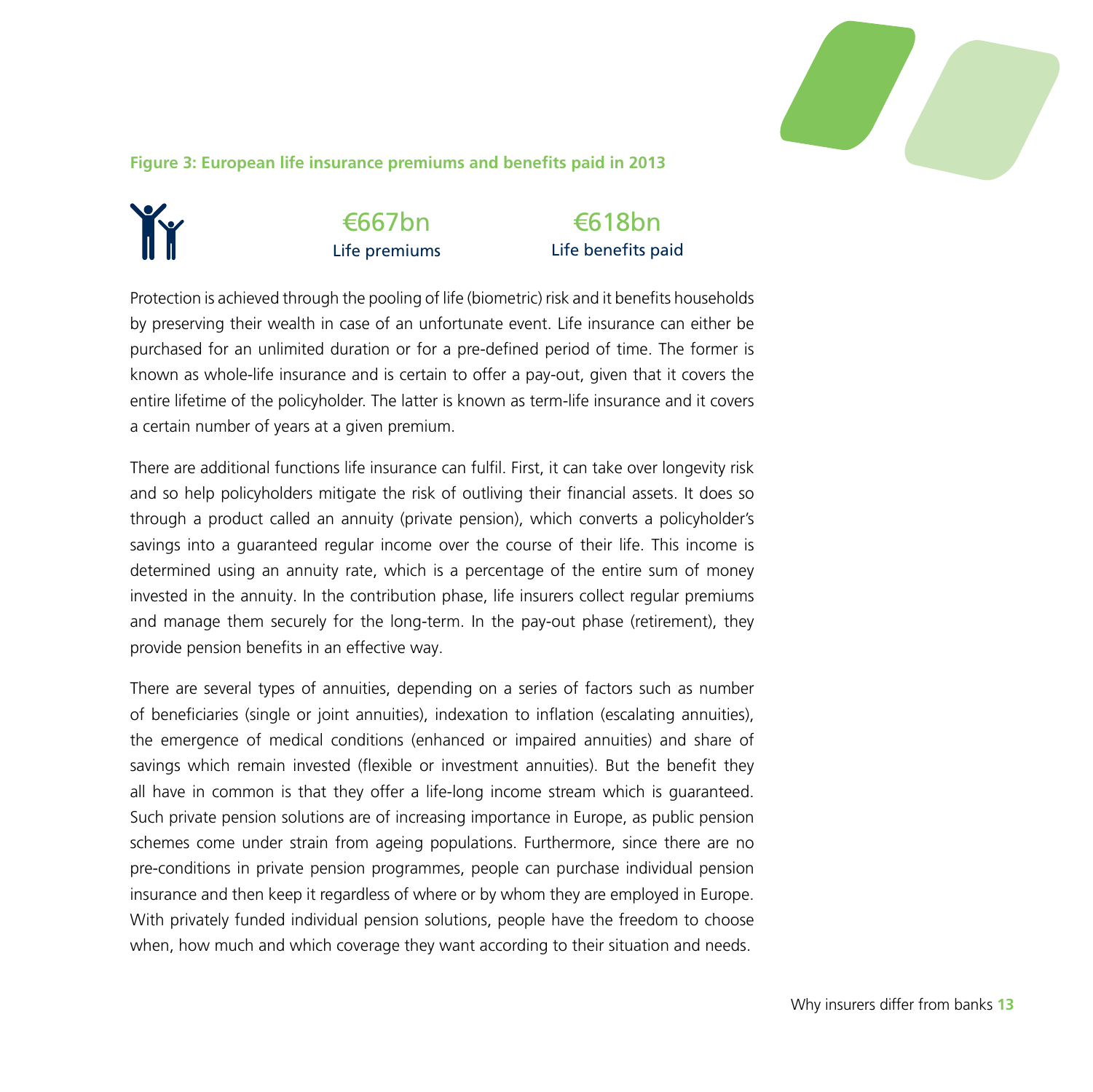Life insurance can also serve as support for long-term private wealth building, since life insurers offer a range of investment options (such as endowment policies and unit-linked insurance policies). This constitutes an important social benefit, particularly in jurisdictions with a limited welfare state or in which citizens are less reliant on it.

#### I.3 Insurers as investors3

#### **Why do insurers invest?**

Investing is a natural consequence of the insurance business model Insurers must invest the premiums they collect from policyholders to pay claims and benefits on their policies and to cover their operating and capital costs. In this sense, investing is a natural consequence of the insurance business model.

Given that life insurance and private pension products are particularly long-term (five to 30 years and beyond) insurers aim to invest in assets of corresponding duration. The principle of matching between assets and liabilities enables them to meet their obligations to policyholders at all times. It also means that insurers need access to a wide range of assets that enable them to match their liability needs and that allow for portfolio diversification. They also need to make use of derivatives to help improve their matching

#### **Figure 4: European institutional assets under management — 31 December 2012**



*Sources: Insurance Europe, OECD, EFAMA, SWF Institute, Forbes*

3 For more detailed information on insurers as investors, please see Insurance Europe and Oliver Wyman's 2013 study "Funding the future: Insurers' role as institutional investors".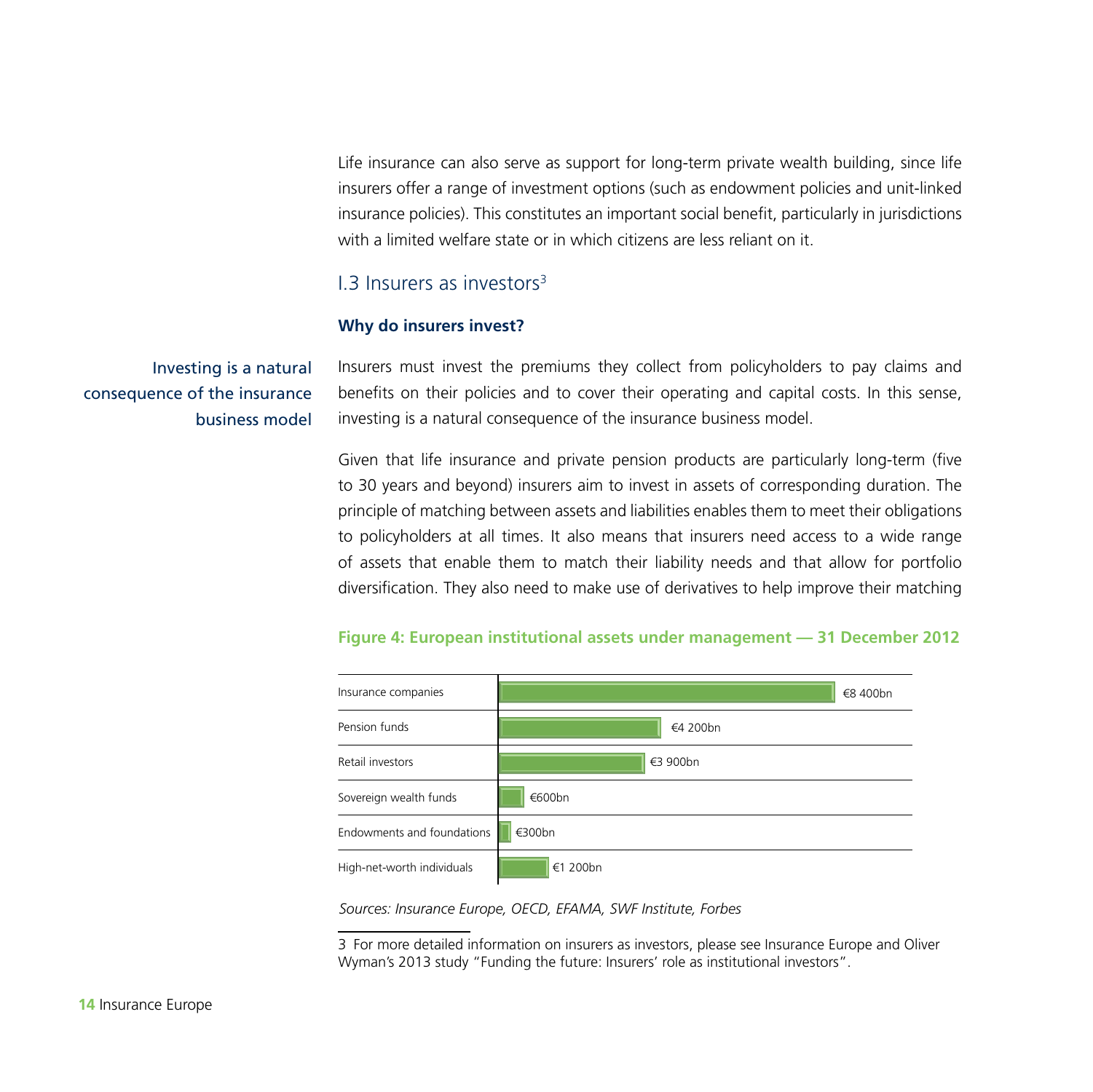

because there are often not enough suitable assets available (See section II, question 10).

Investment returns therefore represent a core component of a number of insurance products. This large accumulation of assets backing insurers' long-term products makes the insurance industry the largest institutional investor in Europe<sup>4</sup>.

#### **How do insurers invest?**

Insurers' investment strategies are primarily determined by the duration and predictability of their liabilities. The former determines the time horizon over which the insurer can invest, whereas the latter determines the liquidity of the investments. Insurance liabilities are generally illiquid, as in the case of annuities or life insurance which entails predictable, long-term payments to policyholders against which insurers can make illiquid, long-term investments. But some lines of insurance, such as property insurance, are less predictable and require liquid investment portfolios.

Insurers' investment strategies are determined by the duration and predictability of their liabilities

In property and casualty insurance, the nature of liabilities is such that insurers adopt a relatively conservative asset allocation, consisting mainly of fixed income assets aligned to liabilities' durations. Liquidity also plays a more central role in the investment strategy,



4 The Organisation for Economic Co-operation and Development (OECD) statistical yearbook identifies institutional investors as pension funds, insurance companies and investment companies, such as sovereign wealth funds. Banks are not considered institutional investors.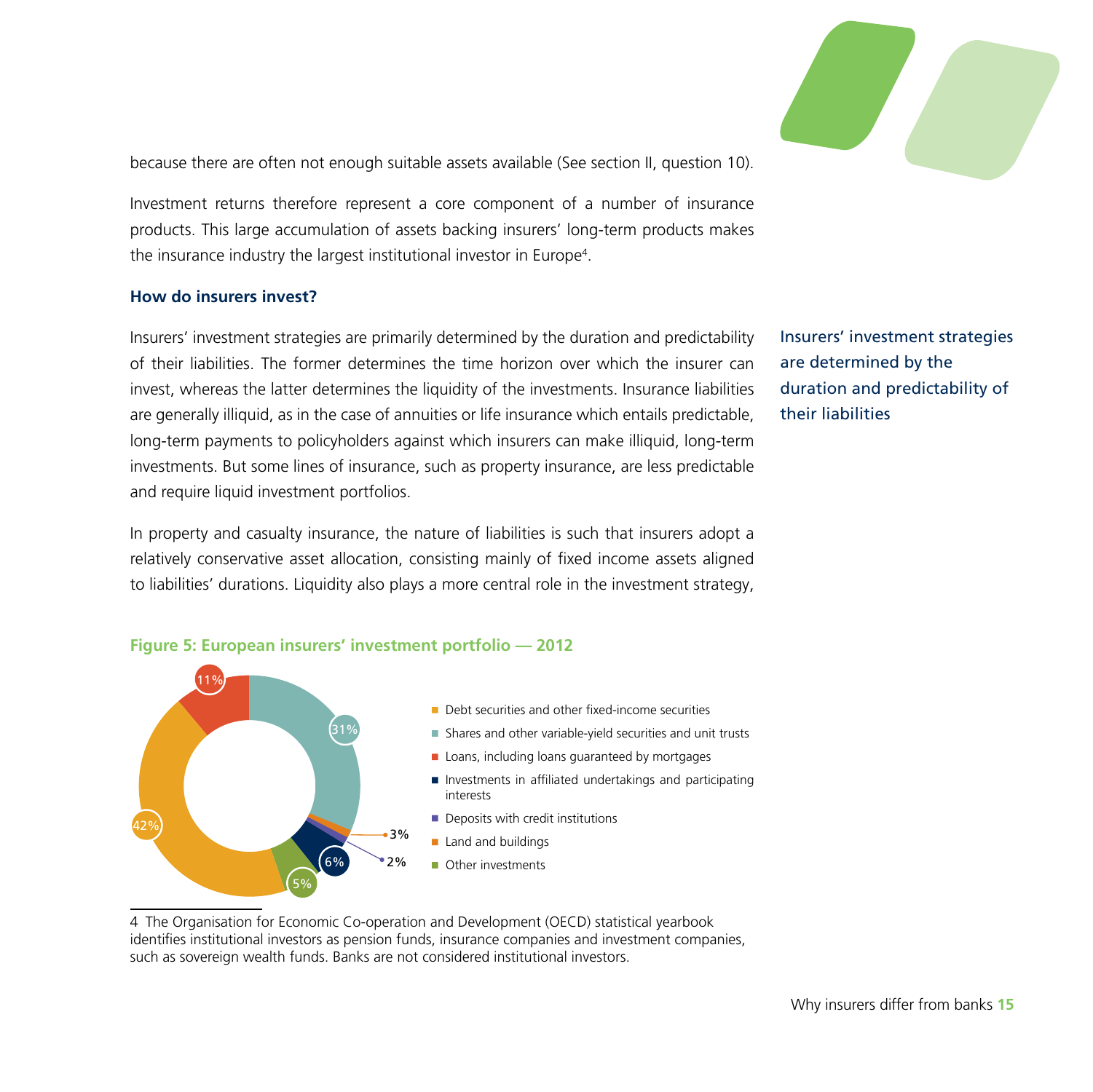given the shorter duration of non-life contracts. Investment results are therefore a secondary earnings component for non-life insurers, after underwriting results.

If a guarantee is included in the insurance contract, it will serve as an indicator of minimum investment performance, but an insurer's investment strategy will always be built to exceed the returns corresponding to what was guaranteed to policyholders. Insurers always seek the optimal trade-off between risk and return within the duration, liquidity and return constraints created by their liabilities.

#### **What are the benefits of insurers' investments?**

#### For policyholders

#### Insurers' long-term view means they can provide policyholders with a range of options for the investment-related element of their insurance products: from unit-linked exposure for those willing to accept a higher degree of risk, through profit-sharing products where the risk is shared (and there is usually a capital protection or a minimum return guarantee), to fully guaranteed annuity-type products where there is no market risk for the policyholder. Choice of investment risk

Investing long-term gives policyholders the possibility to access the risk premium and implicitly the higher yields embedded in a wide range of investments which compensate for the risk of holding assets with longer maturities. Because insurers have mostly illiquid liabilities, they can also hold assets over the long-term, allowing for diversification of risk across time as well as across categories. Their long-term illiquid perspective allows insurers to have great flexibility over which assets they sell at a given time and to avoid forced sales during periods of price volatility. This gives policyholders access to the risk premium from assets whose volatility would otherwise prevent many of them from investing. Policyholders also gain access to the illiquidity premium embedded in long-term assets (the higher interest rate borrowers are willing to pay for funds committed over a long period).

#### Insurers have investment expertise and information services that policyholders cannot feasibly have themselves. This enables insurers to offer policyholders competitive longterm financial performance, which is essential, especially for life insurance contracts and Access to investment expertise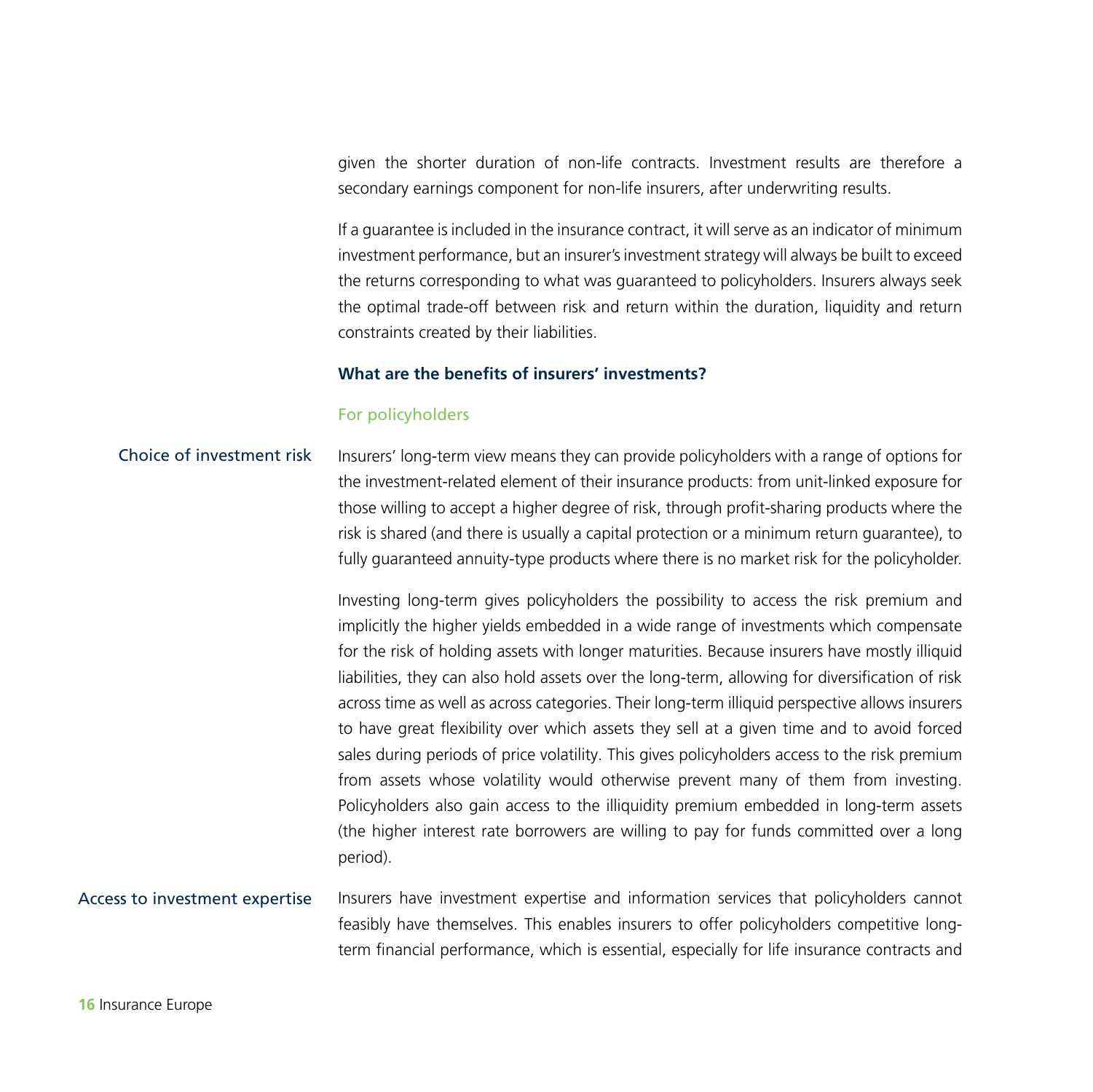pension products where benefits accumulate over time and are driven by investment performance. In the case of unit-link type products insurers offer policyholders advice and services for an optimal investment allocation of premiums. Many human behavioural biases which lead to poor individual investment decisions<sup>5</sup> can be avoided by relying on an institution with a long-term investment philosophy. In addition, the cost of investing (annual management charges, administration costs and indirect costs) can also be reduced. Finally, by pooling the funds of many investors, insurers give policyholders access to assets in which they would otherwise not be able to invest, such as private placements and "big ticket" items.

The combination of benefits described above is unique to insurers and is what allows them to offer long-term products at a cost that is acceptable to both policyholders and those who provide the capital to back the risks.

#### For the economy

The constant ability and need of insurers to invest makes them important providers of stable funding for governments, businesses and, to a lesser extent, households. Insurers' provision of long-term funding through capital markets includes significant investment in government and corporate bonds (60% of assets industry average), covered bonds and equity. The exact allocation between these asset classes varies between companies according to the line of business they are active in. However, these are not the only means by which insurers provide long-term funding. They also fund businesses through direct lending to small and medium enterprises (SMEs), private equity and venture capital<sup>6</sup>. Moreover, through their use of securities lending and the repo market to access short-term funding when needed, insurers can play an important role for the efficient functioning of the markets (see section II, question 11). This is particularly true for small currency areas.

Because insurers are long-term investors, the asset transactions they originate can be

#### Cost reduction

Insurers provide stable funding for economic growth

<sup>5</sup> Such as over-reacting to short-term price fluctuations and buying high and selling low as a consequence.

<sup>6</sup> For a more in-depth explanation of the rationale which underpins these investment decisions, please refer to section II, question 8.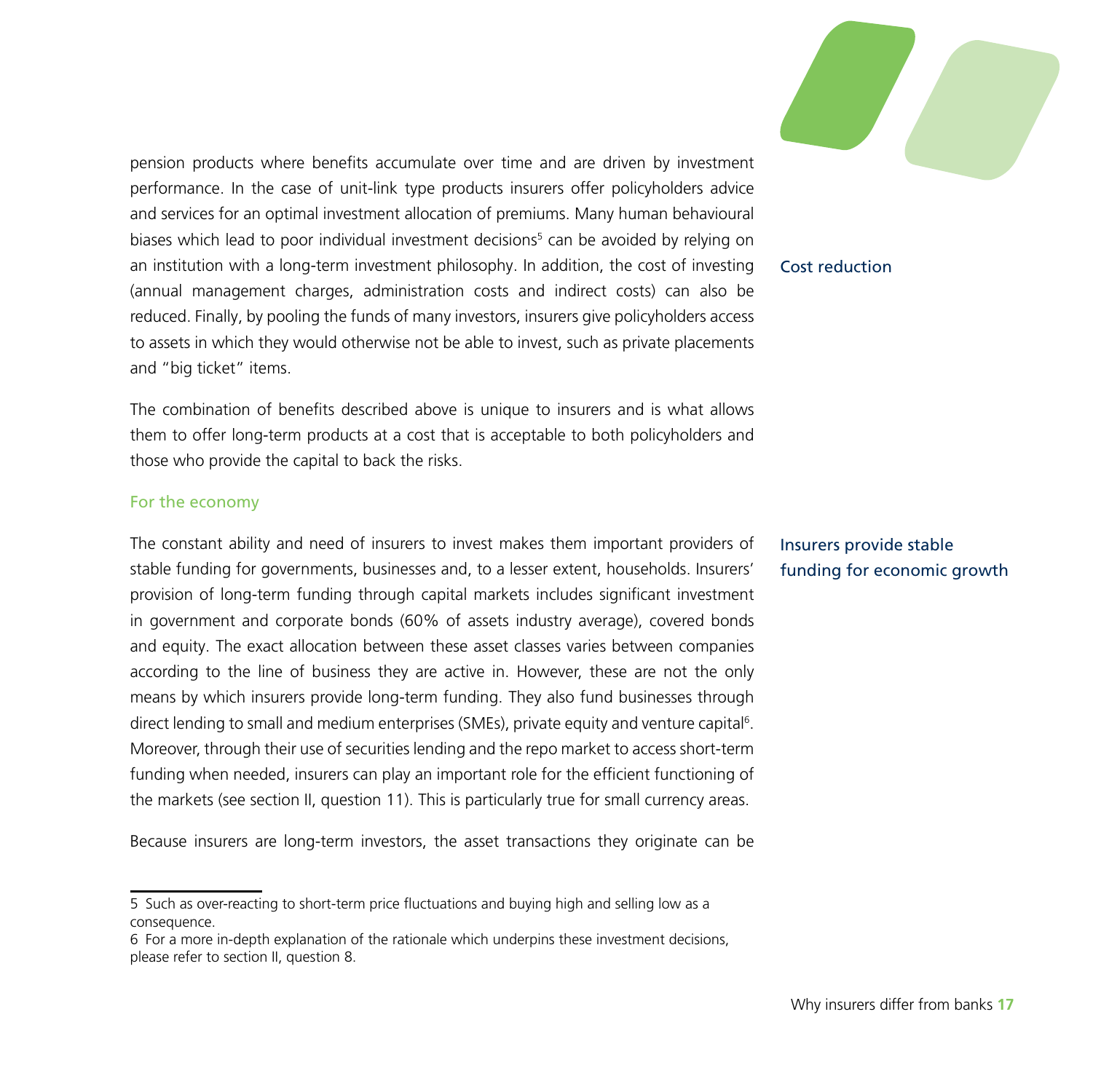

#### **Figure 6: How insurance boosts business and GDP**

*Source: "Lloyd's global underinsurance report", Lloyd's, 2012*

counter-cyclical. A continuous flow of premiums in periods of market volatility, combined with a predictable profile of liabilities allows insurers to hold or even buy assets that are temporarily undervalued during a downturn and to sell assets that are temporarily overvalued during a boom.

#### I.4 Reinsurance

Reinsurance reduces an insurer's risk of loss by sharing it with one or more reinsurers. Put simply, reinsurance is insurance for insurers. Reinsurance is insurance for insurers

> The principle of matching between assets and liabilities is a cornerstone of any insurer's activity. Indeed, it's what enables them to succeed. After assessing their own risk and solvency, insurers may determine that the risk taken on slightly surpasses the risk-bearing capacity of their portfolio of assets. They may then choose to transfer a part of this risk to a reinsurer, in exchange for a fee.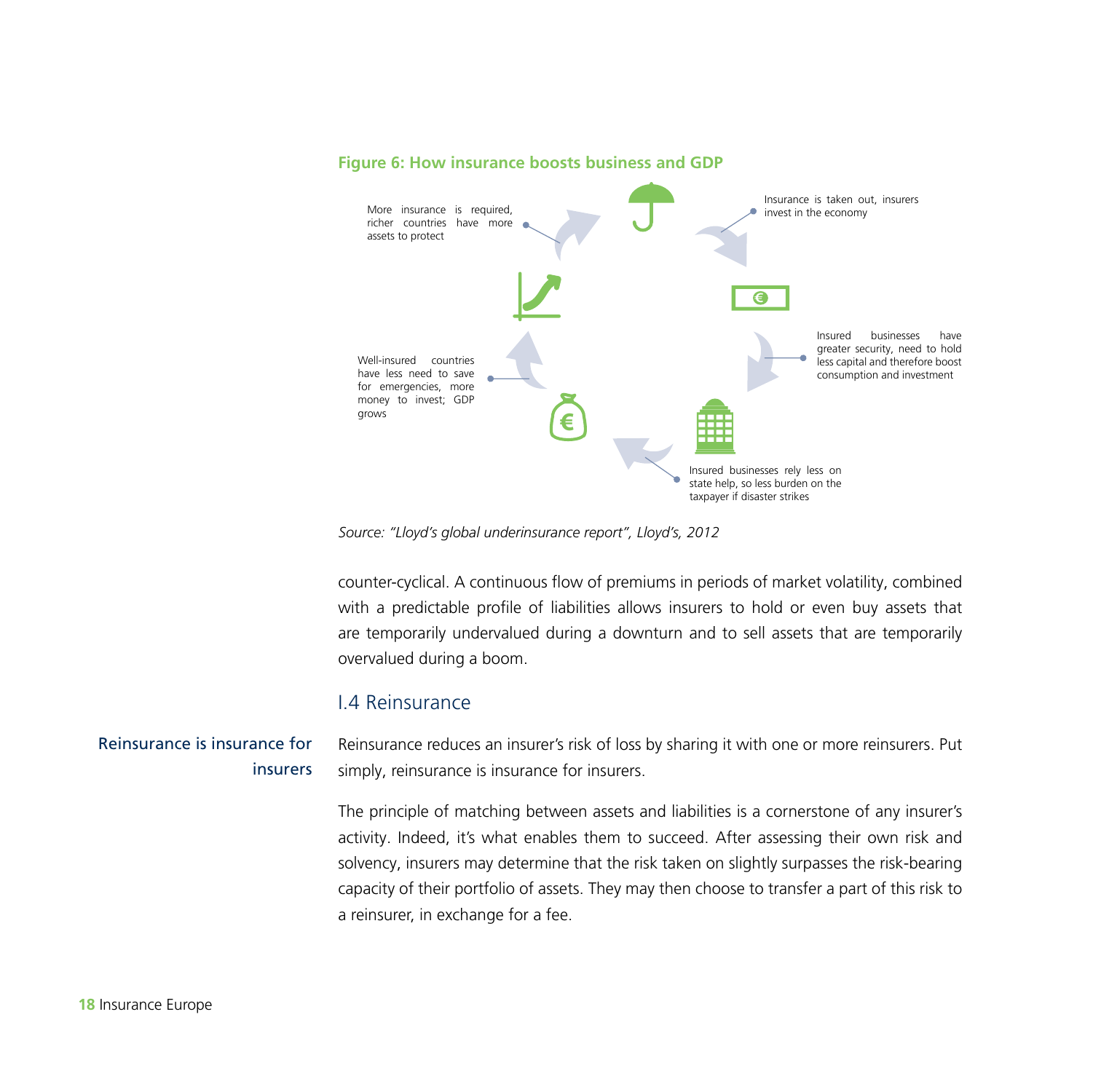

The reinsurance company receives pieces of a larger potential obligation in exchange for some of the money the original insurer received to accept the obligation. The party that transfers its insurance portfolio to the reinsurer is known as the ceding party. Anything from a fraction of a single policy to a portfolio of policies can be ceded to a reinsurer who can provide an effective form of financing as well as protection against tail risks (which are very unlikely to materialise, but very onerous if they do).

The importance of reinsurance cannot be overstated. On the one hand, it improves the resilience of individual primary insurance companies. On the other, it helps diversify tail risk across regions and continents, given that reinsurers typically operate on a global scale and act as shock absorbers. This is a key macroeconomic role, which enhances financial stability and also enables the reinsurer to only retain a relatively small portion of the risk deriving from any single negative event. In fact, excess risk is diversified even further to other reinsurers or to capital markets through insurance-linked securities (ILS). By strengthening the industry, reinsurers make insurance broadly available and less expensive; this is of great benefit to society.

Around 5% of global primary insurance premiums are ceded to reinsurers. This risk is partially passed on through ILS to the capital markets and other reinsurers. ILS issuance is equivalent to around 0.1% of global insurance premiums<sup>7</sup>.

Reinsurance enhances financial stability

<sup>7</sup> "Insurance-linked securities", Aon Benfield, 2012.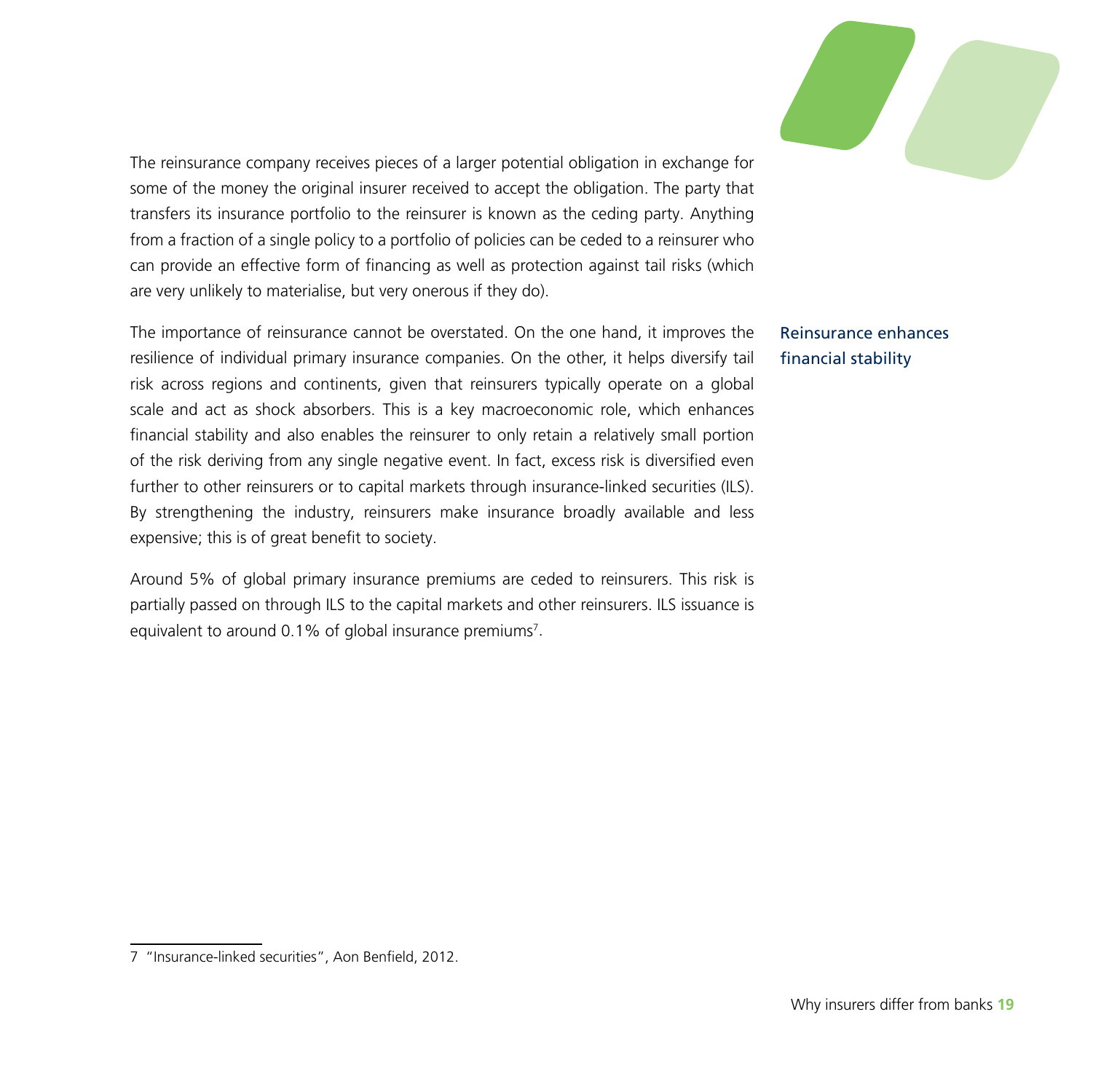### II. Banking

The core activity of a bank is the collection of deposits (savings) from private, corporate and institutional customers and the extension of loans to these same groups. Deposits represent liabilities for a bank, whereas loans extended are the assets on its balance sheet. Banks play an important role in the economy, acting as intermediaries between savers who need to deposit money in accessible accounts and borrowers in need of loans for variable durations.

In the huge majority of cases, deposits have much shorter maturities than loans, so banks need to engage in what is referred to as "maturity transformation". In this way, banks manage to meet the mismatching needs of lenders and borrowers at the same time.

#### Confidence in the bank and the wider financial system is essential

The key assumption on which maturity transformation relies is that all depositors will not be asking for their money back at the same time, since depositors' needs for cash are unlikely to occur at the same time. In other words, even though in principle all depositors continuously enjoy a right of withdrawal, only a fraction of them will act upon this right at any given point in time. Therefore, confidence in the bank and the wider financial system is essential; if the sentiment is lost, this can rapidly lead to bank failure if a "bank run" occurs and all depositors attempt to withdraw their money at once (see section II, question 4).

Simple retail banks typically engage only in balance sheet activities. They specialise in assessing the credit-worthiness of borrowers, and in monitoring borrowers to ensure they meet their obligations. They are rewarded for these services by the positive spread between the interest rates they offer to savers and those they ask from borrowers. In addition, banks make sure that payment systems linking bank accounts and enabling for monetary exchange using bank deposits are functional at all times. Banks create credit and are critical for the functioning of the payment systems. In fact, most of the money in a modern economy is created by the banking sector. This unique role makes banks essential for the transmission of the central bank's monetary policy and is as such critical to the functioning of the economy.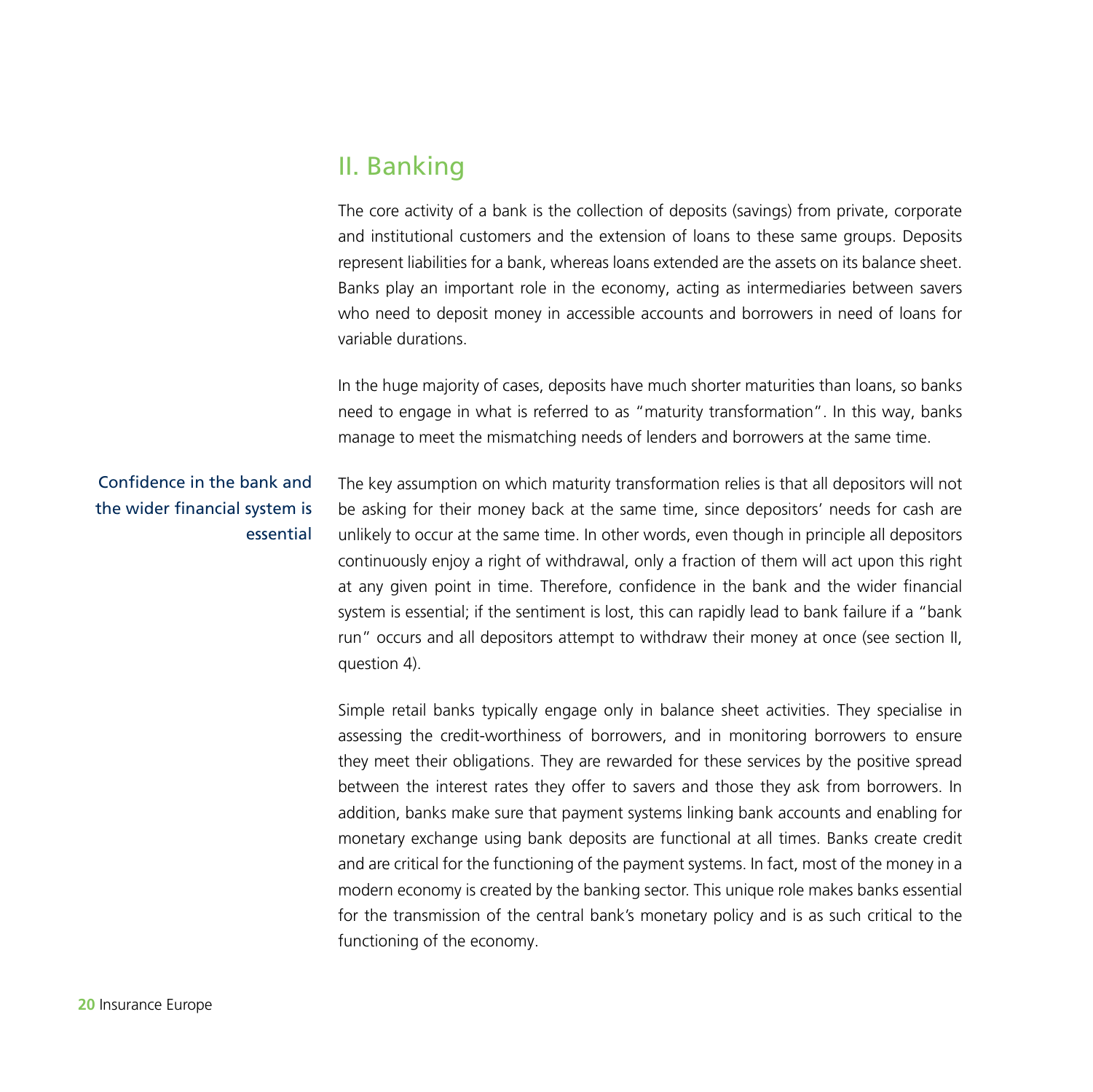

In addition to their core activity, some banks engage in so-called off-balance sheet activities, which broadly fit into two categories: financial guarantees and derivatives. These activities became increasingly popular in the last decades — especially among large banks — and effectively added a risk management component to the activity of what were originally simple deposit and lending institutions. Investment banks have traditionally been engaging almost exclusively in these types of market activities.

Financial guarantees are essentially products through which banks back up an obligation (such as a loan) of a third party. For example, through a standby letter of credit, the bank promises to pay the beneficiary if his/her counterparty defaults on a financial obligation. Through bank loan commitments, a bank commits to extend a future loan at certain conditions (lines of credit are the most common example). A lesser-known financial guarantee is the note issuance facility, through which a bank promises to buy a firm's debt securities at or below pre-determined interest rates.

Derivatives include swaps, options, futures, forward contracts and securitised assets. Most derivative activities are reported on the balance sheet but some remain off-balance sheet as assets if they have positive values or as liabilities otherwise. Derivatives are traded in the over-the-counter (OTC) market (largely dominated by banks) or through organised exchanges. Derivatives offer various benefits and can be used in a multitude of ways. A swap for instance is an agreement between counterparties to exchange cash flows based upon a notional principal amount of money, maturity and interest rates. OTC options, futures and forwards are non-standardised contracts which can cap the maximum interest rate on a loan to protect the customer, set a minimum interest rate on a loan to protect the bank or both. A credit risk derivative can pay the loss in bond value due to an agency rating downgrade of a bond. Interest rate futures can be used to create synthetic loans and securities.

While these off-balance sheet activities have proven very lucrative for large banks, they have also generated exposures to a series of new risks or to existing risks in new ways (eg funding risk, liquidity risk, counterparty credit risk, interest rate risk and operational risk). Under the originate-to-distribute model, banks use securitisation to transfer to the Off-balance sheet activities have generated exposures to new risks or to existing risks in new ways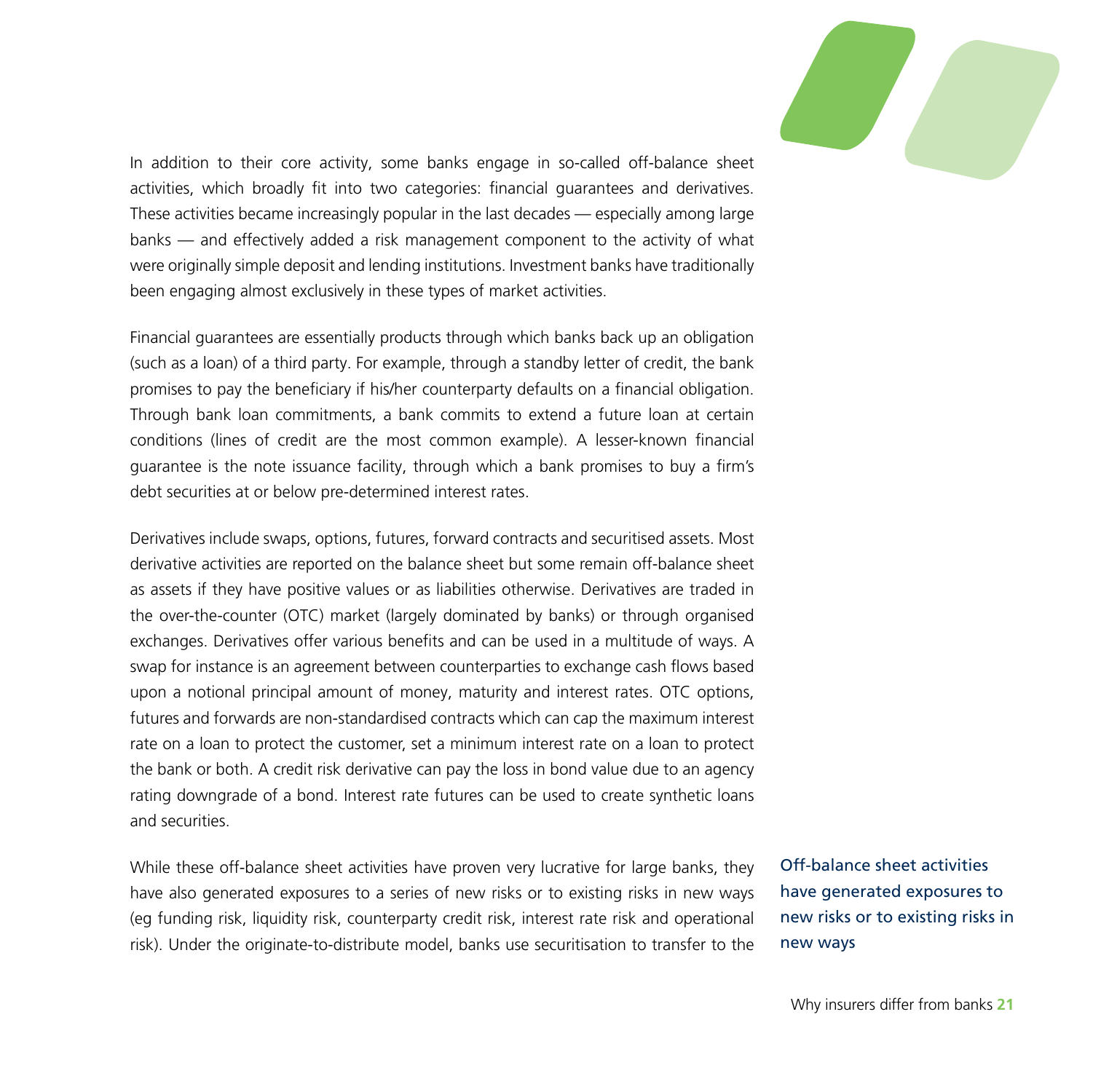financial market some of these risks associated to loans they have extended. Securitisation is the practice of using existing assets (loans) to create new negotiable products (securities).

Securitisation has justifiably acquired a bad reputation in recent years, given that the mass default of one type of security was at the root of the financial crisis (see section II, question 3). But regulators are reassessing their blanket opposition to this activity, given that high-quality securitisation can offer clear financing benefits and ease the flow of credit through the economy.

#### **Universal banking**

In the last couple of decades, credit institutions have progressively moved towards a universal banking model, a system in which they provide a wide variety of financial services, far beyond a simple commercial deposit/loan business or a simple investment bank.

This change was in some cases imposed (eg in the Second Banking Directive in Europe in 1989) or encouraged by financial deregulation (eg through the Gramm-Leach-Bliley Act in the United States in 1999). Aiming for increased risk diversification, large universal banks may now offer payments processing, loans, deposits, asset management, investment advice, securities transactions, underwriting and analysis. The financial crisis has further accelerated this process, as a number of pure investment banks failed (Lehman Brothers, Bear Stearns), others were taken over by large commercial banks (Merrill Lynch by Bank of America) and others began operating as traditional bank holding companies (Goldman Sachs, Morgan Stanley).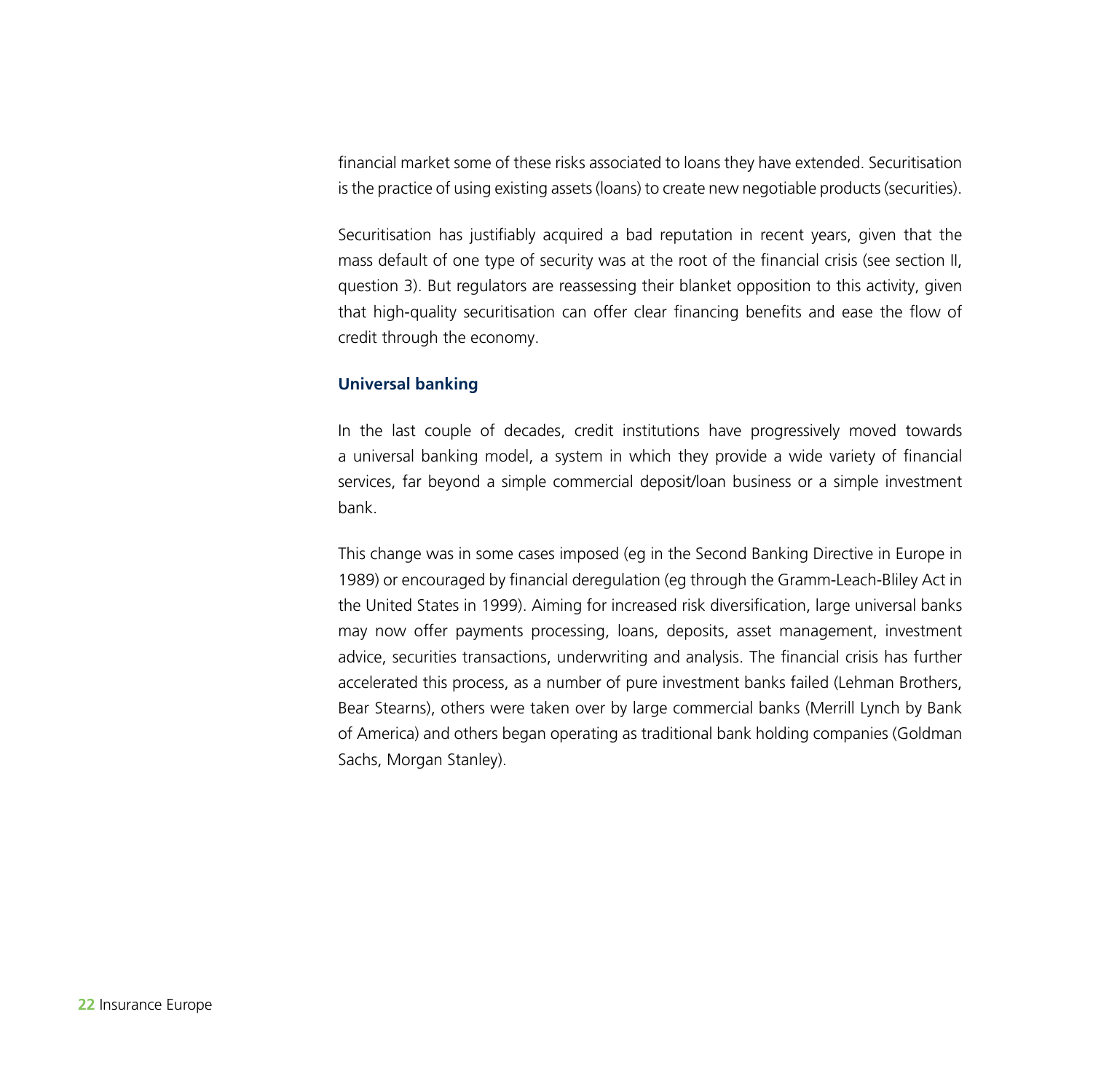

### III. Balance sheet comparison

The balance sheet structures of banks and insurance companies show remarkable differences.

The balance sheet of insurers is economically stable, given that fairly long-term policyholder liabilities are matched with assets of corresponding duration. The risks faced by an insurer depend on both assets and liabilities as well as on the way these two interact.

In the case of banks, assets and liabilities are in principle not strictly "linked" and banks engage in maturity transformation, so that the average duration of most banks' assets is longer than the average duration of their liabilities.

The balance sheet structures of banks and insurance companies show remarkable differences





*Sources: ECB; Bank of England; Oliver Wyman analysis*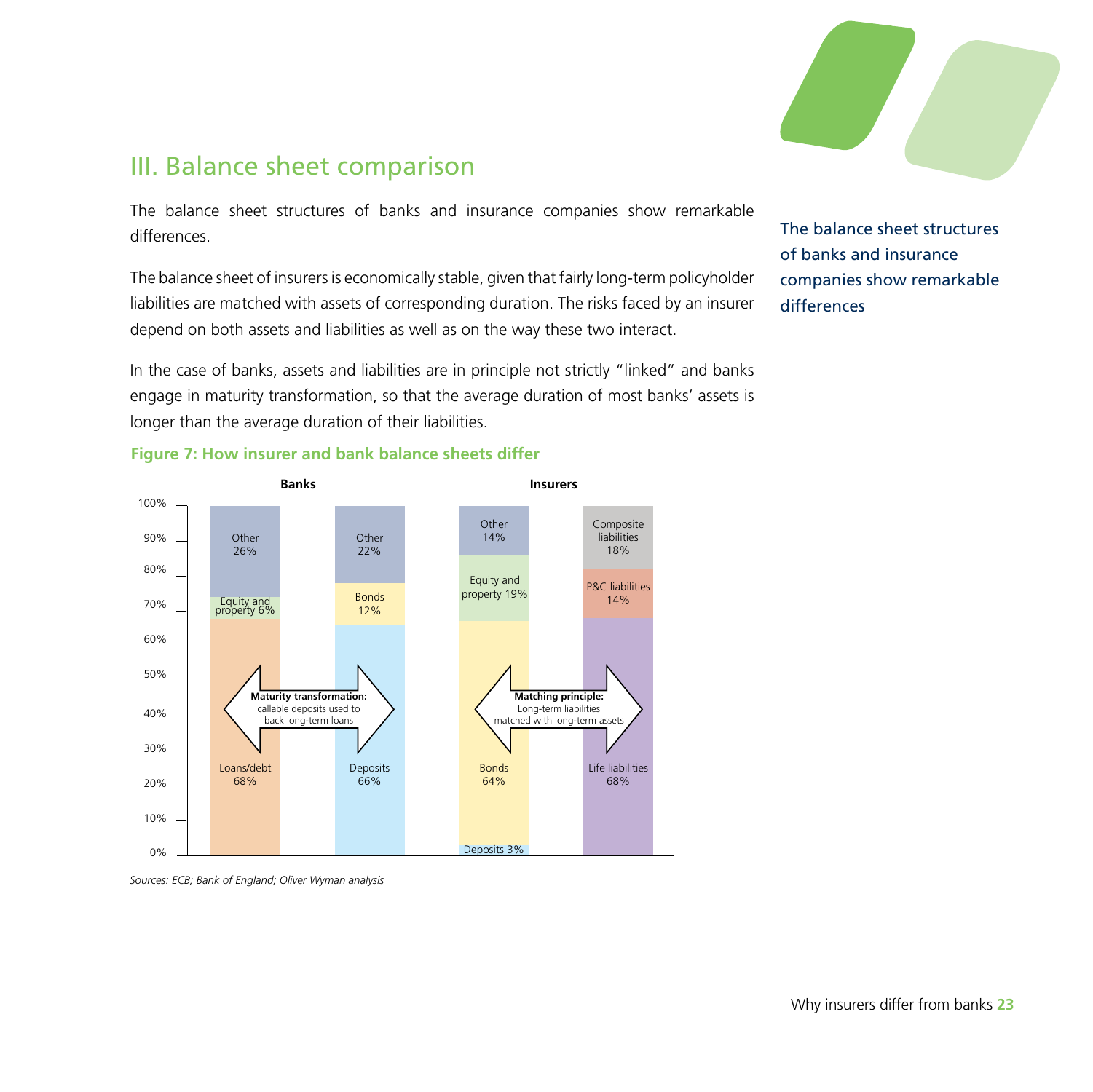### IV. Overview of risks facing banks and insurers

The stark difference between the business models of banks and insurers has a direct impact on the types of risks they are faced with. Indeed, there exist insurance-specific risks, bank-specific risks and risks which are common between the two but which impact them in different ways. In what follows an overview is provided of the risk landscape in which insurers and banks operate.

#### IV.1 Main risks faced by insurers

#### **Insurance risk (underwriting risk)**

Only insurers are faced with this specific type of risk. It relates to losses on an underwriting activity generated either by the inaccurate assessment of the risks insured or by unforeseen circumstances, out of an insurer's control. Addressing it requires significant skill, data and instruments and this preoccupation lies at the core of an insurer's management methods. This is particularly true for a number of complex exposures, such as:

- **•** Long tail-risks, which include longevity in life insurance and emerging risks<sup>8</sup> in nonlife.
- $\bullet$  Particularly violent natural catastrophe events, which have a high modelling risk<sup>9</sup>.
- Volatile lines, such as professional indemnity<sup>10</sup>, due to the reserving risk<sup>11</sup>.

Insurance risk diversifies well in sufficiently, large, homogeneous portfolios With the exception of natural and man-made disasters, the consequences of which can be mitigated by reinsurance, insurance risk diversifies well in sufficiently, large, homogeneous portfolios. It is not correlated to the economic cycle and impossible to eliminate entirely.

#### **Investment risk (market risk)**

Investment risk resides on the asset side of the balance sheet. As shown before, insurers

<sup>8</sup> A risk perceived to be potentially significant but which may not yet be fully understood or allowed for in insurance terms and conditions (eg driverless vehicles, drones, cyber risk). 9 The risk of loss resulting from using models to make decisions.

<sup>10</sup> Professional indemnity protects against a financial loss inflicted inadvertently by the policyholder to its client during work it provides to said client.

<sup>11</sup> The risk that the actual cost of losses for obligations incurred before the valuation date will differ from expectations or assumptions.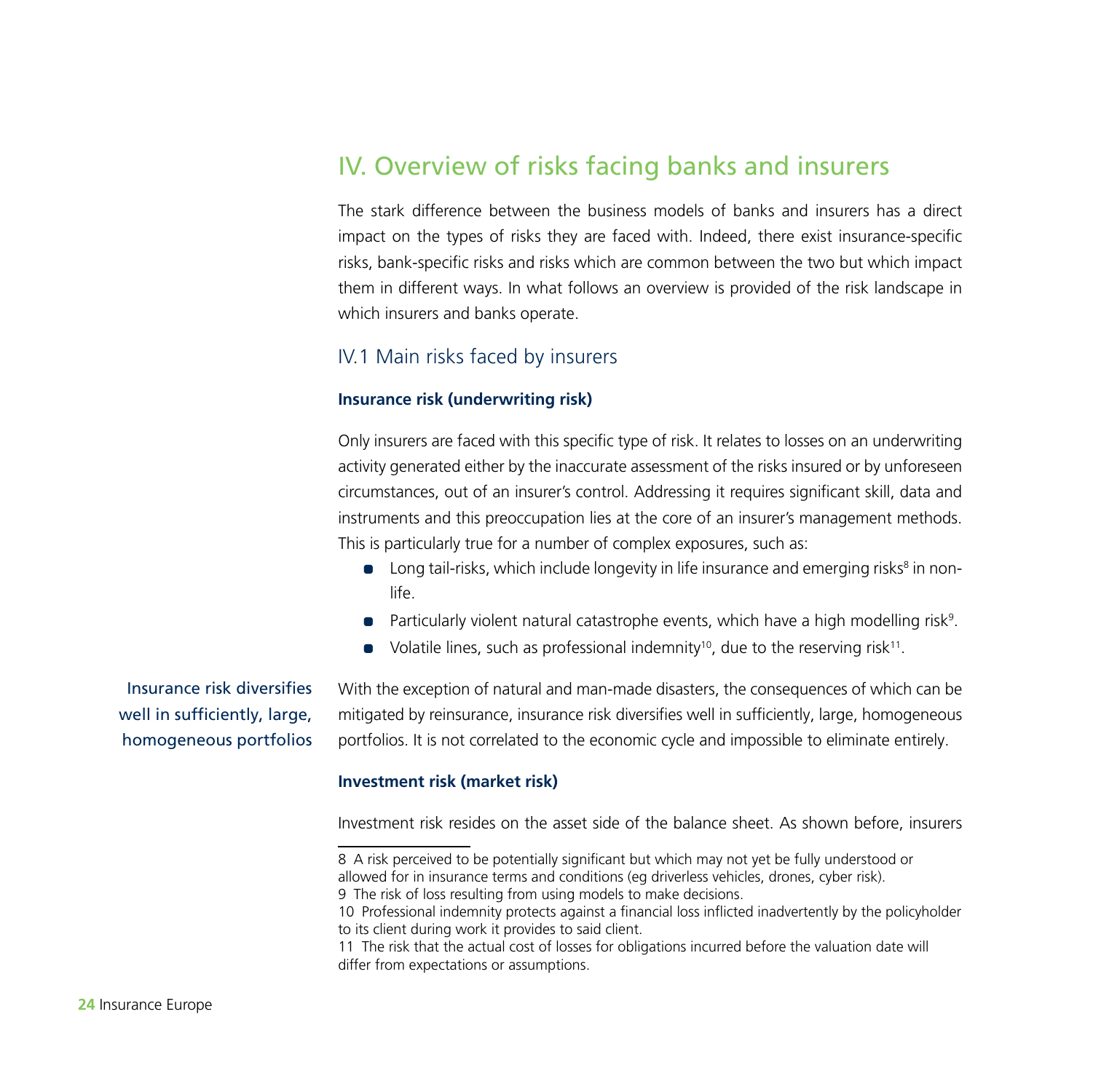aim to invest in assets of corresponding durations to those of their liabilities, to ensure that they can pay out claims as they occur, cover their operating cost and achieve a profit. But as investors, insurers are inevitably subject to a certain degree of investment (market) risk, emerging primarily from asset price fluctuations.

Since good diversification is essential to mitigate market risk, insurers need access to a broad range of assets that match their liability profile. To achieve diversification within a risk category, the insurer aims to engage in investments which are uncorrelated to a sufficient degree. Insurers always seek the optimal trade-off between risk and return within the duration, liquidity and return constraints created by their liabilities.

Asset transactions which insurers engage in can be counter-cyclical, given that insurers hold or even buy assets that are temporarily undervalued during a downturn and sell assets that are temporarily overvalued during a boom. Insurers routinely use investment policy statements, in which they define their investment philosophy, including thresholds for investment in more volatile asset classes.

#### **Mismatch risk**

The mismatch risk between assets and liabilities emerges when the economic values of the two develop differently over time. Insurance companies actively manage the mismatch risk so that their exposure to it is reduced or even eliminated by ensuring that the value of assets backed by technical provisions develops in sync with the value of the provisions. They can do this by careful asset liability management and through product design features such as profit-sharing. This is why the primary determinant of insurers' asset allocation decisions is the duration, cash-flow profile and risk characteristics of their liabilities.

Even where there are mismatches, insurers normally have an extended period of time to deal with mismatch risk, given that their liabilities are mostly long-term. This enables them to have a relatively stable and predictable funding position. Due to the particularities of the insurance business model, investment practices are fairly conservative in the insurance industry and investments are increasingly chosen to fund the expected pay-out pattern of claims.



Good diversification is essential to mitigate market risk

Mismatch risk is managed through asset-liability management and product desian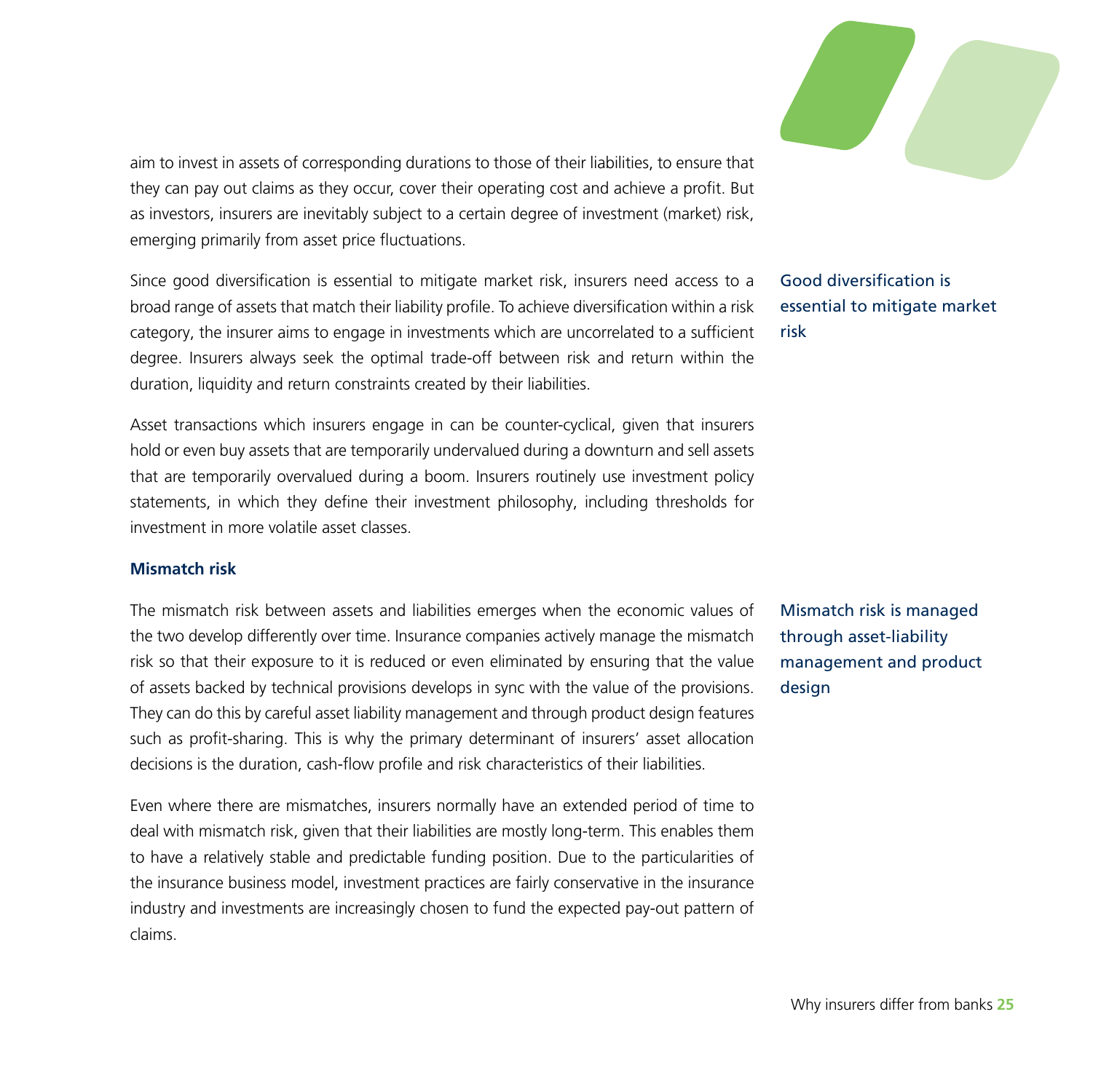#### IV.2 Main risks faced by banks

#### **Credit risk**

Exposure to credit default risk is inherent to the banking business model The core activity of a bank is providing a depository for savings and then transforming them into generally not very liquid assets such as housing loans and loans to businesses. Banks specialise in assessing the credit-worthiness of borrowers and in monitoring them to ensure that they meet their obligations. But a certain exposure to credit default risk (a borrower not repaying a loan in part or in full and in accordance with the agreed terms) is inherent to the banking business model. Credit risk is consequently linked primarily to activities in the banking book (ie loans granted to third parties and securities which are not actively traded by the institution but rather held until they mature). Recognising its importance for the huge majority of banking institutions, the first Basel Accord adopted in 1988 sought to address this specific risk category.

Addressing the size and complexity of credit risk exposure in banking requires high levels of skill, data, methods and instruments and is at the core of banks' management and regulation. The Basel Committee on Banking Supervision introduced a series of sound practices<sup>12</sup> in this respect:

- **•** establishing an appropriate credit risk environment
- operating under a sound credit-granting process
- maintaining an appropriate credit administration, measurement and monitoring process and
- **•** ensuring adequate controls over credit risk.

#### **Liquidity risk**

Because banks transform existing savings into loans to individuals and businesses, they perform a so-called "maturity transformation". Consequently, the average duration of most banks' assets is longer than the average duration of their liabilities. While assets consist to a large degree of longer-term loans, which cannot be turned into cash instantly, most deposits (liabilities) can be withdrawn immediately or at short notice. Banks also rely

<sup>12</sup> "Principles for the management of credit risk", Basel Committee on Banking Supervision, 2000.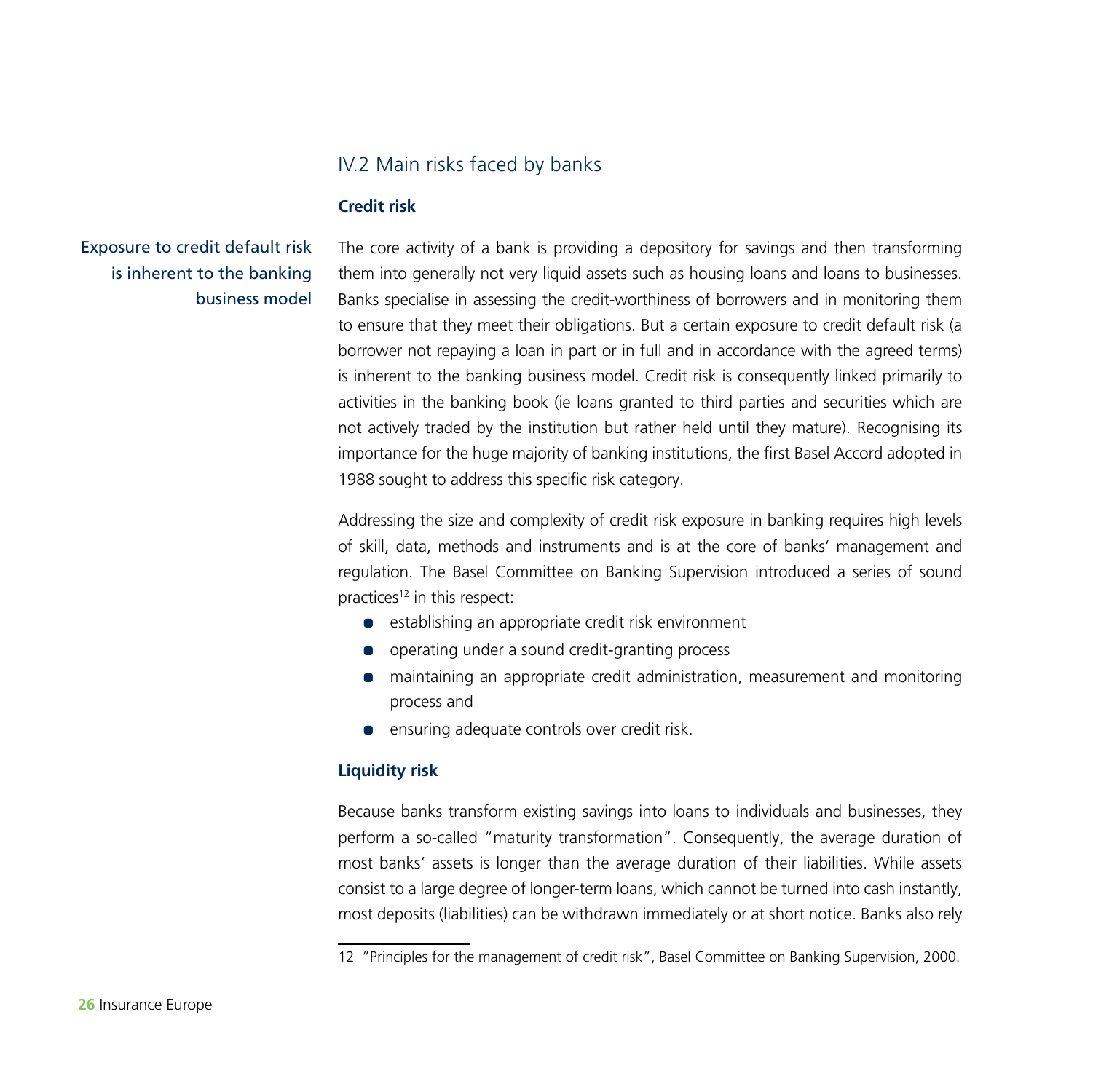

on the wholesale funding market, often with short-term maturities.

This structure accommodates the clients' needs while also serving as a source of profit because the long-term interest rate is usually higher than the short-term one. But it also exposes banks to considerable liquidity risk if an asset cannot be sold or bought quickly enough to replace funding in a liquidity crisis. This is why banks need access to credit lines from other banks (interbank market) and from the central bank (lender of last resort guarantee). This myriad of interconnections, along with the existence of a central bank to which every bank is linked, constitutes the banking system.

Banks also hold liquid assets such as cash, government bonds or cash equivalents in order to protect themselves against this type of risk. These assets can be liquidated quickly if deposits are withdrawn or if wholesale funding at maturity cannot be replaced with new funding.

Because liquidity risk was one of the major drivers of several cases of financial distress during the recent crisis, the Basel Committee has decided to put in place new measures to address it. In the Basel III package, a liquidity coverage ratio (LCR) and a net stable funding ratio (NSFR) were introduced. The LCR ensures that banks have an adequate stock of unencumbered high-quality liquid assets that can be converted easily and immediately in private markets into cash to meet their liquidity needs for a 30 calendar day liquidity stress scenario<sup>13</sup>. This is meant to improve the short-term resilience of banks' liquidity profile. The NSFR calculates the proportion of long-term assets that are funded by long-term stable funding, and the requirement is that the ratio exceeds 100%<sup>14</sup>.

#### **Market risk**

While insurers and banks both invest in financial assets, they do so for different reasons. For insurers investment is a core activity generated by the need to invest their premiums until claims/benefits become due. For a retail bank, investing is not a core activity but rather a way to boost profits (their core activity is accepting deposits and granting loans).

The Basel Committee has put new measures in place to address liquidity risk

<sup>13</sup> "Basel III : the liquidity coverage ratio and liquidity risk monitoring tools", Basel Committee on Banking Supervision, 2013.

<sup>14</sup> "Basel III: the net stable funding ratio", Basel Committee on Banking Supervision, 2014.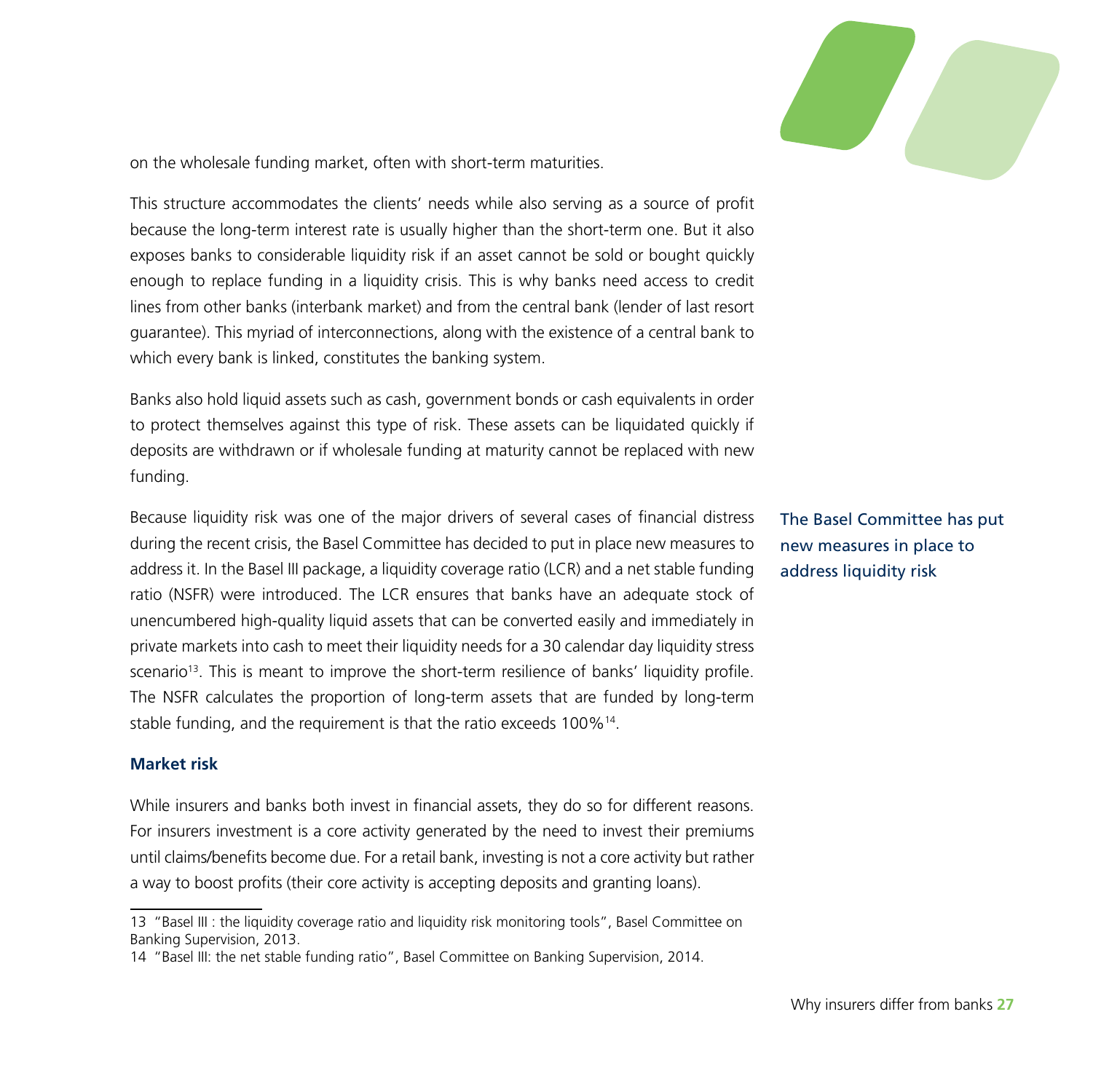The European Banking Authority defines market risk as "the risk of losses in on and off balance sheet positions arising from adverse movements in market prices." As investors, banks are exposed to fluctuations in the price of financial instruments on and off their balance sheet. Therefore, market risk stems from all the positions included in banks' trading book, as well as from commodity and foreign exchange risk positions in the whole balance sheet.

Banks use sophisticated mathematical and statistical models to quantify and manage market risk; the most well-known of these is Value-at-Risk (VaR), a model which ordinarily includes several thousand potential risk factors. However, this model has failed to capture some significant risk events in the previous decades (such as the 1998 crisis at Long Term Capital Management or the financial crisis) and there is a view that bank risk models have limitations, and that access to high-quality market data should be improved. The Basel III reform addresses these longstanding regulatory concerns with traditional VaR by imposing additional risk-based capital requirements (stressed long-term capital requirement, longterm incremental risk charge, comprehensive risk capital requirement and a specific risk charge). In addition, it imposes a non-risk-based leverage ratio requirement as a backstop (see section II, question 8).

#### **Compliance risk**

Compliance risk is gaining an increasing importance in banking The compliance and regulatory landscape has shifted considerably in the past decade, evolving to become more complex. As a consequence, compliance risk is gaining an increasing importance in banking. Banks now face high costs and losses in the form of staffing needs, penalties and litigation and the unpredictable (but potentially hefty) nature of these costs of non-compliance only makes this more problematic.

Compliance failures can also cause significant reputational damage, imposing a significant drag on banks' business performance. Since most banks are not fully equipped to deal with the new regulatory requirements in a consistent way, a long period of acclimatisation is likely to follow given the large number of new regulations aimed at banks which will enter into force in the coming years (eg new capital requirements through Basel III, the banking union package, various proposals to reform banks' structure).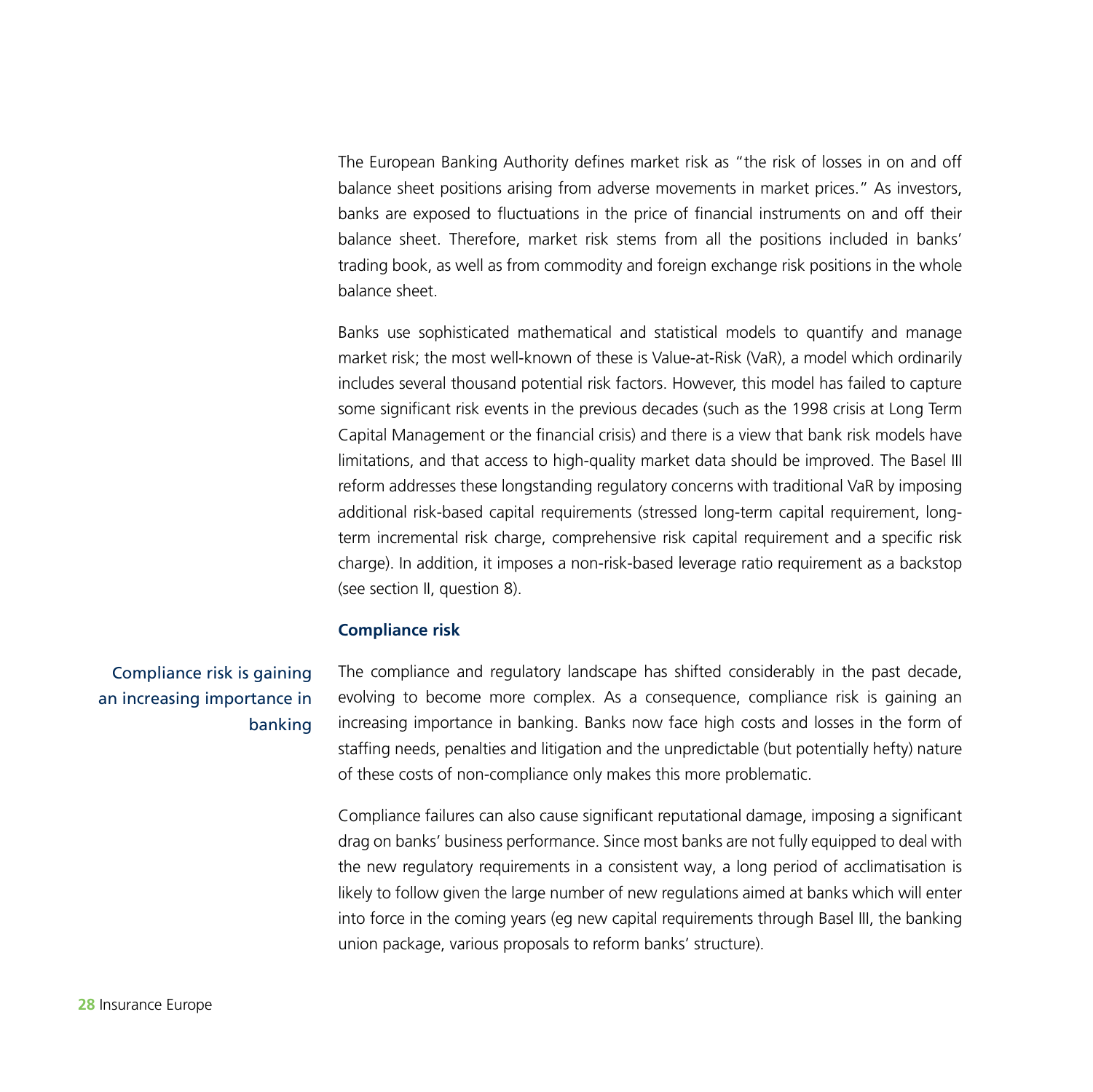

#### IV.3 Focus on two key risks

#### **Liquidity risk**

As shown before, banks face considerable liquidity risk because their liabilities (withdrawable deposits) have a shorter duration than their assets (long-term loans). Banks rely on the wholesale funding market and interbank market, where short-maturity loans are often contracted to cover liquidity needs. When a liquidity crisis occurs and this lending source dries up, assets can't be liquidated fast enough to replace the short-term funding usually available.

In contrast, liquidity risk is far less problematic in insurance, for a number of reasons:

- Insurance policyholders are typically less inclined to cancel their policies even during periods of market turbulence. This is because policyholders still (or even more so) value their protection in a financial downturn. Furthermore, most insurance policies impose some form of penalty for early surrender so as to dis-incentivise the policyholder from doing so. In any case, a certain risk of lapse is incorporated by the insurer in the estimation of the liability value and its expected duration.
- On the asset side, insurers match the profile of their assets with that of their liabilities, in terms of duration and illiquidity. In addition, insurers have access to a stable flow of cash (pure liquidity) originating from new premiums, maturing assets or investment income. Insurers are generally diversified companies, and therefore benefit considerably from risk diversification across product lines and time. This limits the extent to which large unexpected claims can occur and stabilises aggregate pay-outs. Larger single claims usually have a longer, sometimes multiyear, pay-out period and also benefit from reinsurance coverage.
- Finally, since there is no "interinsurer" funding market similar to the interbank market, if one insurance company faces liquidity issues, this has little if any impact on the others.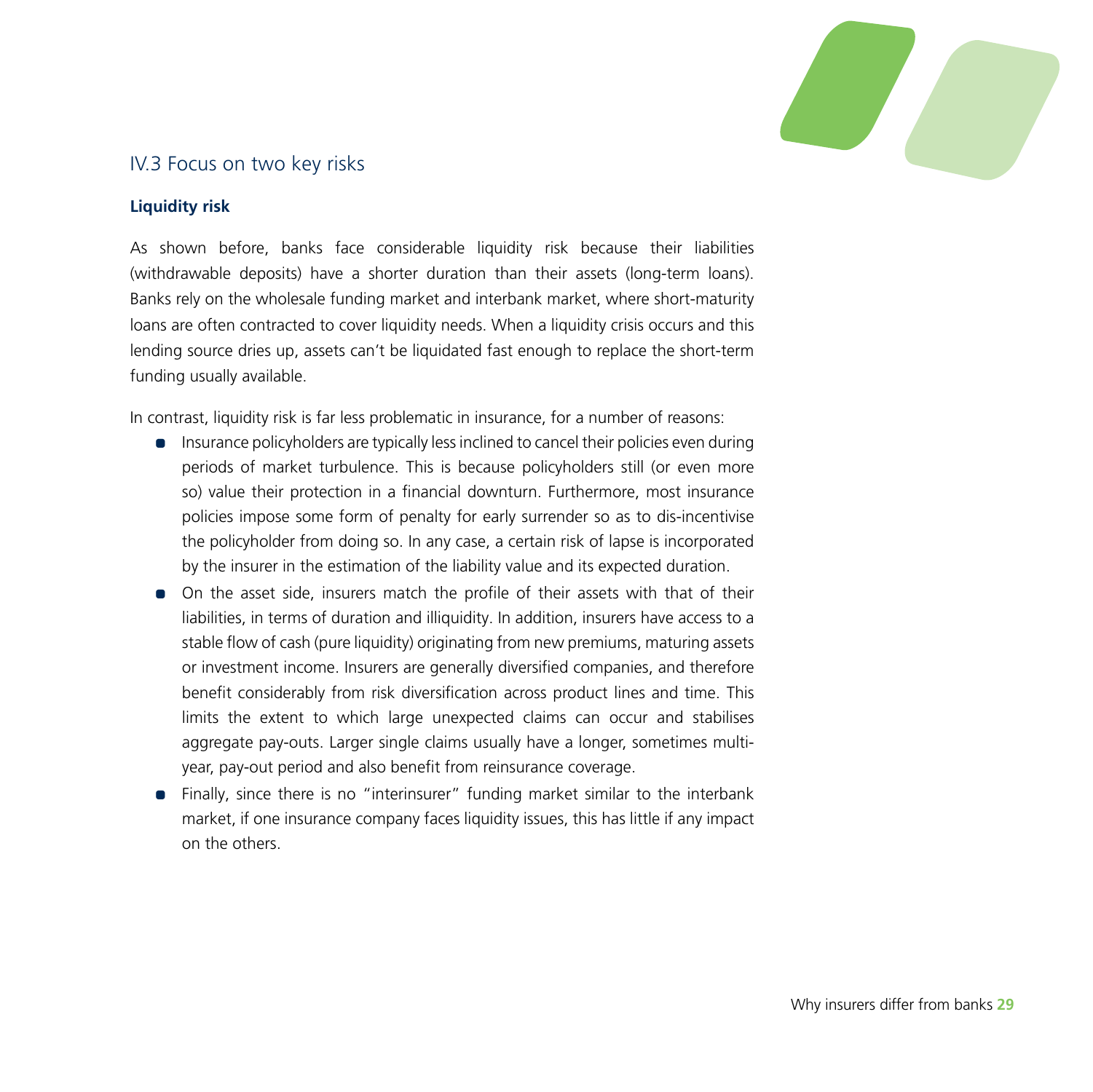#### **Systemic risk**

Systemic risk is defined as the risk of disruption to the flow of financial services that is caused by an impairment of all or parts of the financial system and has the potential to have serious negative consequences for the economy. The Financial Stability Board and the International Association of Insurance Supervisors suggest assessing the systemic importance of individual financial institutions along the following criteria:

- size the volume of financial services provided
- **•** interconnectedness linkages with other components of the system
- lack of substitutability the extent to which other components of the system can provide the same services in the event of a failure
- **•** speed of contagion to the economy

As shown before, insurance companies and banks have very different business models and these also result in a very different potential exposure to systemic risk.

A bank's business model relies on complex interconnections with the rest of the financial system. Banks engage in maturity transformation by acting as intermediaries between savers who deposit money into liquid accounts and borrowers in need of loans with long maturities. They rely on interbank lending for their financing needs (as a protection against liquidity risk) and can make considerable recourse to leverage. Furthermore, under the "originate to distribute" model, banks use securitisation to transfer to counterparties the credit risk they take on through extending a loan. This myriad of interconnections, along with the existence of a central bank (which acts as a lender of last resort and to which every bank is linked) constitute the banking system. As a result, the bigger a bank gets, the more interconnected it is and the more systemically risky it becomes, since its failure would create a domino effect which could seriously impair the functioning of this system.

In contrast, insurance companies are generally more financially stable the bigger they get, as the correlation between the risks faced by policyholders decreases with the total number of risks insured, according to the law of large numbers (see page 11).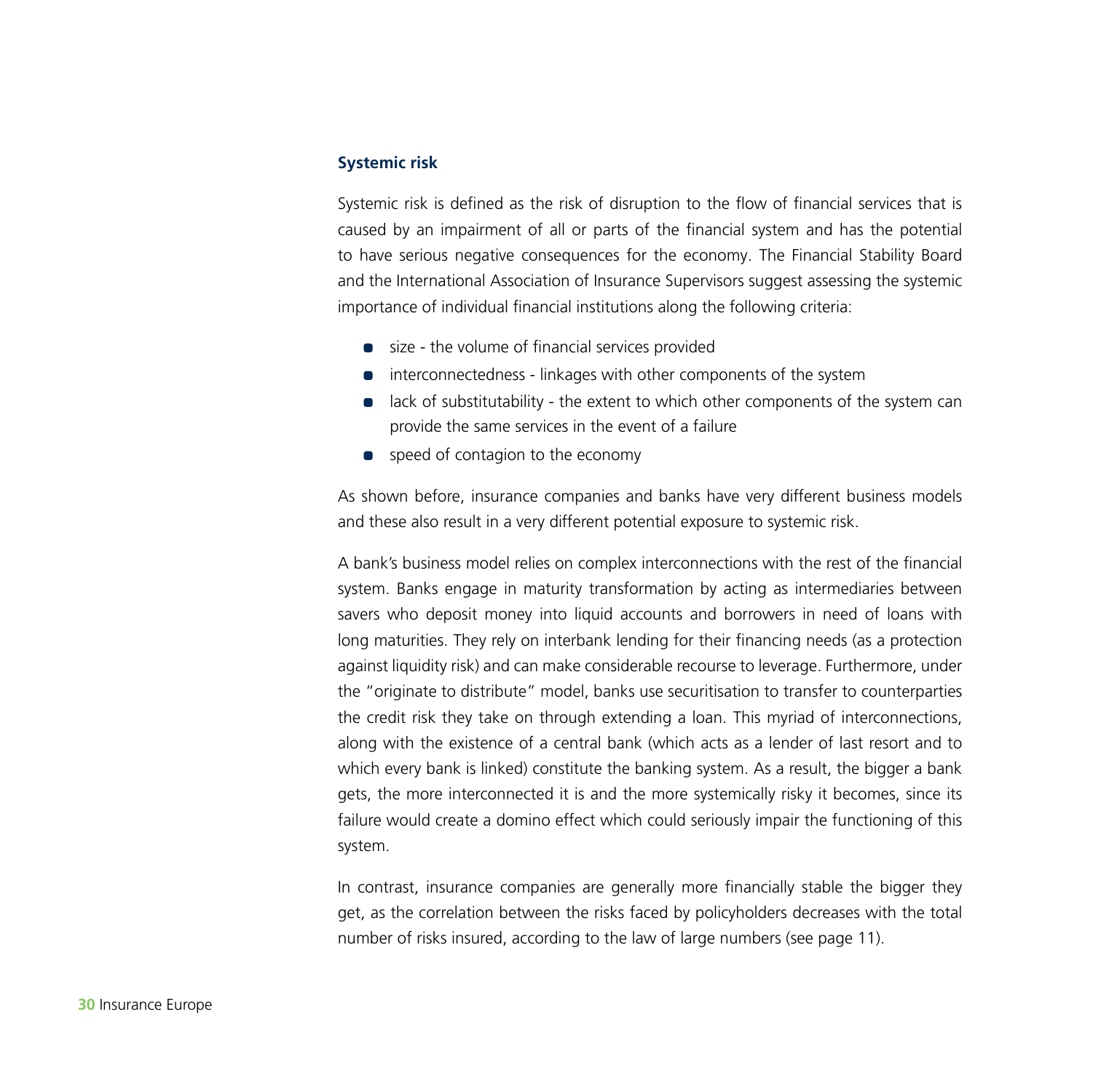

Interconnectedness in insurance and reinsurance is qualitatively different from banking. In particular, insurance obligations, unlike short-term bank obligations, are not liquid and settle over a very long period of time. Underwriting risks are generally not correlated with other financial risk. This characteristic allows the insurance and reinsurance industry much more time to respond to exogenous financial market events and settle their obligations to other financial counterparties in accordance with the contract terms even under crisis conditions. The limited risk of contagion in case of an insurer's failure is also the result of the lack of close business relationships between competing insurance companies. There is no balance sheet link between these companies and there is also no "central insurer" similar to a central bank. Thus, it becomes difficult to argue that an "insurance system" exists.

Insurers also retain almost all of the risk they underwrite on their own balance sheet, the rest being transferred to reinsurers and/or, to a very limited extent to capital markets through insurance securitisation. In any case, insurers remain completely liable to their policyholders, as even these ceded risks remain on their balance sheet.

The services that support insurance activities are readily substitutable in the market, with portfolios being transferable to alternate providers. The International Association of Insurance Supervisors study "Insurance and Financial Stability"15 recognised that "*a lack of substitutability does not appear to be an issue in the insurance industry*". Insurance markets tend to be fragmented and competitive and this allows for the smooth replacement of lost coverage in the event of an insurer failure, which makes continuity of coverage for policyholders possible. Exceptional events may cause significant changes to the underwriting conditions of certain risks and this can result in a temporary shortfall of insurance capacity and/or to sharply higher premiums. But past experience has shown that such abrupt capacity shortages were short-lived, as fresh capacity was quickly built by new entrants in the market.

Finally, financial problems develop at a much slower pace in insurance than in banking, given the extended time horizon of insurers' liabilities, which can fall due over decades. For the insurance companies under the scope of Solvency II, there will be two solvency

<sup>15</sup> "Insurance and financial stability", International Association of Insurance Supervisors, 2011.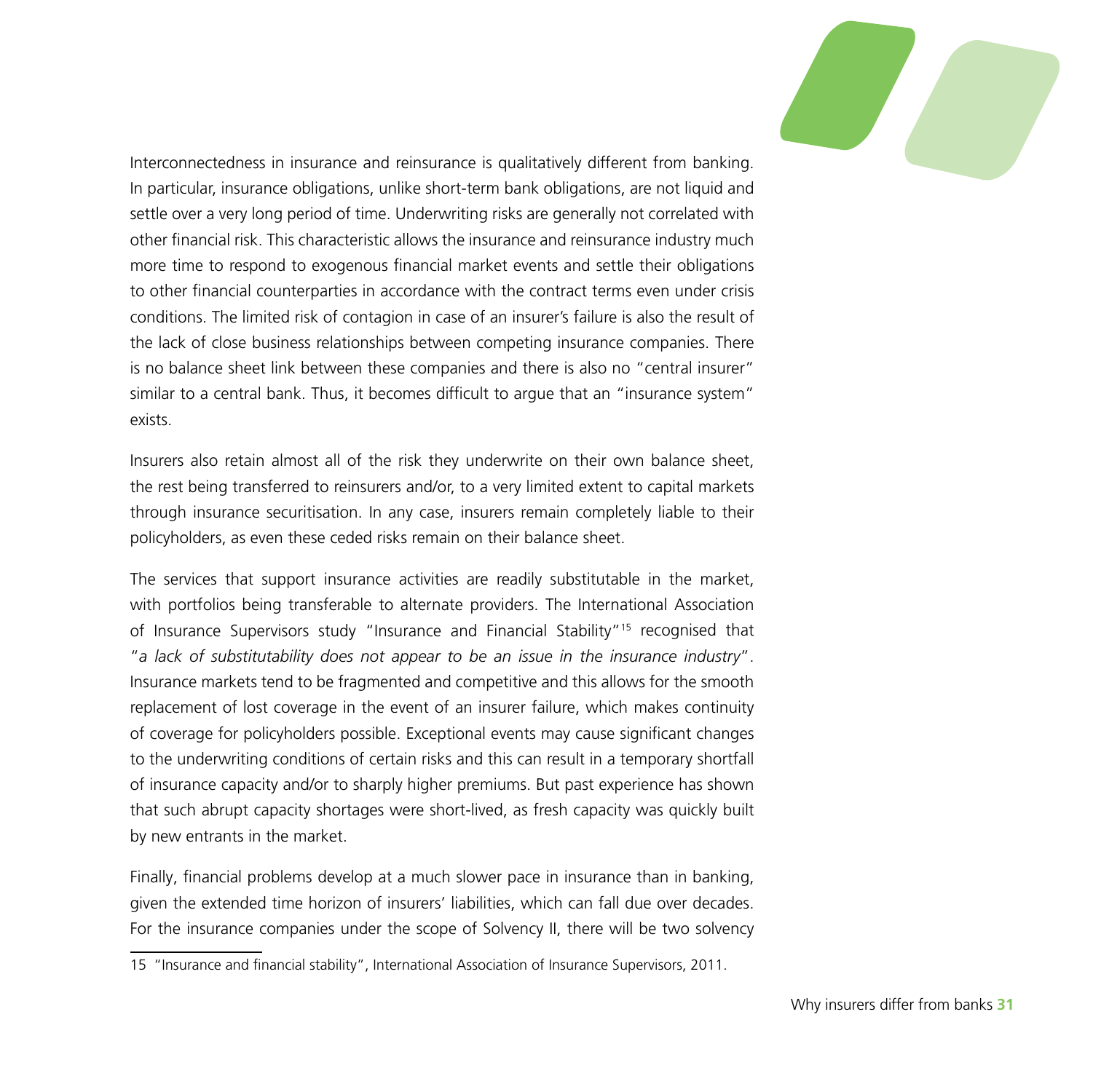The speed of contagion in the case of an insurer failure is very low capital requirements (SCR) on top of technical provisions allowing for a supervisory ladder of intervention in the case of a breach. These two elements ensure that the speed of contagion in the case of an insurer failure is very low and that both management and supervisors have enough time to deal with a potential deterioration.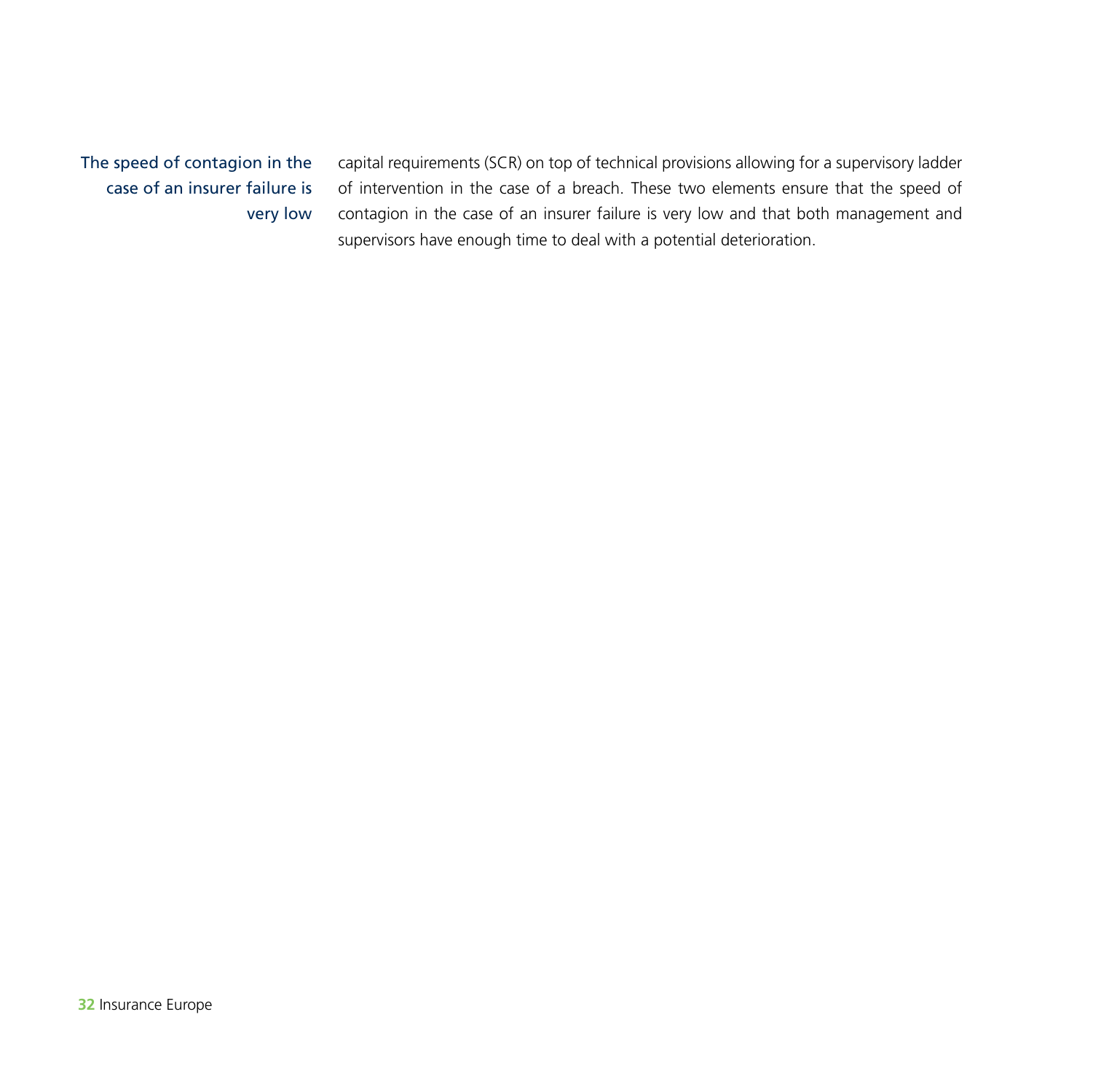

# **Section II — Questions and answers**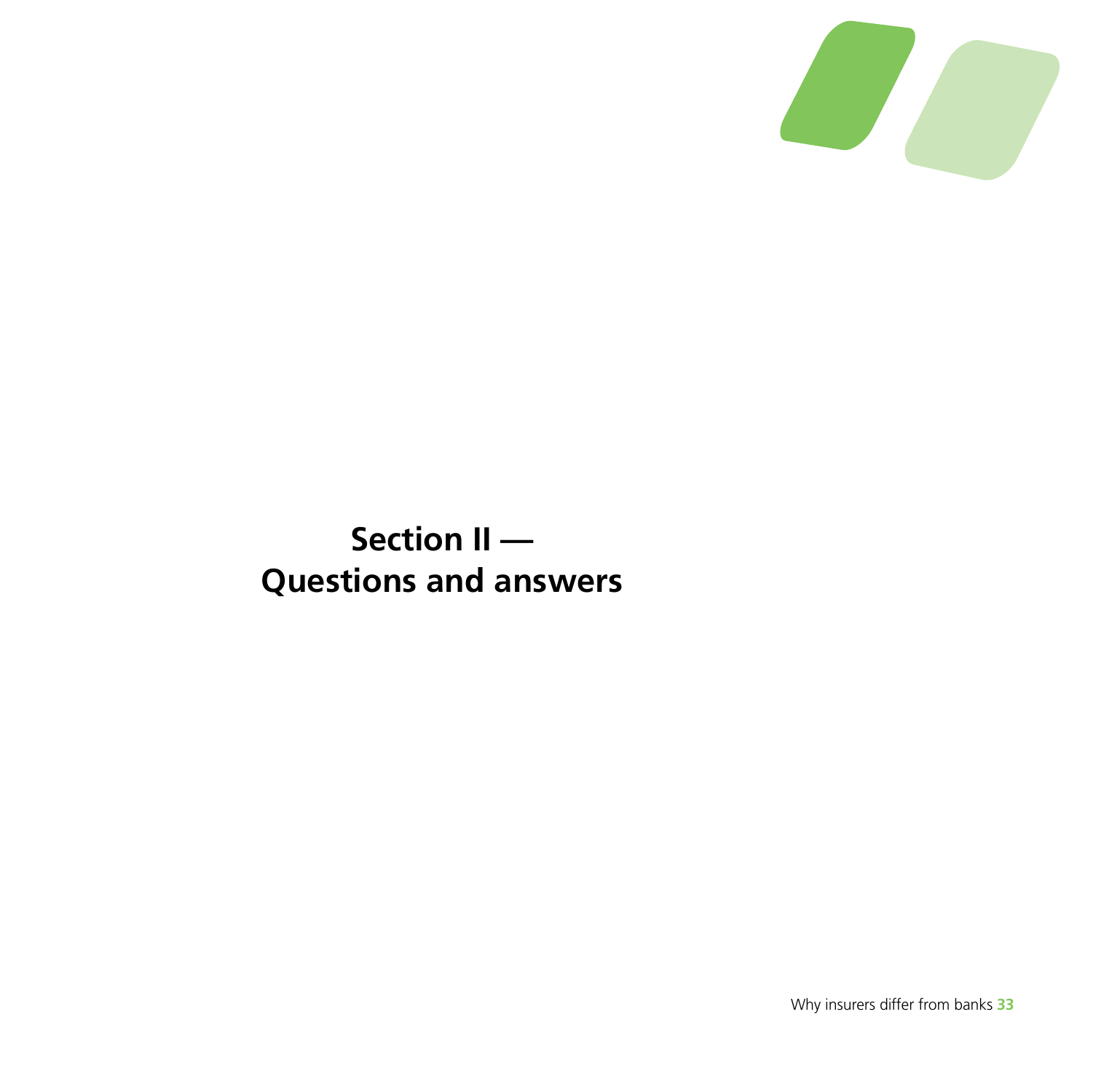#### 1. Should large insurers automatically be considered systemically risky?

#### **The short answer**

No. In the case of insurers, unlike banks, size is not a good indicator of their systemic risk potential. In fact, the more diversified an insurer is and the larger the number of independent risks it insures, the more secure it becomes as it is less exposed to a single event that would require paying out all at once. In addition, insurers are not as interconnected to the wider financial system as banks are and consequently the failure of an insurer cannot set off a domino effect resulting in widespread contagion.

#### **The detailed answer**

A bank's business model relies on complex interconnections with the rest of the financial system. Banks engage in maturity transformation by acting as intermediaries between savers who deposit money into liquid accounts and borrowers in need of loans with long maturities. They rely on interbank lending for their financing needs and can make considerable use of leverage. Furthermore, under the "originate to distribute" model, banks use securitisation to transfer to counterparties the credit risk they take on through extending a loan. These various interconnections, along with the existence of a central bank (which acts as a lender of last resort and to which every bank is linked) constitute the banking system.

As a result, the bigger a bank gets, the more systemically risky it is, since its failure would create a domino effect which could seriously impair the functioning of the financial system. This leads to "too big to fail" situations, when governments realise they can't afford to let a bank fail, no matter how costly its rescue through public funds would be.

In contrast, insurers retain almost all of the risk they underwrite on their own balance sheet, the rest (around 5%) being transferred to reinsurers and/or, to a very limited extent to capital markets through insurance securitisation. Issuance of Insurance-Linked Securities (ILS) amounted to around 0.1% of global insurance premiums in 2012<sup>16</sup>. In any

<sup>16</sup> "Insurance-linked securities", Aon Benfield, 2012.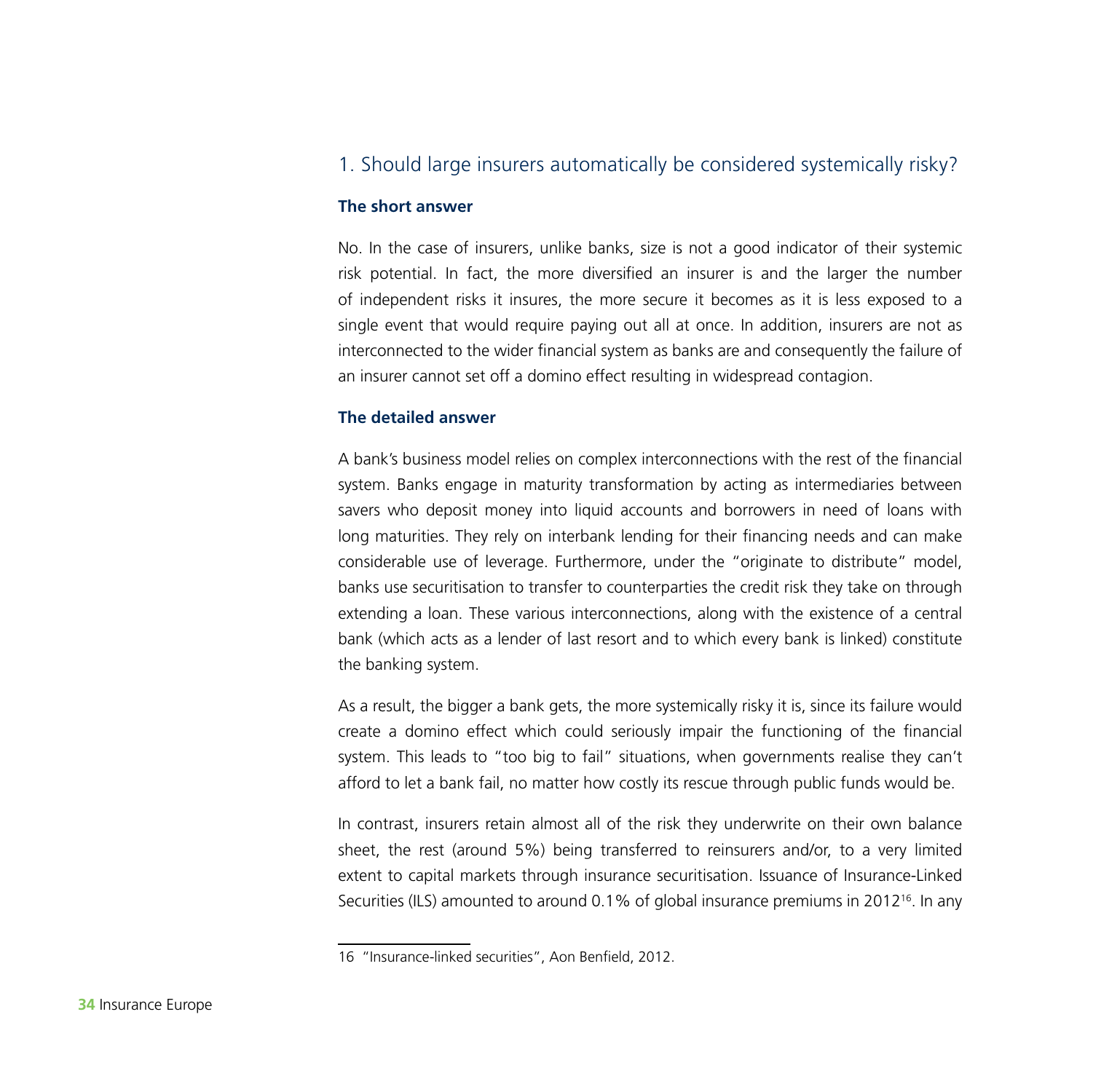

case, insurers remain completely liable to their policyholders, as even these ceded risks remain on their balance sheet.

Insurance works by pooling risk, not by exchanging or transferring risk, which means that insurers and policyholders don't have to have different attitudes towards risk for an insurance transaction to occur. The condition for an insurer's business model to function correctly is that the risks insured should be uncorrelated (independent of one another).

It follows that in order to achieve an exposure to uncorrelated risks insurers need to sell diversified policies. This diversification applies to products, geographical areas, or markets. The more diversified policies an insurer sells, the smaller the interdependence between insured events will become. This is the law of large numbers, which lies at the core of insurance. The higher the number of independent, homogenous exposures insured, the higher the likelihood that actual losses will be very close to expected and budgeted losses. Given that the actual loss is almost certainly going to be close to the expected loss, and therefore already accounted for in the original premium, insurers will manage to cover it without having to make recourse to capital or to collect additional premiums.

Consequently, insurance companies tend to become more financially stable the bigger they get, as the correlation between the risks faced by different policyholders decreases with the total number of risks insured.

If an insurer considers that the risks it has assumed surpass the risk-bearing capacity of its portfolio of assets, it may choose to transfer a part of them to a reinsurer, which further diversifies the risks by pooling them on a more global scale. In those rare situations when actual losses deviate significantly from expected losses, insurers have in place contingency plans which can involve using capital (ie own funds) to pay out claims as agreed.

Due to their constant income from premiums which are paid up front, insurers need very limited short-term refinancing and hence face only minor liquidity risks.

Furthermore, the interconnectedness between a particular insurance company and the rest of the financial system is limited. This is due to the nature of the business model which enables insurers to not be dependent on short-term market-based funding; there is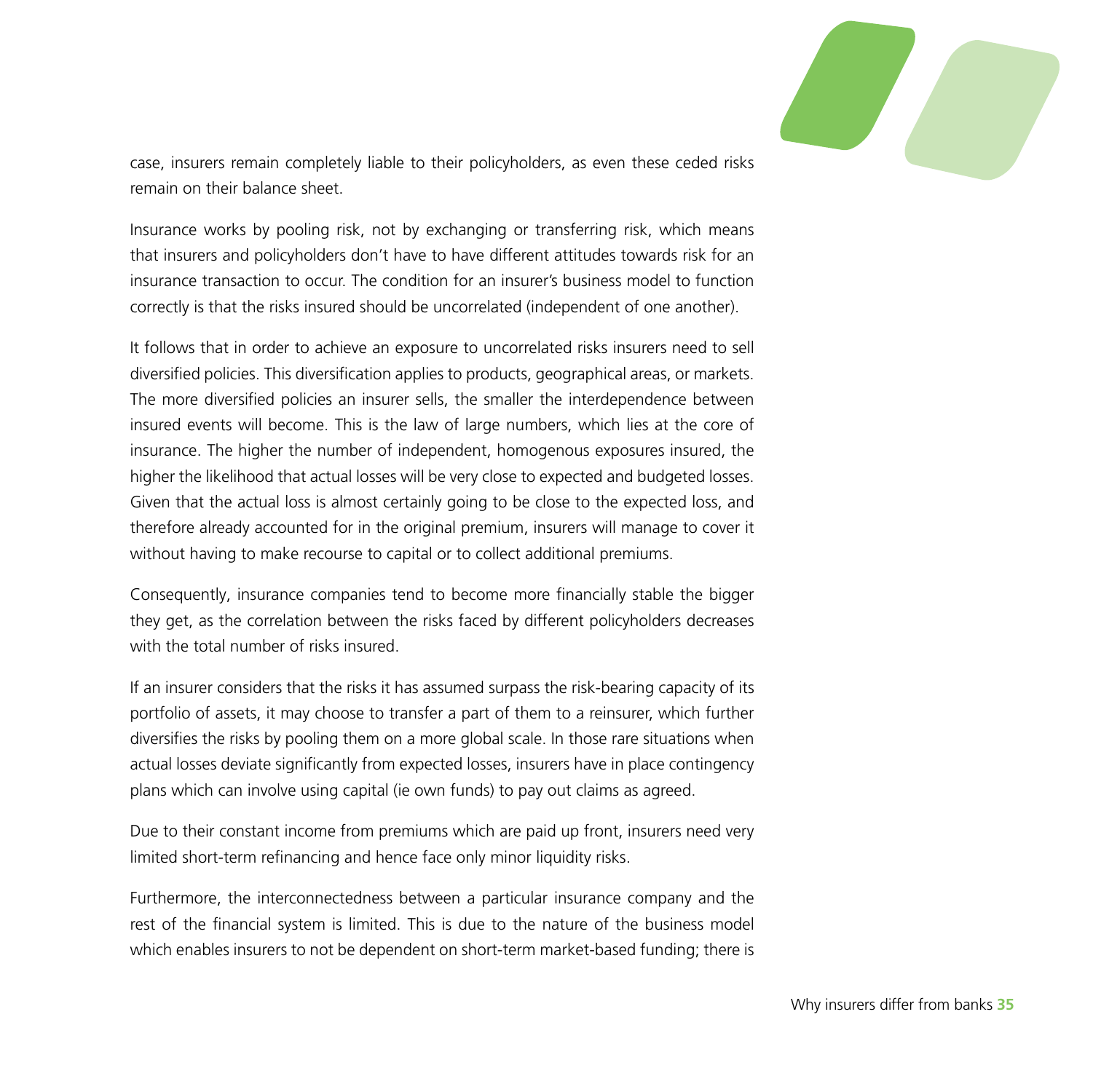no "interinsurer" funding market similar to the interbank market, so even if an insurance company would face liquidity issues, this would have little if any impact on other insurers.

In addition, there is a lack of close business relationships between competing insurance companies: there is no balance sheet link between them and there is also no "central insurer" similar to a central bank. It is therefore difficult to argue that an "insurance system" exists. As a result, the systemic risk that originates in insurance is much lower than in banking.

The Financial Stability Board and the International Association of Insurance Supervisors acknowledged that the size of an insurer, in and of itself, does not create systemic risk concerns. But in July 2013, the two organisations published a list of nine insurance companies deemed to be of systemic importance. The ranking is devised by aggregating a number of indicators, with the greatest weight going to non-traditional non-insurance activity (45%) and interconnectedness (40%). Size carries a 5% weight. Notwithstanding the low weight placed on size, the methodology produced little more than a list of large insurers. This was largely because the indicators used have a volume component based on an insurer's aggregate size relative to other insurers included in the sample; therefore size across all categories heavily influenced the final scoring.

#### 2. Are insurance activities systemically risky?

#### **The short answer**

No. Traditional insurance is not systemically risky. Systemic risk in insurance can only originate from a very limited number of activities undertaken on a large scale in the wrong conditions, which could have a negative impact on the wider financial system in case of failure. Systemic risk regulation should therefore target these specific activities irrespective of which company undertakes them.

Therefore, insurers should be regulated on an activity-by-activity basis. Targeting systemic risk regulation at company level instead would place an unnecessary burden on traditional insurers whose activity reduces the aggregate risk in the financial system. On the other hand, an activities-based approach would provide protection against systemic events by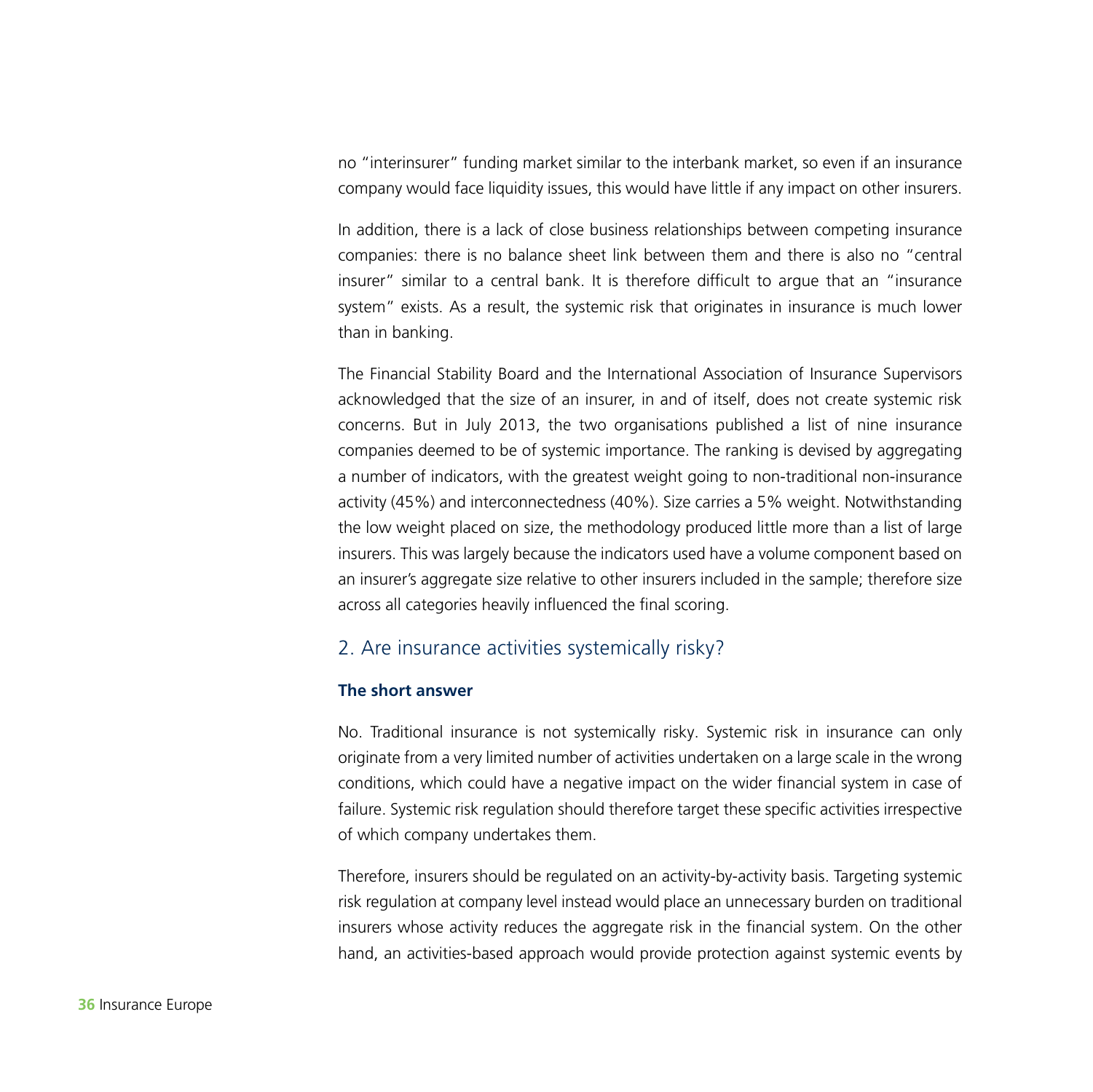

subjecting all potentially systemic activities to appropriate regulatory scrutiny.

#### **The detailed answer**

Traditional insurance business has been shown not to create or amplify systemic risk, since the business is long-term, funding is generally upfront and both liquidity risk, and interconnectedness are low compared to banks.

In insurance, risks to the financial system primarily stem from activities which result in maturity transformation or liquidity strains as well as from high levels of interconnectedness. In other words, risks can develop if insurers behave like non-insurers. The focus of systemic risk regulation should be on identifying and addressing these specific situations and the insurers which undertake such activities should be the subject of enhanced regulation. But two important qualifications have to be made:

- "Systemically relevant activities" should not be equated with non-traditional non-insurance (NTNI) activities; just because an activity is NTNI doesn't mean it's systemically important.
- It is not the presence of NTNI activities alone that makes an insurer systemically relevant, but the absolute size of these activities measured against the overall market size. NTNIs would need to be of a size sufficient enough that potential shocks originating from them could pose a real risk to the financial system.

Since an agreed upon definition of NTNI activities does not exist so far, a better approach to systemic risk regulation could be considered.

A separation should be made between those activities of an insurer that directly cause damage to financial markets or the real economy and those through which an insurer is merely hit by outside events and further transmits this shock to the economy. The former would be considered systemically risky and latter could be considered systemically relevant and would need to be addressed by standard prudential regulation.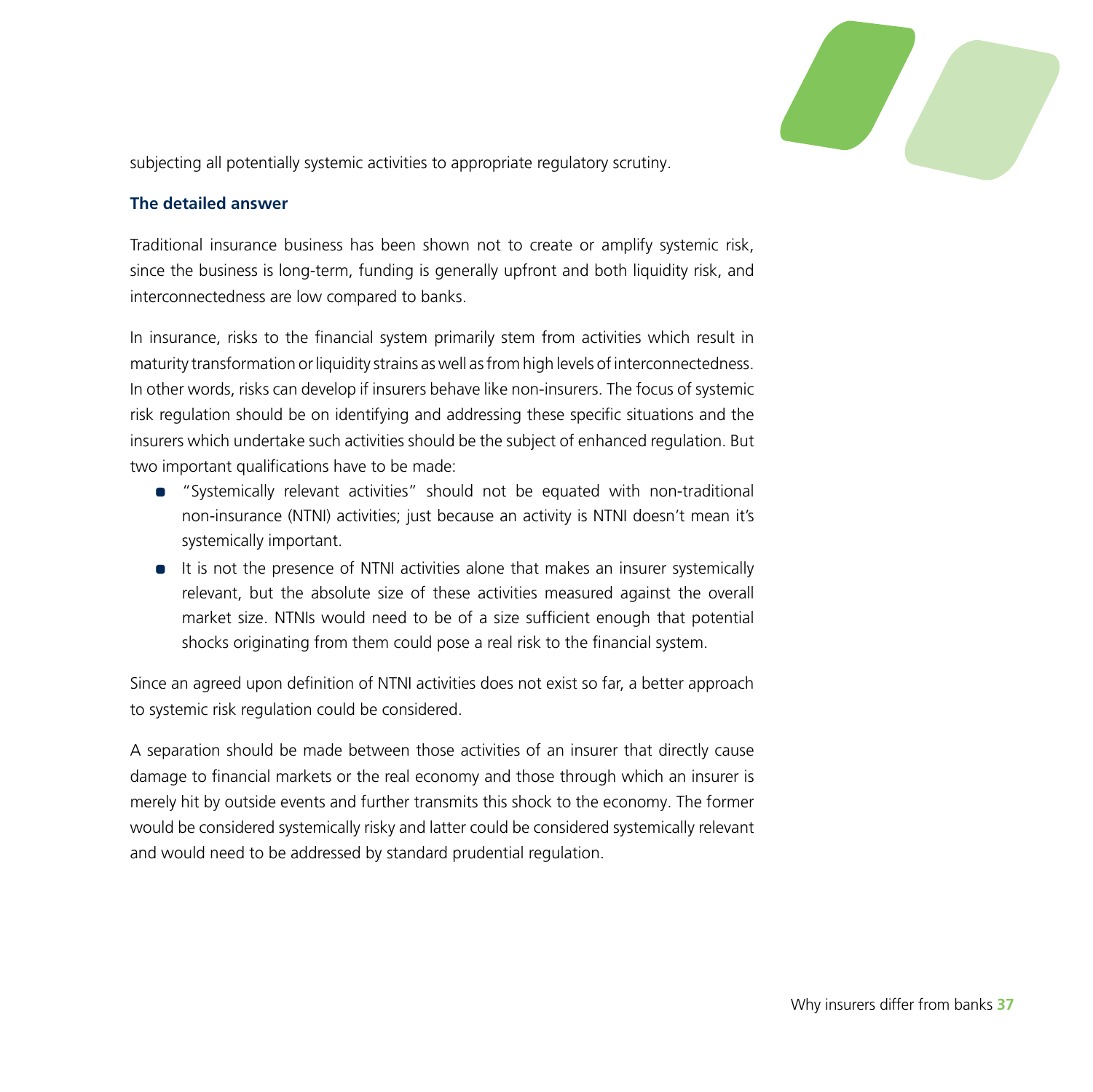#### 3. Why did AIG fail?

#### **The short answer**

The crisis at AIG was caused primarily by a non-insurance subsidiary that was outside the scope of insurance regulation. It was the consequence of a blatant failure to adequately address the build-up of risk by both the management of the firm and its supervisors.

The non-insurance subsidiary that caused the problems sold swaps offering loss protection to investors in assets such as collateralised debt obligations (which included sub-prime loans) without sufficient liquidity or reserves to cope with the financial crisis in 2008. However, AIG's traditional insurance businesses remained viable at all times. Each traditional insurance business was overseen by the local insurance supervisors but in contrast, the non-insurance division was laxly-supervised by the US Office of Thrift Supervision (OTS), which was discredited and ultimately dissolved in 2011.

Effective regulation and, more specifically, greater supervisory coordination at both sectoral and international level would have prevented AIG from ever gaining a position of systemic relevance in the global swap market and from building up an excessive risk concentration in the mortgage-backed securities market.

Consequently, this event is not indicative of the systemic risk potential of the insurance industry, as it followed from non-insurance activities undertaken by a subsidiary of AIG without sufficient capital backing and risk control. Rather, it demonstrates that the primary consideration should be whether insurers are engaging in risky, non-insurance activities such as CDS underwriting on a large scale and, if so, whether these activities require specific regulatory measures to address the potential systemic risk they pose (see question 2).

#### **The detailed answer**

The bailout of American International Group (AIG) in September 2008 was, along with the failure of Lehman Brothers, one of the defining moments of the financial crisis. AIG, generally described at the time as the world's biggest insurer and provider of coverage to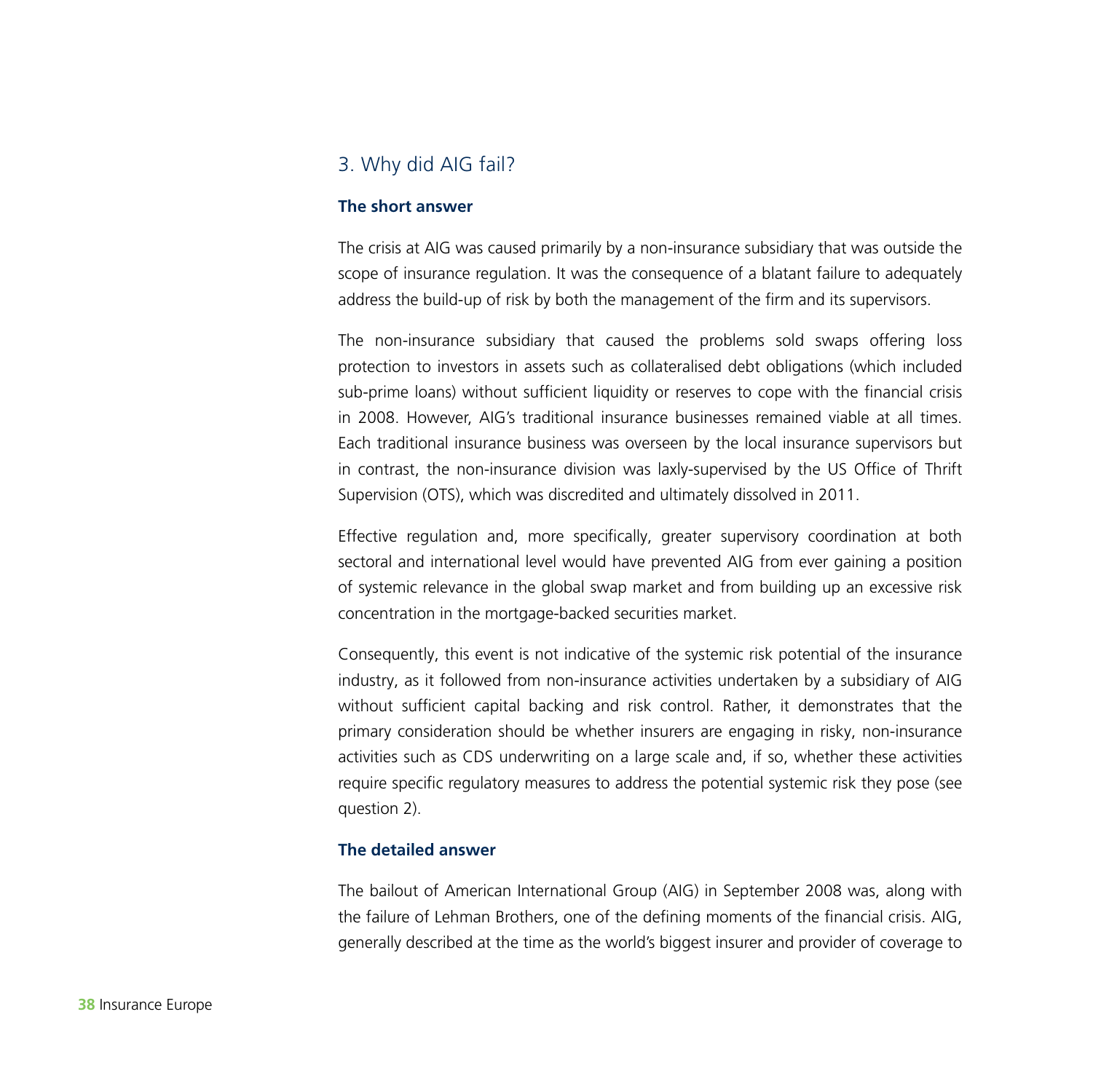

countless families and companies, would have gone under if the United States government hadn't decided to extend an \$85bn rescue package to the company, considering it too big to fail.

Even though AIG is known as an insurer, it is important to point out that its 2008 nearfailure was caused primarily by a non-insurance subsidiary named AIG Financial Products (AIGFP). AIGFP had historically been tasked with underwriting risks associated with investments (eg interest risk, business cycle risk), but had switched focus in its later years to insuring Collateralised Debt Obligations (CDOs).

CDOs combine several types of debt of different quality (and risk profile) in a single security (structured in tranches). They were created by investment banks for investors who owned large quantities of mortgage-backed securities. The lower tranches of the CDO were often filled with residential loans of highly doubtful quality (sub-prime loans). In spite of this, CDOs were nevertheless awarded the highest possible rating by agencies and thus constituted a very attractive investment, so much so that the global CDO market was worth over \$1 500bn in 2007.

AIGFP believed that it was very unlikely that CDOs would default en masse so considered it potentially lucrative to sell protection against the risk of default through an instrument called Credit Default Swap (CDS). However, they also ignored their exposure to market value changes in these CDOs. AIGFP therefore sold CDS without having either sufficient reserves to settle them, or enough liquidity to post collateral. As a result, its revenues surged to over \$3bn in 2005, more than 17% of those of AIG Holding.

This extensive CDS-writing activity resulted in a substantial and concentrated exposure to the US housing market, with a large portion being written on sub-prime loans. When subprime loans went delinquent and foreclosures rose to extremely high levels, CDOs started to fall in value and AIGFP was faced with claims it could not settle. Consequently, the AIGFP division incurred losses of \$25bn. When AIG's credit rating was lowered as a result of these losses, AIGFP also had to post more collateral for its bondholders (over \$10bn), further deepening its troubles.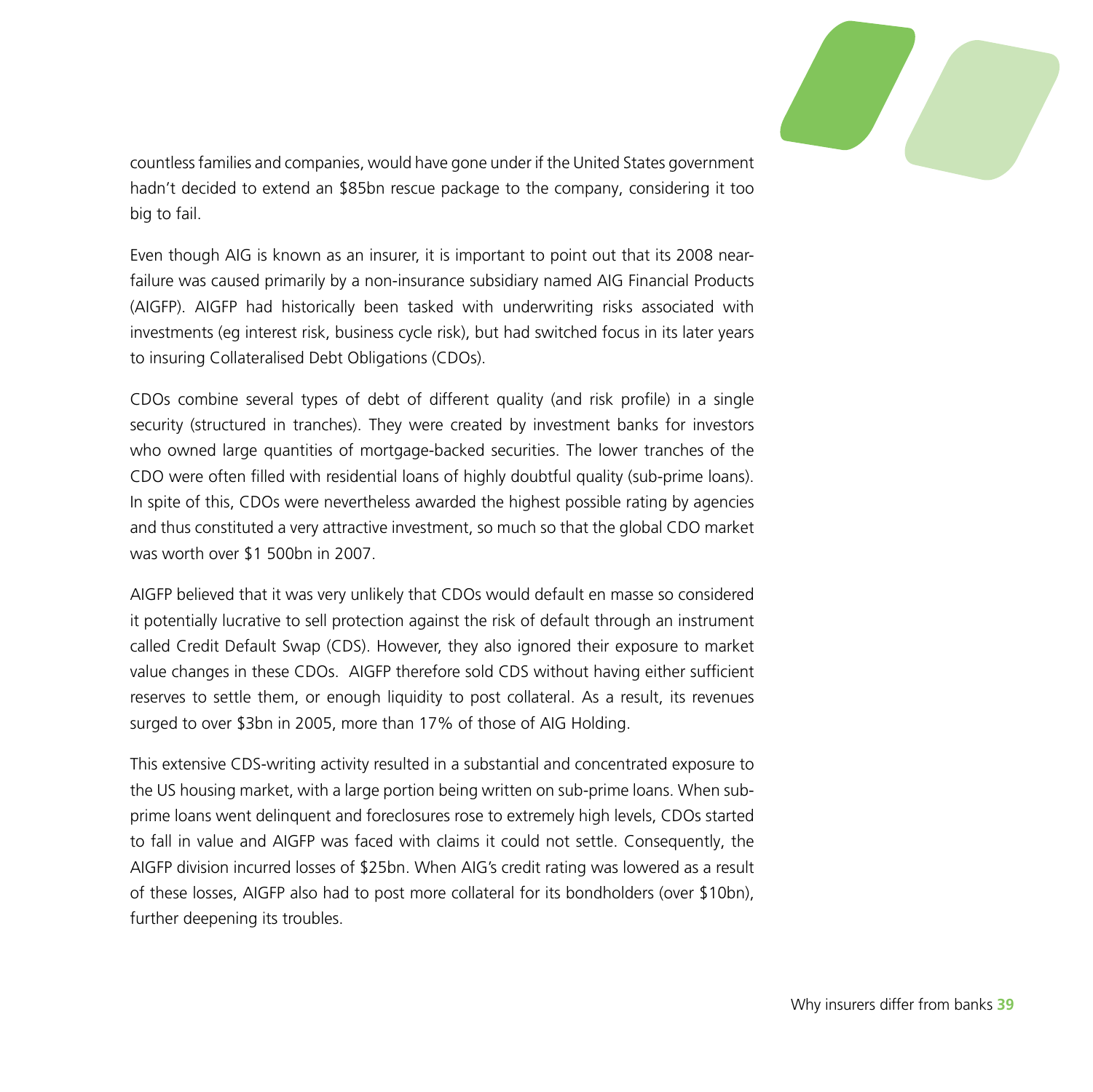Losses associated to badly managed collateral originating from its securities lending operations made matters worse. The company was lending out securities such as stocks and bonds (held with a long-term view), in exchange for cash collateral. While this is part of normal securities lending operations, AIG took the unconventional decision to reinvest the majority of the cash collateral received through securities lending in highly-rated residential mortgage-backed securities (RMBS). This concentration of securities-lending collateral in RMBS was risky because it gave rise to a maturity mismatch between the securities which were being loaned and the RMBS. When a very large number of residential loans went delinquent and borrowers stopped rolling over loans and posting cash collateral, AIG was faced with what was in effect a run on its securities lending programme in September 2008 and had to pay \$5.2bn in cash to securities lending counterparties in a single day. The thin cash cushion that AIG had earmarked for meeting redemptions from counterparties did not suffice to deal with this development. In summary AIG's significant loss, sometimes misleadingly associated with the activity of securities lending, actually was the result of an extremely aggressive strategy of funding long-term investments on a short-term basis.

It has to be noted that while the activities of AIGFP were at the root of AIG Holding's near-collapse, the holding's traditional insurance business did not encounter any difficulty.

#### 4. What is the difference between the resolution of insurers and the resolution of banks?

#### **The short answer**

The unique characteristics of the insurance business model (long time horizon, illiquidity and contingency of liabilities) stand in clear contrast to those of banks; resolution regimes should closely reflect that.

The key difference between a bank's resolution and an insurer's resolution is that the latter can occur over an extended period of time. Given that insurers can't be subject to a "run" as banks can be, there is no need to rush into resolution, particularly because this could generate avoidable losses for policyholders.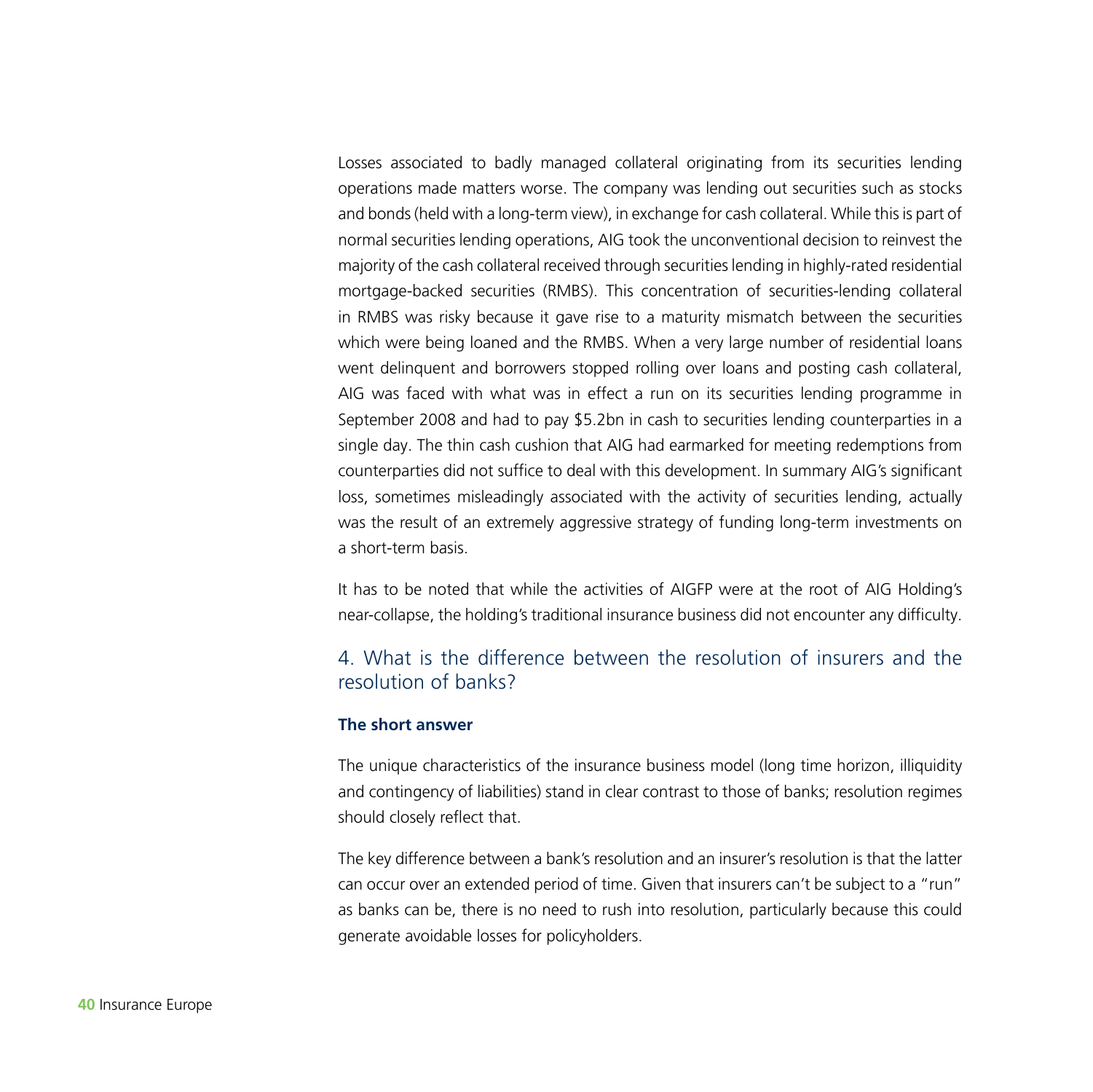

When devising resolution rules or guidelines for insurers, the focus should therefore not be on speed, as this could in fact be detrimental to policy holders. Instead, the toolkit made available to resolution authorities should be tailored to the specificities of insurance.

#### **The detailed answer**

#### Bank resolution

Banks act as intermediaries between savers who deposit money into generally liquid accounts and borrowers in need of loans with typically long maturities. This maturity transformation is an important aspect of the role of banks in the economy, as it frees up funds for investment projects with a long-term horizon, while still offering liquidity to depositors. A bank's business model relies on a key assumption: all depositors will not be asking for their money back at the same time, since depositors' needs for cash are unlikely to occur at the same time. In other words, even though in principle most depositors enjoy a right of instant withdrawal, only a fraction of them will act upon this right.

If confidence in a bank's ability to repay its obligations is lost, there is a chance that most or all of its depositors will suddenly and simultaneously attempt to withdraw their funds, giving rise to a "bank run". The bank will be able to repay the first depositors who request it, but given its inability to realise its illiquid assets in a short period of time, it will run out of money long before all its liabilities towards all its creditors are repaid.

In principle, nothing fundamental needs to go wrong within the bank for a bank run to occur. The underlying health of a bank is irrelevant if all depositors believe that the other depositors will withdraw funds. A liquidity problem can in theory occur even in the absence of an underlying solvency issue.

Another feature of banking is that the lack of confidence in one bank can be transmitted to others, given the high level of interconnectedness within that sector. This so-called "contagion" threatens the whole financial system.

When a bank run is triggered, normal insolvency procedures are not fast enough to preserve financial stability. These procedures can last for extended periods of time,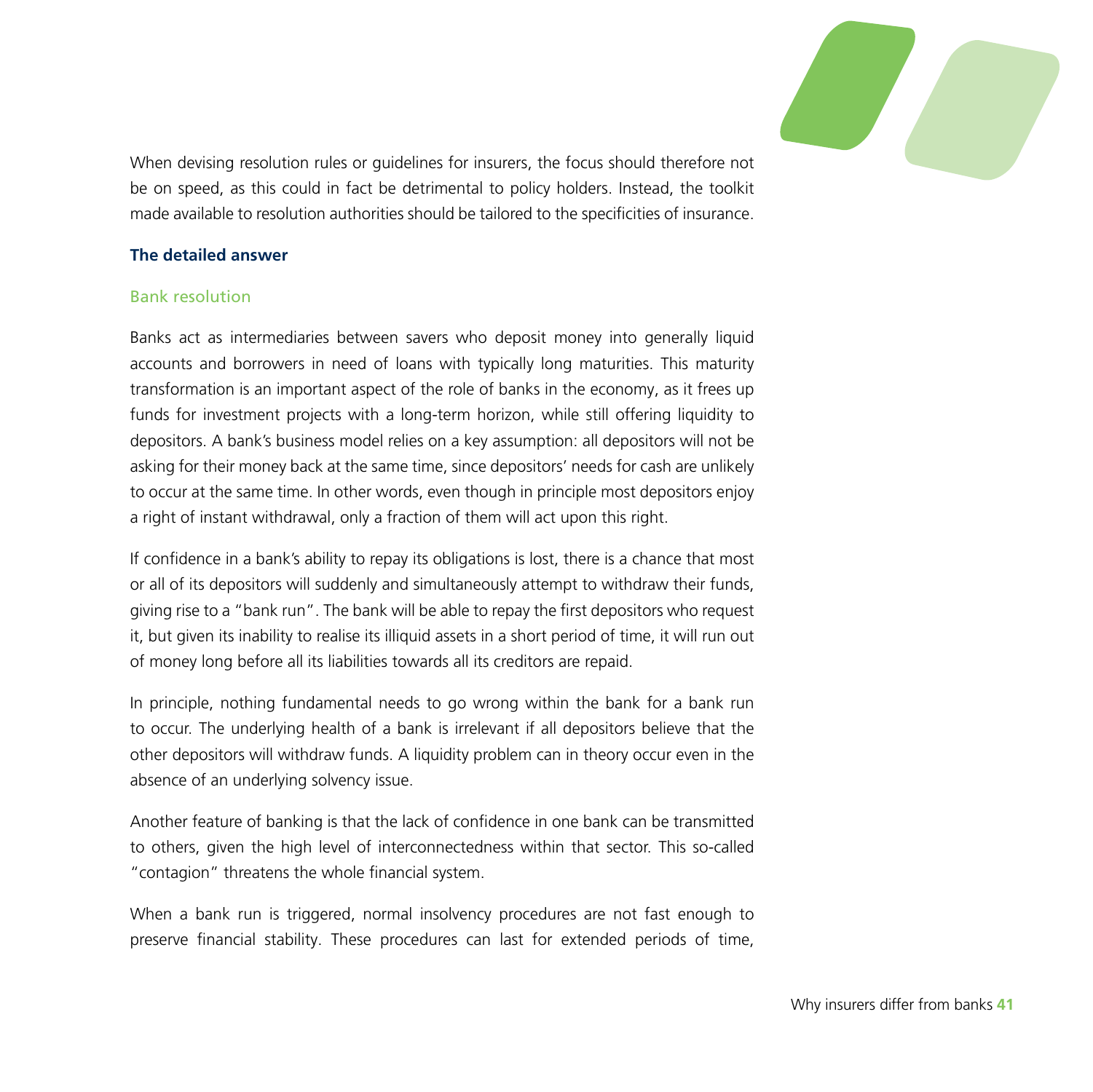until the value of a bank's assets can satisfy the demands of creditors. Therefore, rapid resolution is needed to protect critical stakeholders and payment systems and to ensure the continuing stability of the entire financial system.

Speed is therefore critical in the resolution of a bank in order to limit as much as possible the damage to the institution itself but also to avoid the contagion phenomenon described above. As a consequence, resolutions (especially those of large banks) typically happen over a weekend (from the closing of financial markets Friday evening to their re-opening on Monday morning). This is the so-called "weekend of resolution". Precisely for this reason, the EU opted to include in the new Bank Recovery and Resolution Directive rules which would allow for resolution to occur over the weekend.

#### Insurance resolution

The essential role of insurers is to provide policyholders protection from risk. In exchange for premiums, insurers promise to compensate policyholders should certain events occur. They achieve this by pooling and transforming different types of risk. Insurers invest the premiums they collect from policyholders in order to achieve a return which will sufficiently allow them to pay claims and benefits on existing policies as well as to cover their operating and capital costs.

There are two key characteristics of the insurance business model which need to be taken into consideration when devising insurance resolution regimes:

- In many cases, there is an extended period of time between when an insurer receives premiums and when it is asked to pay a related claim (eg life insurance, especially pension products). This extended time horizon means that insurers' liabilities are typically paid over a period of decades.
- Insurance liabilities are generally illiquid. For example, annuities entail predictable, long-term payments to policyholders; or for non-life, claims arise on the occurrence of a specified event. Unlike banks, insurance liabilities are therefore a contingent rather than an unconditional claim. In most cases, the policyholder may only demand payment if the insured event has occurred.

Therefore, if an insurer fails, these characteristics can allow for resolution to take place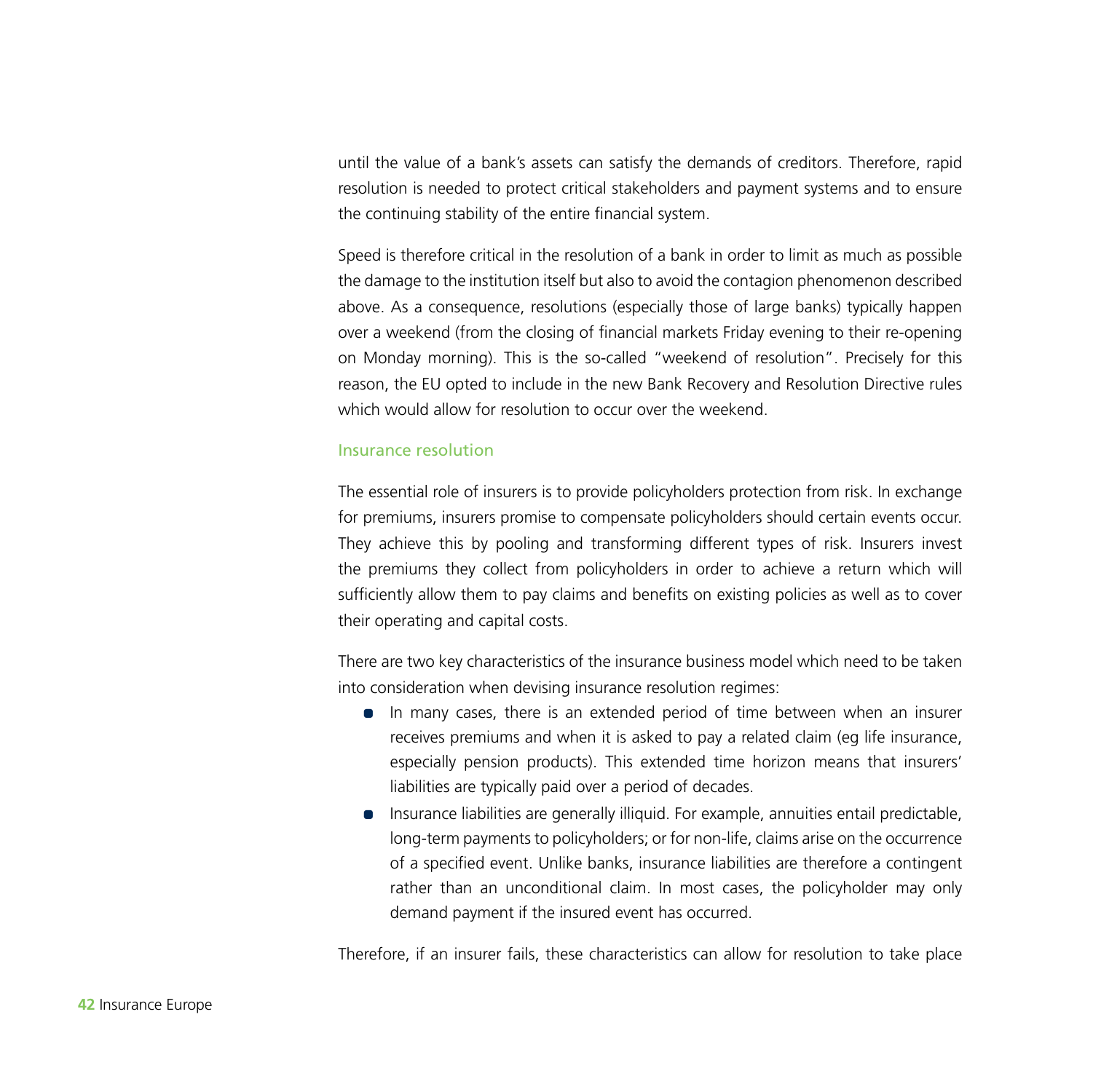

over a long period of time. A "run" or a liquidity crunch is highly unlikely to occur in insurance, since policyholders cannot simply withdraw their money from the insurance policy on demand. For the same reason, there is no risk of contagion as in the case of banks in trouble. For those lines of insurance which can expose them to less predictable and potential sudden large claims (eg catastrophe insurance), insurers almost always rely on reinsurance to provide the necessary cover. In addition, insurance has an inherent loss absorbency capacity in the form of beneficiary participation to gains and losses in a significant part of life insurance contracts.

Consequently, there can be no need for a "weekend of resolution" if a traditional insurer fails. In the case of AIG, resolution needed to occur over the weekend, but this was in effect not the resolution of an insurer, but rather triggered by activities that can be classified as "non-traditional insurance activities" and which were done on a large scale without proper risk management (see question 2).

Because there is no sense of emergency, resolution authorities and insurers can take the necessary time needed to come up with the resolution process which ensures the best outcome for all parties involved.

For instance, the decision of entry into resolution is made after an assessment of when the insurer's liabilities exceed its assets; this requires significant judgment on the part of the resolution authority simply because both asset values and liabilities fluctuate and liabilities are merely best estimates of expected claims/benefits rather than certain amounts. So a correct assessment of the situation takes time, given that the judgement should take full account of the time available before liabilities have to be met. Making ample use of the time available for insurer resolution should avoid suboptimal results such as unnecessary losses being imposed on policyholders.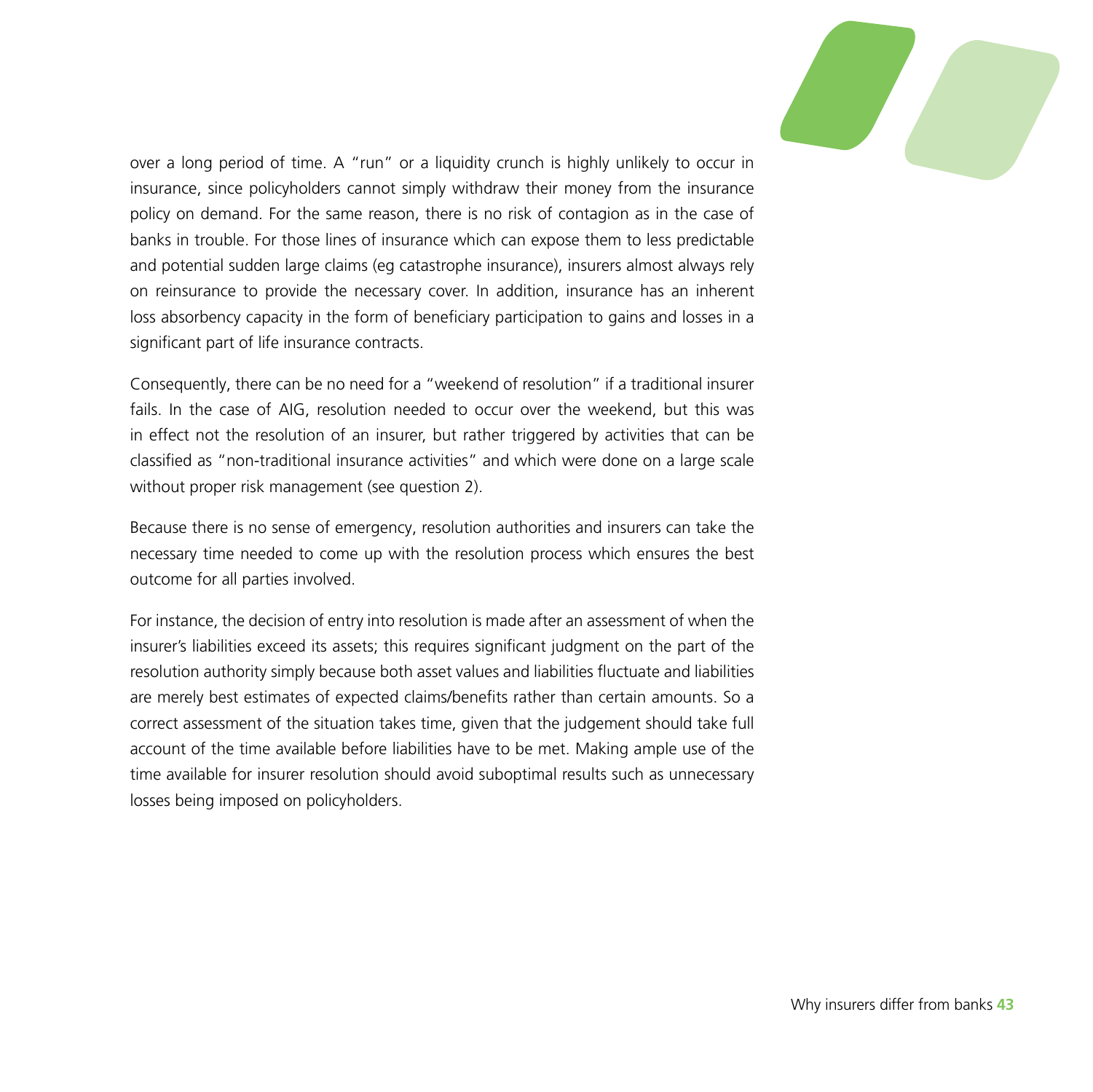### 5. Are reinsurers' activities systemically risky?

#### **The short answer**

No. Reinsurers have the same pre-funded business model as insurers; they just operate at a different level. Just like in insurance, payments of claims are linked to real events. A focus on diversification and good risk management practices characterise the industry.

Connections between insurers and reinsurers are different in nature than those between banks. Specifically, the relationships are more between insurers and reinsurers, rather than between reinsurers themselves. This means that there is no network-like "interinsurance" market similar to the interbank market, in which reinsurers would play a prominent role. In addition, reinsurers don't concentrate a specific type of risk, like monoliners do. Therefore, the failure of a reinsurer would not spread to other primary insurers or indirectly to other reinsurers.



**Figure 8: The hierarchical structure of the (re)insurance market**

*Sources: Swiss Financial Market Supervisory Authority, International Association of Insurance Supervisors*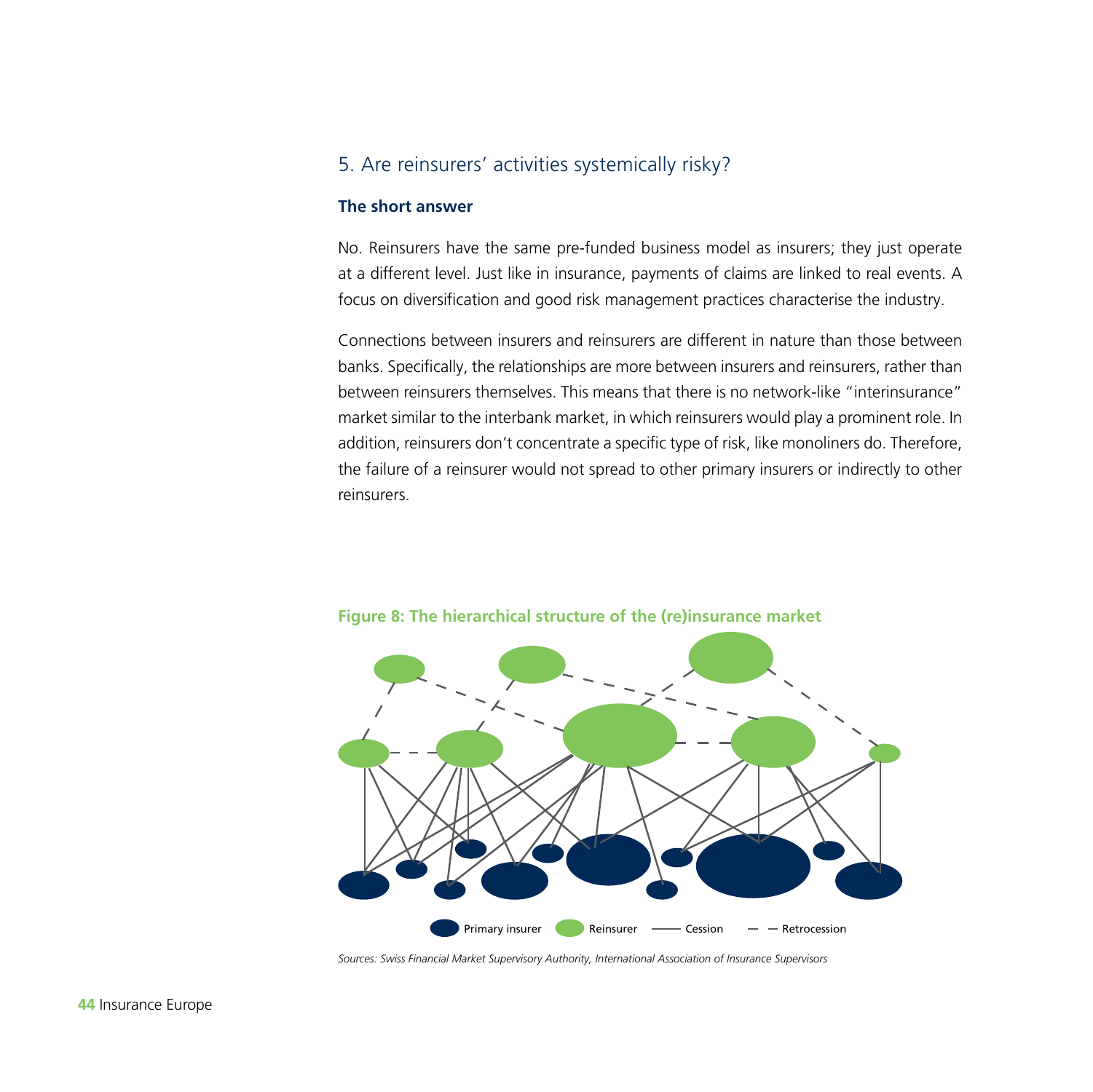

#### **The detailed answer**

Reinsurance reduces an insurer's risk of loss by sharing it with one or more reinsurers. Put simply, reinsurance is insurance for insurers.

The principle of matching between assets and liabilities is a cornerstone of any insurer's activity. After assessing their own risk and solvency, insurers may determine that the risk taken on slightly surpasses the risk-bearing capacity of their portfolio of assets. They may then choose to transfer a part of this risk to a reinsurer, in exchange for a fee. Anything from a fraction of a single policy to a portfolio of policies can be transferred to a reinsurer that can provide protection against tail risks (which are very unlikely to materialise, but very onerous if they do).

Reinsurers enable insurers to only retain a relatively small portion of the risk deriving from any single negative event. The reinsured risk is diversified even further through retrocessions to other reinsurers or to capital markets through insurance-linked securities. By strengthening the industry reinsurers make insurance more broadly available and less expensive.

The importance of reinsurance cannot be overstated. On the one hand, it improves the resilience of individual primary insurance companies. On the other, it helps diversify tail risk across regions and continents, given that reinsurers typically operate on a global scale and act as shock-absorbers.

The rationale for a particular focus on the systemic riskiness of reinsurers is the perceived lack of substitutability and high interconnectedness of the sector. In addition, there is a perception that reinsurers concentrate risk, like monoliners do.

By lack of substitutability it is understood that if a reinsurer fails, the services it provides to insurers cannot be easily taken over by another reinsurer. However, substitutability is in fact high for reinsurance, as evidenced by a number of facts:

• There are low barriers to entry into the reinsurance industry, as illustrated by the stable market share of the top 10 global reinsurers over the last 10 years (together, they represent around 40% of total ceded premiums). In addition, top reinsurers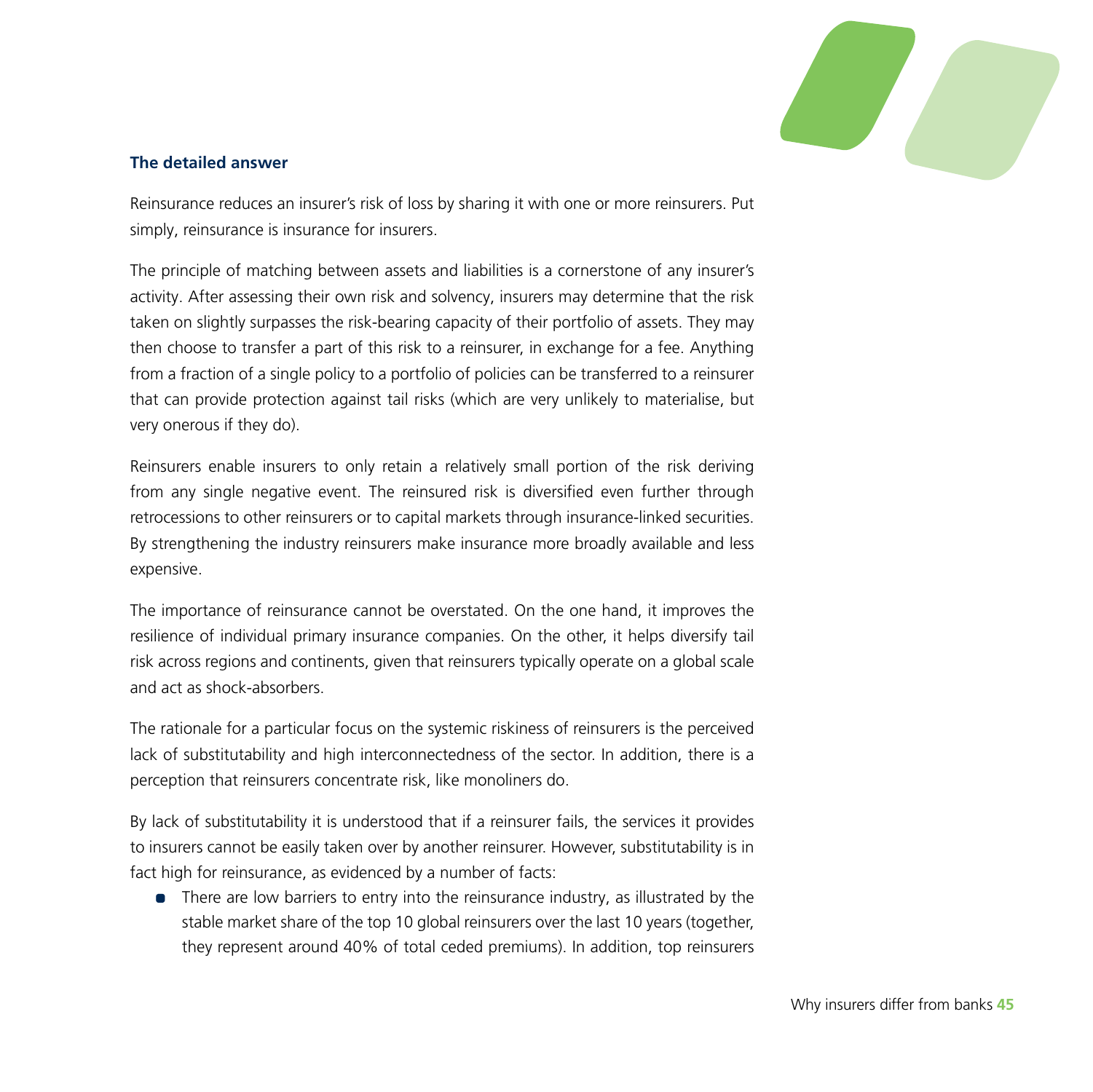have very different shares of individual markets; this means that no reinsurer enjoys a dominant position at global level.

- Know-how is highly substitutable in the industry, given the high fungibility of reinsurance experts. Individual failures will not lead to a shortage of reinsurance expertise.
- Primary insurers routinely use a diverse array of reinsurers to improve their risk position, as part of the diversification mindset which prevails in the industry.
- There is an emerging appetite to diversify risks by issuing Insurance-Linked Securities (ILS). The securitisation model has been employed by insurers eager to transfer risk and tap new sources of capital market funding. ILS — both from the life and property/casualty sectors — hold great appeal for investors.

Reinsurers play a key role in diversifying risk which is vitally important for financial stability, but this doesn't automatically mean that they are systemically relevant on an individual level. Since there are little or no interconnections between insurance companies, there is no reason that a single reinsurer's failure would lead to a severe malfunction of the entire industry<sup>17</sup>. In fact, even if the failure of a major reinsurer would be felt in a number of countries and could lead to temporary reductions in reinsurance supply, it is reasonable to believe that no systemic distortion would ensue.

By high interconnectedness, it is understood that reinsurers are so embedded in the financial system and so interlinked with other institutions that a reinsurer's failure could massively disrupt the functioning of this complex network or indeed trigger a domino effect.

Notwithstanding the very important role they play in supporting the activity of primary insurers by pooling tail risk globally, the interconnections between reinsurers and the rest

<sup>17</sup> As sixth-largest reinsurer world-wide, Gerling-Konzern GLOBALE Rückversicherungs-AG domiciled in Germany ceased underwriting non-life reinsurance in October 2002, thus triggering one of the largest run-offs in the history of reinsurance. In the aftermath of this decision, no major disruptions in terms of availability of reinsurance coverage were observed.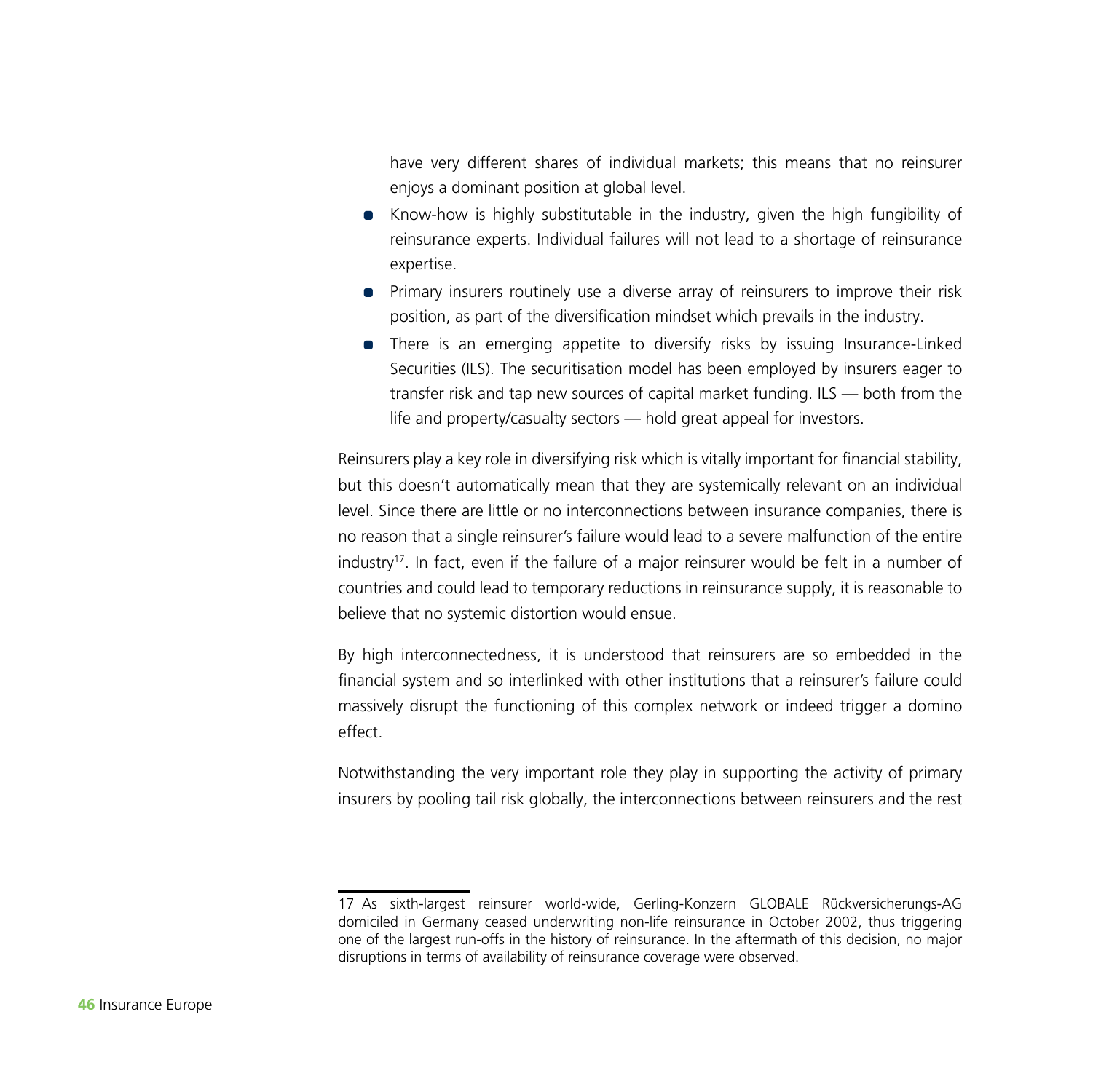

of the financial system cannot be considered problematic for a number of reasons:

- Only around 5% of global primary insurance premiums are ceded to reinsurers. This risk is partially passed on through ILS to capital markets and other reinsurers. But ILS issuance, which amounted to a total of \$6bn in 2012, was equivalent to around 0.1% of global insurance premiums<sup>18</sup>.
- Insurers' exposure to the credit risk of reinsurers is consequently very small, especially when compared to the asset risk insurers take on. As a result, failure propagation is very limited and most of the time the solvency of primary insurers is not affected by the failure of a reinsurer. Moreover, the absorption of any potential loss by the insurer can be spread over time, given the long-term horizon of (re)insurance liabilities.
- There is a one-way link between insurers and reinsurers, materialised in the former buying coverage from the latter. Most premium cessions are thus made hierarchically from insurers to reinsurers.
- Retrocession (which consists of reinsurers buying reinsurance) is considered the main channel of direct interaction between reinsurers. Retrocession is mainly used for peak risk exposures and amounts to 13% of global reinsurance premiums and a mere 0.6%<sup>19</sup> of global insurance premiums. Risks are retroceded only once and this process rarely occurs between top reinsurers but more often involves second or third tier reinsurers.
- Consequently, there is no network-like "interinsurance" market similar to the interbank market and the systemic risk potential is correspondingly much lower.
- $\bullet$  It has been shown (in particular by the French regulator<sup>20</sup>) that even an extreme scenario in which all reinsurers in a market fail, would only adversely impact a small number of insurers, without leading to the materialisation of counterparty risk.
- As the IAIS noted in a 2011 study<sup>21</sup>, "the (re)insurance sector has built in circuit breaks" and "connections between reinsurers are weak and most likely immaterial".

<sup>18</sup> SwissRe, MunichRe economic research.

<sup>19</sup> SwissRe, MunichRe economic research.

<sup>20</sup> "Analyse du risque de contrepartie de la réassurance pour les assureurs français," Service Études Actuarielles et Simulation de l'Autorité de Contrôle Prudentiel, 2013.

<sup>21</sup> "Insurance and financial stability", International Association of Insurance Supervisors, 2011.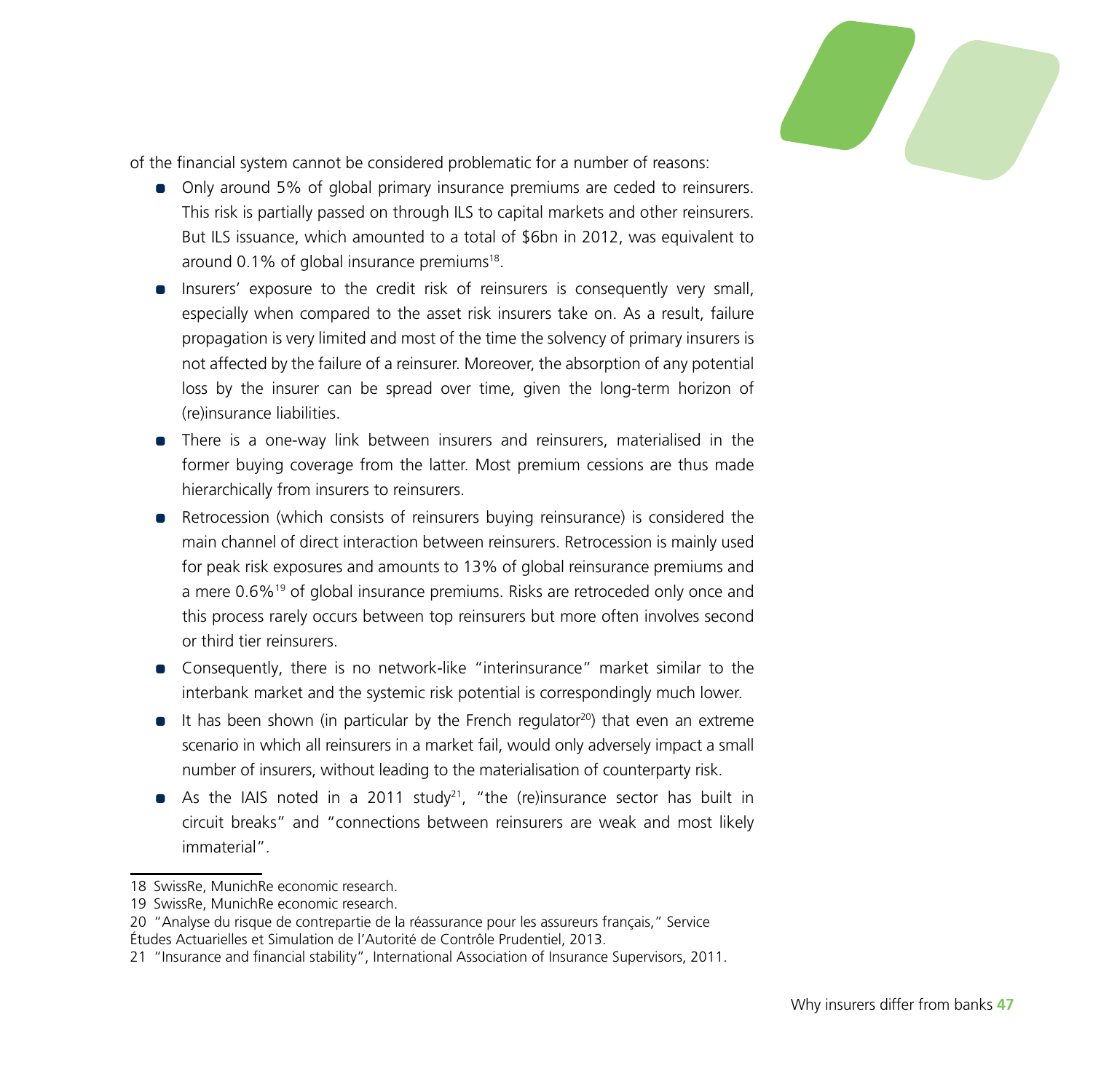• Reinsurers don't concentrate risk in the same way as some monoliners do. In fact, they are very well capitalised and regulated like any insurer. The focus on risk diversification is as important if not more important in reinsurance as in insurance.

#### 6. Would bank capital requirements (Basel III) also be appropriate for insurers?

#### **The short answer**

No. The Basel III capital requirements framework has been designed to address the risks faced by banks, with the specific balance sheet structure of banks in mind. Basel III assesses risk by applying risk weights to the assets. Such an approach will not work for insurers for many reasons, not least because the banking and insurance business models and triggers of systemic risk are highly different. This is why insurers need capital requirements which are suitable to adequately reflect their risk profile (both on the asset and liability side).

The application of Basel III requirements to insurers would emphasise their minor significance in terms of systemic risk compared to banks, as they would be required to maintain a lower level of regulatory capital compared to Solvency II. But Basel III would provide a poor measure of the risks faced by an insurer and it would penalise good- and incentivise bad risk management. Capital also plays a different role in insurance than in banking, as it doesn't represent the first, but rather the last line of defence in case of adverse events.

#### **The detailed answer**

Capital and leverage play very different roles in the insurance and banking sectors. In contrast to banking (where it represents the first line of defence in case of adverse developments), capital in insurance serves directly for the protection of the last policyholders after all the assets of an insurer have been wound down<sup>22</sup>. In addition, capital is used in banking to improve capital market access and to fund asset purchases or obtain temporary liquidity support, which is less the case in insurance.

<sup>22</sup> "How insurers differ from banks: a primer on systemic regulation", Christian Thimann, Systemic Risk Centre, London School of Economics and Political Science, 2014.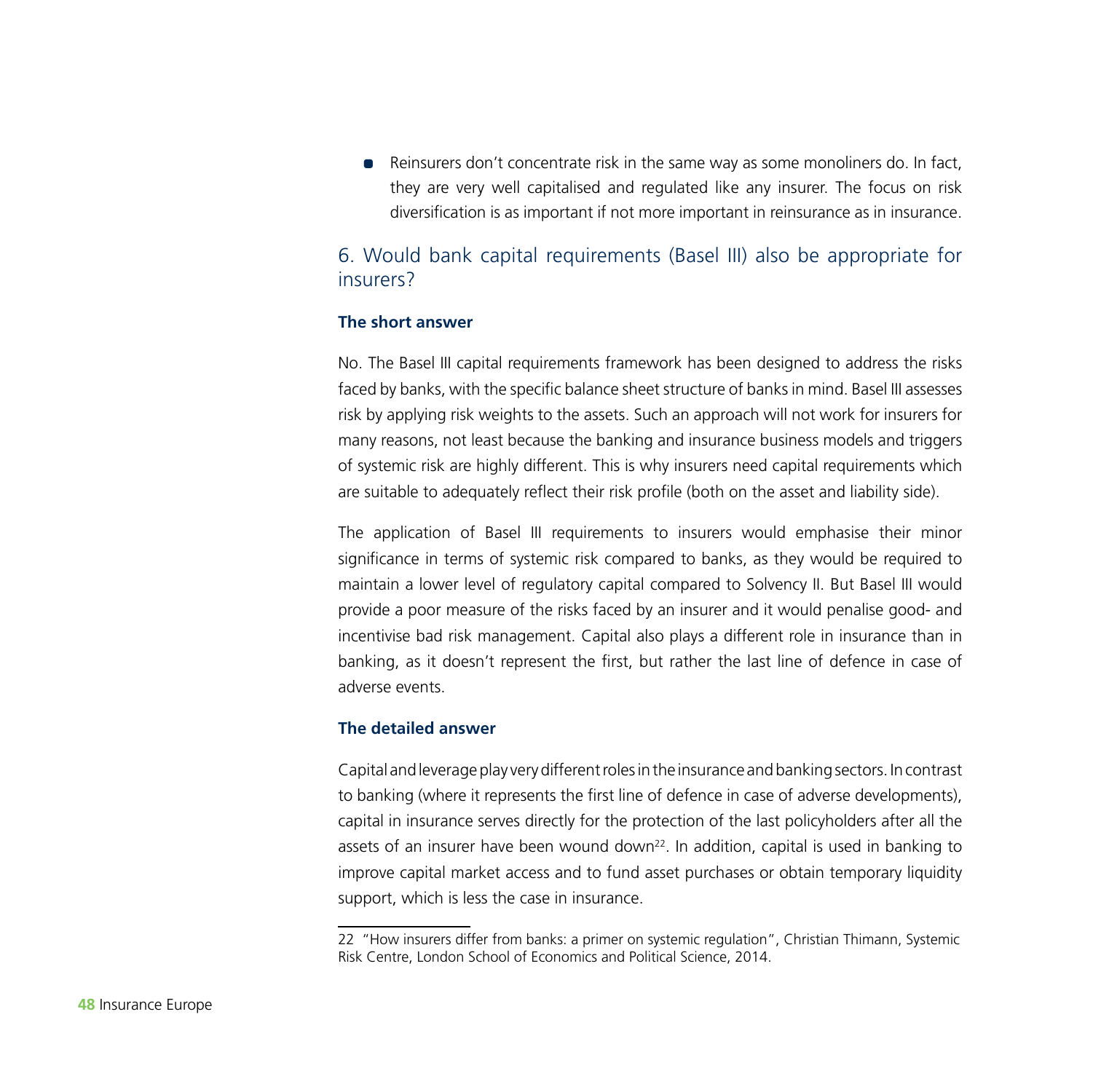

The insurance industry provides policyholders with financial protection when they need it the most. Adequate capital strength has a key role to play in this context as it ensures that promises made by insurers can be fulfilled. It is essential, however, that any capital framework established either at international or at local level takes into account the particularities of the insurance business model; it would be inappropriate to measure insurance companies' capital needs using tools designed for banks. Furthermore, insurance capital standards must be based on tailored methodologies and should accurately reflect and be proportionate to the risks inherent in the business of insurance, while taking into account the industry's asset-liability management practices.

The Basel II/III capital requirements framework was designed specifically for banks and is therefore focused almost entirely on the asset side of a balance sheet. This is for good reason, since the asset side is where banking risks primarily reside in the form of credit risk, counterparty risk and market risk. Capital is therefore to a large extent a defence mechanism against the deterioration of credit quality on the asset side. The Basel committee has also included a Liquidity Coverage Ratio (LCR) in Basel III to improve the short-term resilience of the liquidity risk profile of banks. The committee also introduced a Net Stable Funding Ratio (NSFR). To mitigate the risk of excessive leverage in financial institutions, a straightforward non-risk based leverage ratio requirement complements Basel III. But leverage is a less problematic issue in insurance (see question 8).

In contrast to a bank, the risks an insurer faces are more evenly spread between the two sides of the balance sheet. They include a range of risks banks are not exposed to, such as weather risk, mortality risk and morbidity risk. In addition, long-lasting mismatches between assets and liabilities are an important risk in insurance and in banking, but are not the same. The risks faced by insurers in this respect would not be dealt with under a Basel III regime.

Because insurance liabilities (claims) are contingent on the occurrence of uncertain events and uncorrelated to economic cycles, there is no risk of a sudden "run" on an insurer. While premature surrenders of life insurance policies can occur, significant penalties discourage these choices and mitigate their impact. As insurers' business model builds upon premiums paid up-front and as insurers' asset portfolio typically consists of a large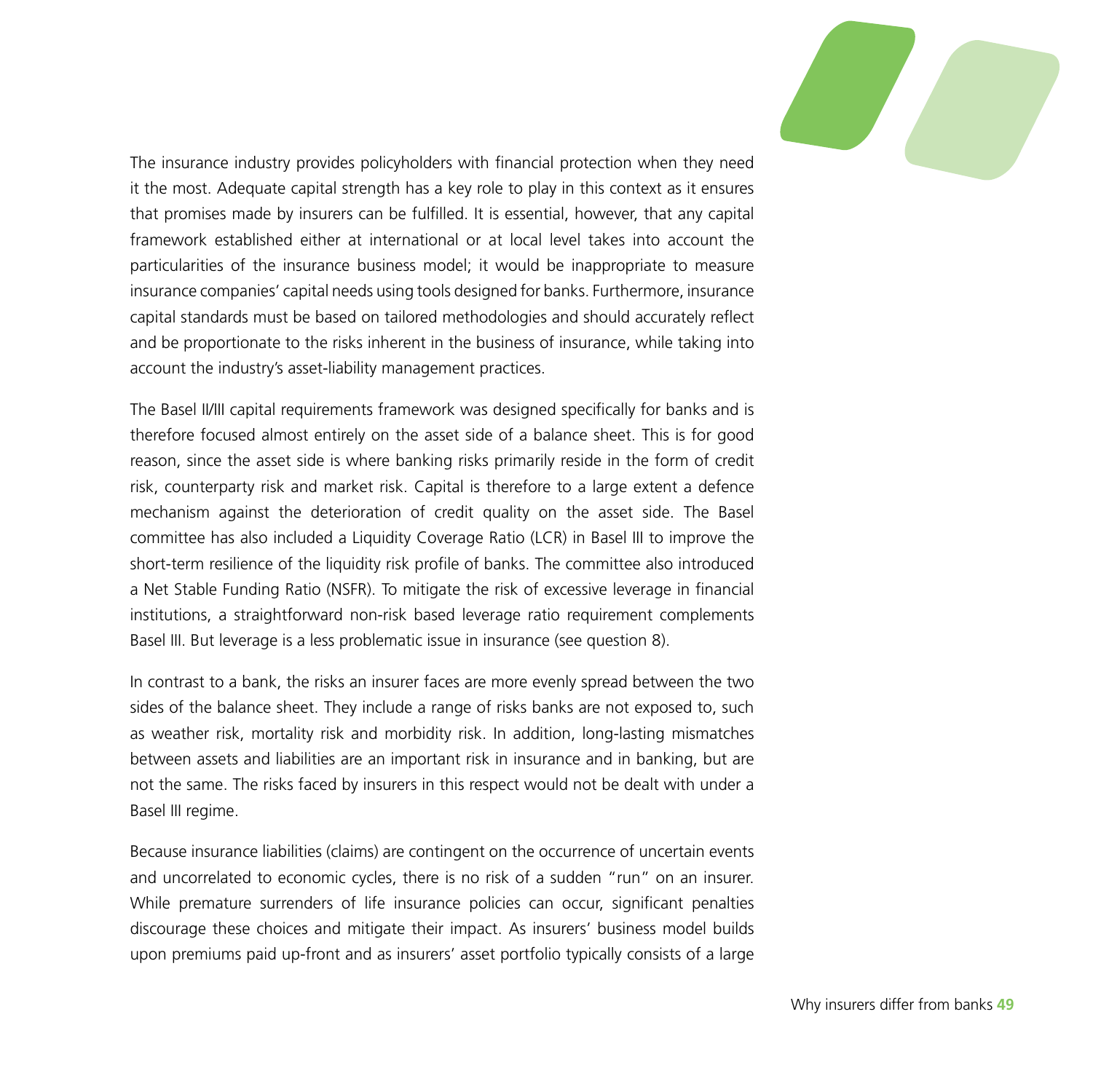share of highly liquid assets, even in the case of a mass lapse event, liquidity shortages are rather unlikely. Therefore, risks relating to an insurer's liabilities and assets do not pose the same systemic implications that are found in banking.

In some cases, larger insurance groups have a banking subsidiary which enables them to provide banking products and services in complement to insurance policies. Since the Basel III regime was specifically designed for banks, it is wholly appropriate that it should apply to such banking subsidiaries, even if they are part of an insurance group. What would not be appropriate is applying a bank-centric regime, entirely or even partially, to an insurer as this could have unintended negative consequences for consumers, the insurance market, and the economy.

In order for a capital requirements framework to be appropriate for the insurance industry, it should take into account the specificities of the insurance business model, properly capture all potential risks insurers may face on both sides of their balance sheet and allow for optimal capital allocation<sup>23</sup>. Basel III does not reflect insurance activities, neither in terms of capital ratios nor liquidity ratios (LCR, NSFR). Consequently, a fully risk-based standard like Solvency II (see question 9) is more appropriate to cover the particuliarities of the sector, notwithstanding that insurers would be required to maintain a lower level of regulatory capital if Basel III requirements were applied to them.

The Basel III regime applied in insurance would overcharge asset-related risks while entirely ignoring liability-related risks. Similarly, it would not appropriately value good asset-liability management practices. For example, long-term investments which promote stability and growth and back long-term insurance liabilities are essential to the insurance business model and Basel III would not recognise this.

<sup>23</sup> For example, the US version of Basel III applies a 100% risk weight to all corporate exposures, failing to distinguish them based on credit quality. Applying this rule to insurers would increase the capital requirements for high-quality investments, thus discouraging them.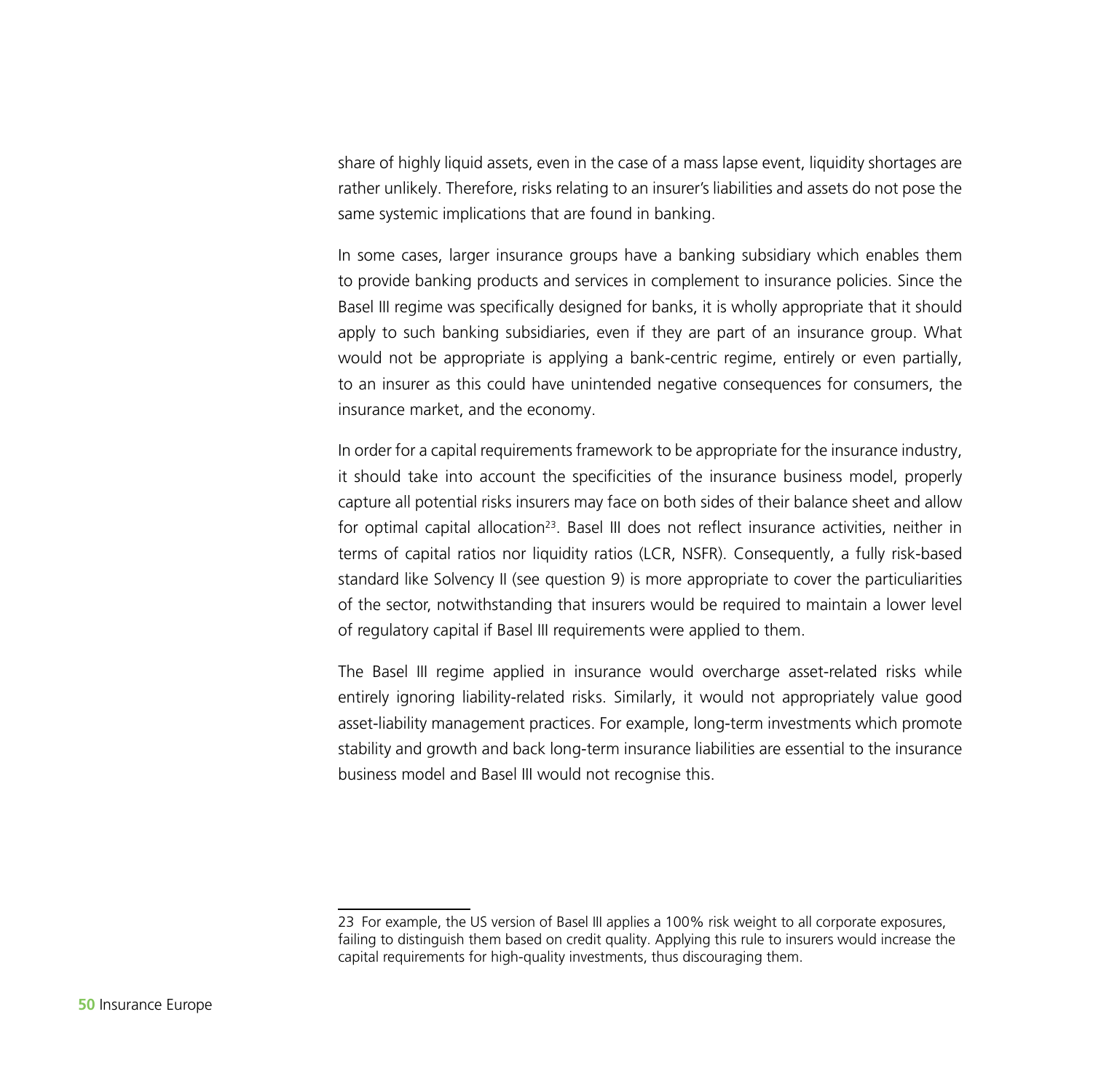

### 7. What could be the consequences of imposing excessive capital requirements on insurers?

#### **The short answer**

Excessive capital levels negatively impact customers and insurance markets through increased costs and premiums. Adequate capitalisation safeguards an insurer's ability to repay its obligations towards policyholders at all times but it is important that capital requirements are proportionate to the risks faced by insurers. Otherwise, the result is nothing but needless costs for policyholders. The insurance sector's essential role as a stabiliser and shock absorber would also be jeopardised.

#### **The detailed answer**

Confidence in an insurer's ability to fulfil promises made to policyholders is essential. Therefore, adequate capitalisation has an important role to play and capital standards are to be welcomed, as long as they accurately reflect the risks inherent in the business of insurance including the industry's asset-liability management practices.

There is, however, a limit to what can be achieved by layering capital requirements. Some may think that even if capital requirements are higher than needed, they would just constitute an additional line of defence against the default of an insurer. However, this may trigger a number of unintended consequences:

- Policyholders would suffer the most from overly prudent capital requirements, as higher funding costs will inevitably end up being borne by them.
- The costs associated to non-life insurance products could increase especially in the case of more capital-intense products such as those with greater exposure to natural catastrophe risks (eg homeowners' insurance in regions with high risk of windstorm, floods) or those with a long claim tail (eg general liability, but also motor third party liability). Products may then be redesigned to limit the scope, amount or period of cover, forcing policyholders to retain more of the capitalintense risks that used to be covered by insurance.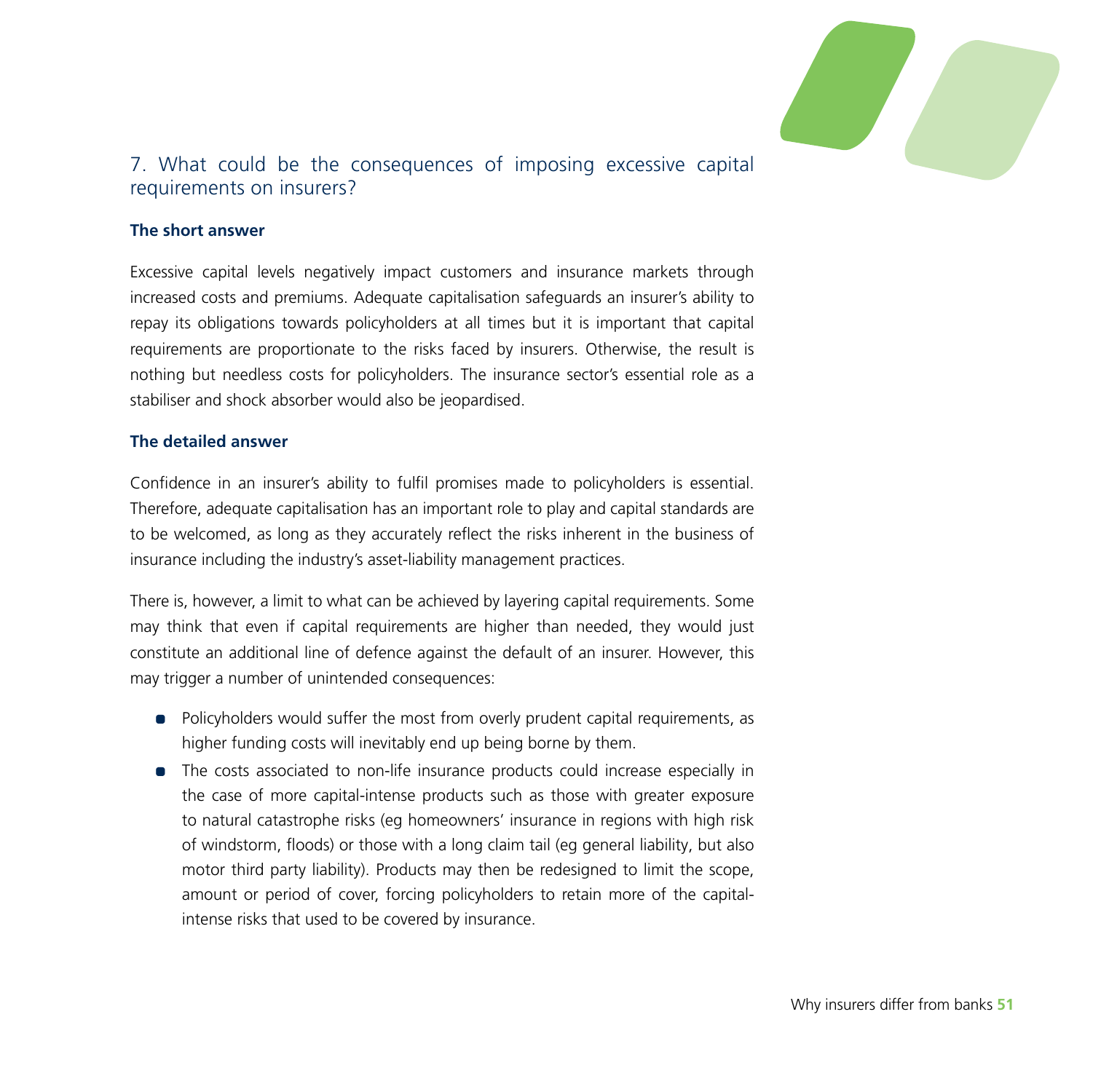- Higher capital charges may reduce investment returns, which may trigger a reduction in new capital investments in the industry (in equity and/or debt), reducing the underwriting capacity of the industry, and increasing funding costs.
- Capital requirements which overstate the real risk associated to an asset may lead to sub-optimal capital allocation.
- Small and medium-sized insurers, which are more affected by higher capital charges in the absence of sufficient scale and diversification effects, might be forced to consolidate with larger groups or exit the business.
- Conservative capital requirements would restrict the role of the insurance sector not only as a risk absorber, but also as an institutional investor and as a provider of risk capital to finance long-term economic development.

#### 8. Does applying a minimum leverage ratio requirement for insurers make sense?

#### **The short answer**

No. Leverage doesn't play an important role for an insurer's business model primarily because an insurer's activities are pre-funded (ie premiums on insurance policies are collected upfront). Consequently, there is no real need to borrow money and, given that assets and liabilities are matched to a substantial degree, there is no gap to be filled by debt. In contrast, leverage is an intrinsic aspect of banks' business model. To mitigate the risk of excessive leverage in financial institutions, a straightforward non-risk based leverage ratio requirement will complement Basel III.

Applying this measure to insurance as well would make no sense and would serve no purpose. Since the leverage ratio as defined by the Basel III accords does not take risk into account, applying it in insurance could provide results which are inconsistent with the current best practices of insurance risk management. Indicators should only be applied to insurance activities after taking a total balance sheet approach $^{24}$  which ensures that all risks are properly captured.

<sup>24</sup> In which all risks emerging from assets and liabilities, as well as interactions between them are taken into account.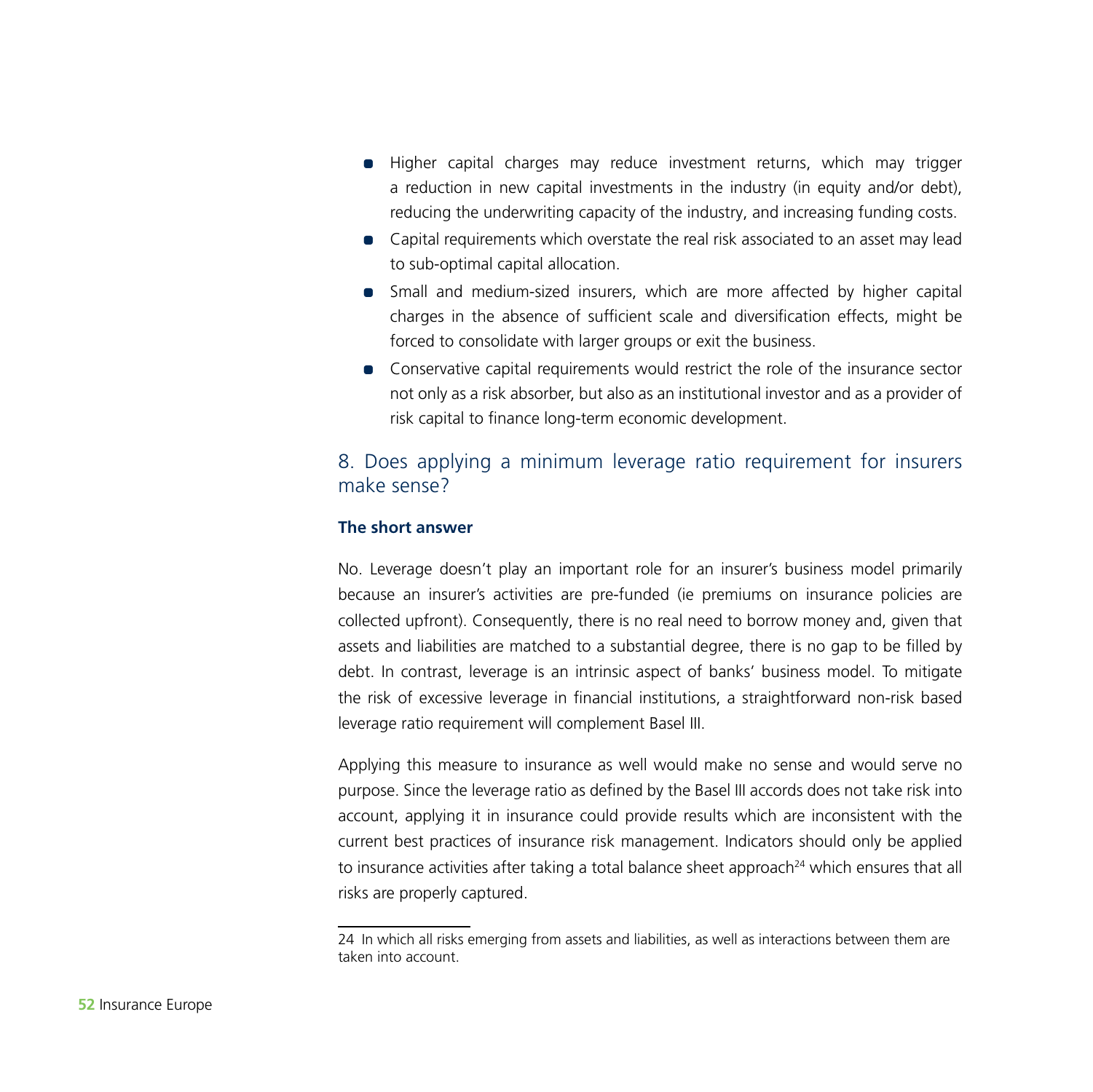

#### **The detailed answer**

As part of a concerted effort to regulate banking activities, the Basel Committee for Banking Supervision has proposed the establishment of a leverage ratio requirement<sup>25</sup> for banks, which would serve as a backstop to the risk-based capital requirements which were introduced in the Basel III framework. Since excessive leverage and excessive reliance on internal risk models by banks is believed to be one of the main causes of the financial crisis, this straightforward measure — which doesn't take risk exposure into account aims to reduce the potential for systemic risk which can accumulate in individual financial firms.

Imposing a minimum leverage ratio requirement in insurance would be pointless and would provide no added value to the effective supervision of insurers. Any intention to apply this measure stems from a basic misunderstanding of the fundamentally different business models of banks and insurers.

The core activity of a bank is to provide a depository for savings (be they private, corporate or institutional in nature) and to then transform them into generally not very liquid assets such as housing loans and lending to businesses (which are assets on a bank's balance sheet). This business model puts leverage at the centre of a bank's activity. It is important to note that in banking, assets and liabilities are not interdependent. In addition, the liabilities of banks typically have a shorter duration than thier assets, which means that at any point in time a bank faces the risk that it cannot meet its obligations, vis-à-vis its depositors as the assets cannot be liquidated quickly enough to do so. Therefore, the risk of excessive leverage is significant in banking.

Leverage ratios are designed to curb banks' reliance on debt by setting a minimum standard for how much capital they must hold as a percentage of all assets on their books. Since bank leverage is procyclical (eg rises in economic booms and falls in economic slumps), bank supervisors aim to limit the build-up of leverage and risk in an upturn by imposing a certain level for the leverage ratio. For example, the Basel III leverage ratio is defined as the

<sup>25</sup> "Basel III leverage ratio framework and disclosure requirements", Basel Committee on Banking Supervision, 2014.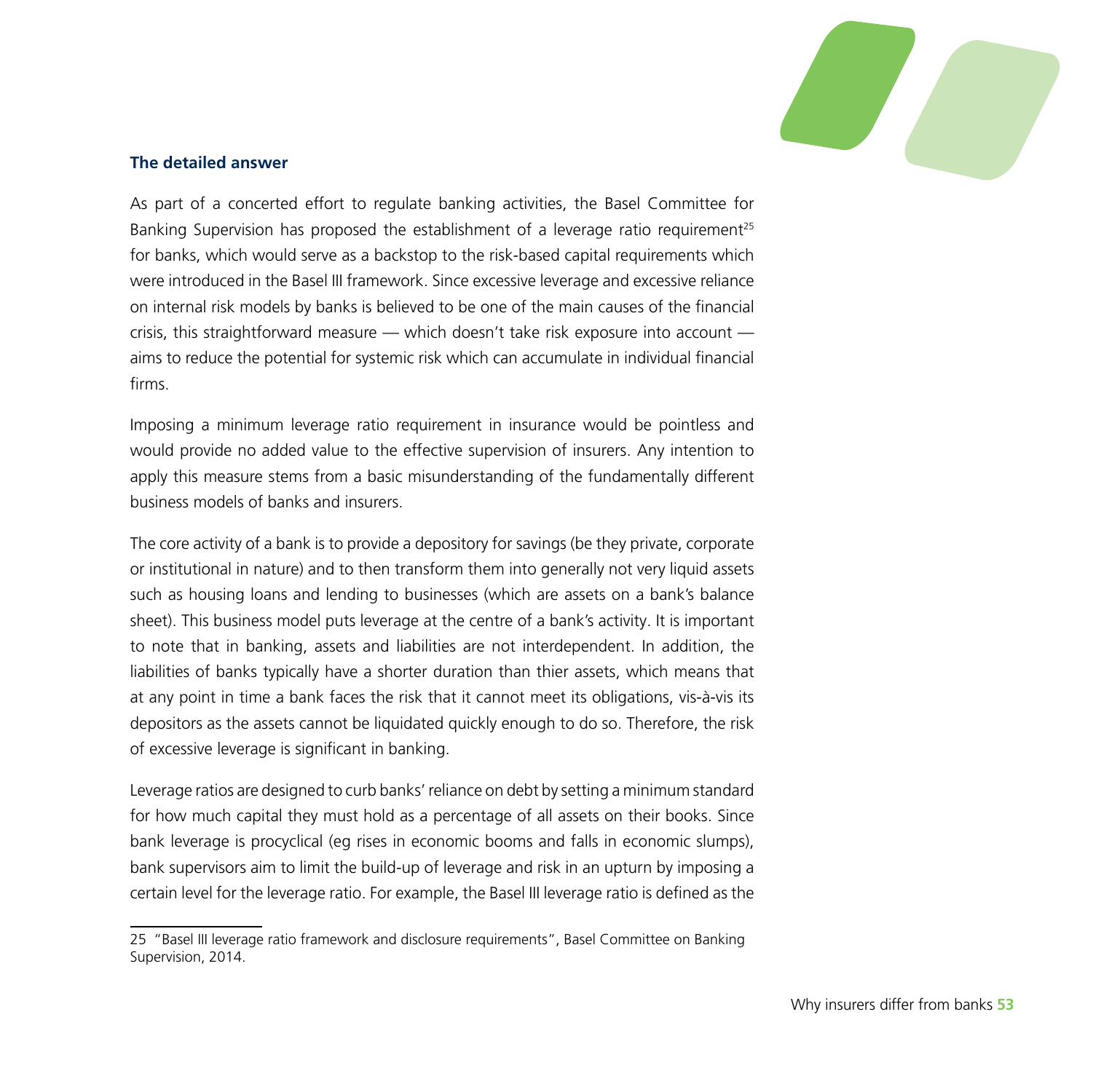capital measure in the numerator divided by the exposure measure in the denominator, this ratio being expressed as a percentage. The minimum required value imposed for this indicator is 3%.

Why would a limit be imposed? The idea behind the leverage ratio is improving banks' resilience by making them less risky and less prone to failure especially in financial crisis situations. When a bank finances its balance sheet with more capital rather than debt, it is better able to absorb potential losses on its assets.

The essential role of insurers is to provide protection from risk. In exchange for premiums, insurers promise to compensate policyholders should certain events occur. The premiums associated with insurance policies are paid up front, so the entire business of an insurer is pre-funded. In addition, there can be an extended period of time between the moment when an insurer receives the premiums and the moment when it is asked to pay a related claim/benefit (eg life insurance, pension products). This is why insurers' liabilities are much more long-term than those of banks.

The premiums collected by an insurer are invested in assets with the objective of matching the liabilities' duration and liquidity profile. So, if the assets and liabilities of banks are very loosely interrelated, as they are generated by different lines of business, an insurer's assets are a direct consequence of the existence of its liabilities. The two are linked to a substantial degree. In fact, when policies are cancelled, this is reflected in the balance sheet on both assets and liabilities sides. The matching principle enables insurers to have enough assets available at any point in time to honour policyholders' claims/benefits as they fall due. Applying a leverage ratio to insurers would fail to recognise the clear difference between a bank's purchase of assets funded by debt and an insurer's purchase of assets funded by premiums which are paid up front.

As a result, leverage does not play an important role in the insurers' business model because there is no need for an insurer to borrow money in order to meet its financial obligations. Furthermore, traditional insurers don't engage in leveraged transactions. When insurers issue and hold debt, they do so to finance mergers and acquisitions or, in some cases, to buy fixed assets or to establish a cash buffer. Consequently, the debt on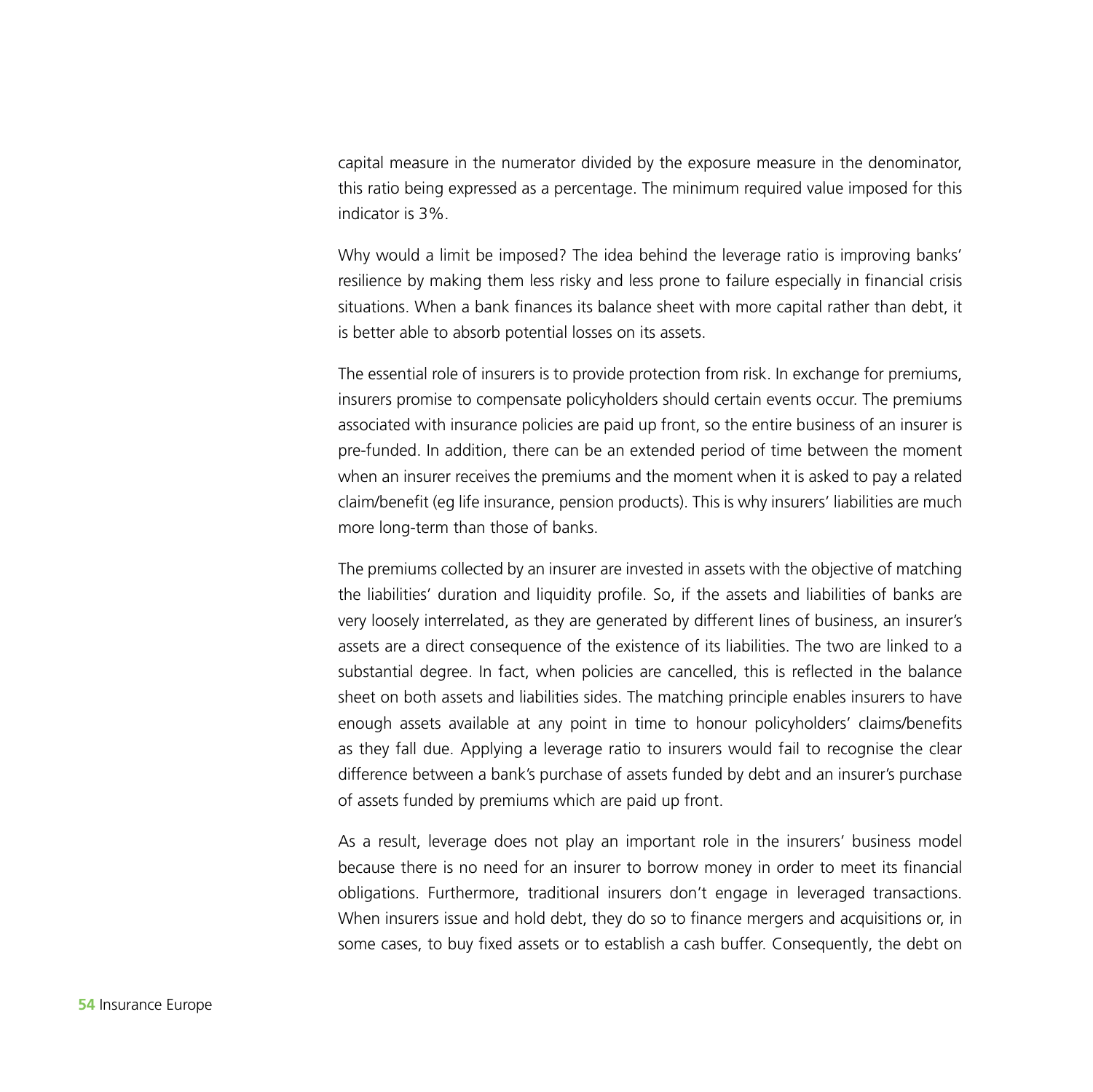

the liability side of the insurer's balance sheet corresponds to goodwill or fixed assets on the asset side<sup>26</sup>

#### 9. What is Solvency II and is this framework appropriate and sufficient for the effective regulation of European insurance companies?

#### **The short answer**

Solvency II is a modern, sophisticated and risk-based solvency regime, finalised after the financial crisis. The insurance industry has always supported the objectives of Solvency II, which are to ensure policyholder protection, encourage transparency and high standards of risk management, harmonise regulations throughout the EU and support a strong and efficient European insurance industry.

Solvency II represents well the risks faced by companies and, in particular, takes into account the important way that the long-term nature of the business can reduce or eliminate exposure to short-term market volatility. This is done through a package of measures which – while not ideal - should help significantly to limit damage to insurers' ability to provide guarantees and to invest long-term and act as an economic stabiliser. If implemented appropriately, Solvency II can achieve its ambitious objectives; close monitoring will be needed in the following years in order to ensure it works as intended.

#### **The detailed answer**

A number of provisions in the Solvency II framework will ensure a very high level of policyholder protection, which is the main objective of this directive and one that the European insurance industry supports:

- $\bullet$  A total balance sheet approach<sup>27</sup> ensures that all risks are captured.
- Solvency II places great importance on risk management, as it asks insurance undertakings to have functions which appropriately identify, measure and manage their risks.

<sup>26</sup> "How insurers differ from banks: a primer on systemic regulation", Christian Thimann, Systemic Risk Centre, London School of Economics and Political Science, 2014.

<sup>27</sup> In which all risks emerging from assets and liabilities, as well as interactions between them are taken into account.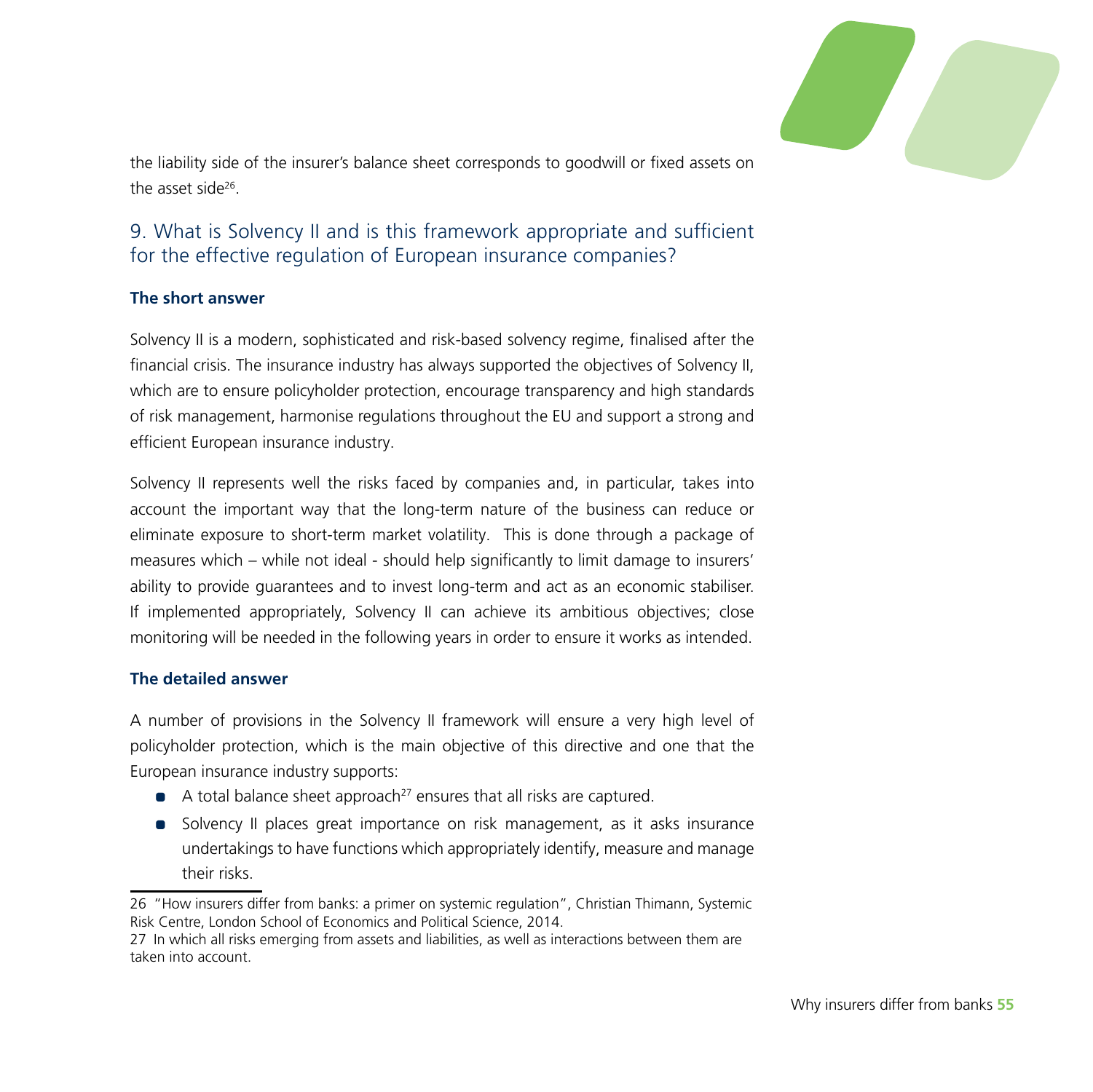- Through requirements on technical provisions and capital, it ensures that undertakings can absorb significant unforeseen losses and are able to fulfil their obligations to policyholders as they fall due, even in periods of financial market stress.
- Solvency II will introduce harmonised disclosure and reporting requirements, providing increased transparency across the EU.
- It will encourage innovative and cost-effective product development by insurers, as a new risk-adjusted philosophy will be embedded into the business, directly impacting the way products are designed and priced.
- The harmonisation of national solvency regulations will forge a true single market, thus increasing competition and innovation.

European insurers have invested considerable resources for more than a decade in preparing for the introduction of Solvency II. It took considerable time and effort to reach an agreement on an appropriate Solvency II Directive and the end result is well-regarded by the industry, even though the final compromise is not ideal in terms of correctly reflecting insurers' long-term business and low exposure to market volatility.

The Solvency II directive recognised that the long-term horizon of insurance can reduce or even eliminate exposure to short-term market volatility. EIOPA's report on the long-term quarantees impact assessment<sup>28</sup> provided strong evidence to support this. The measures adopted in the "Omnibus II" Directive<sup>29</sup> are aimed at safeguarding the ability of insurers to continue to offer long-term guarantees and their role as long-term investors and providers of financial stability during volatile markets.

#### 10. Why do insurers use derivatives?

#### **The short answer**

Derivatives are a key part of insurers' risk management strategies. They are used by insurers

<sup>28</sup> "Technical findings on the long-term guarantees assessment", European Insurance and Occupational Pensions Authority, 2013

<sup>29</sup> The Omnibus II Directive will amend certain provisions of the Solvency II Directive, to bring it inline with the Lisbon Treaty and to take account of the EU's new supervisory structure.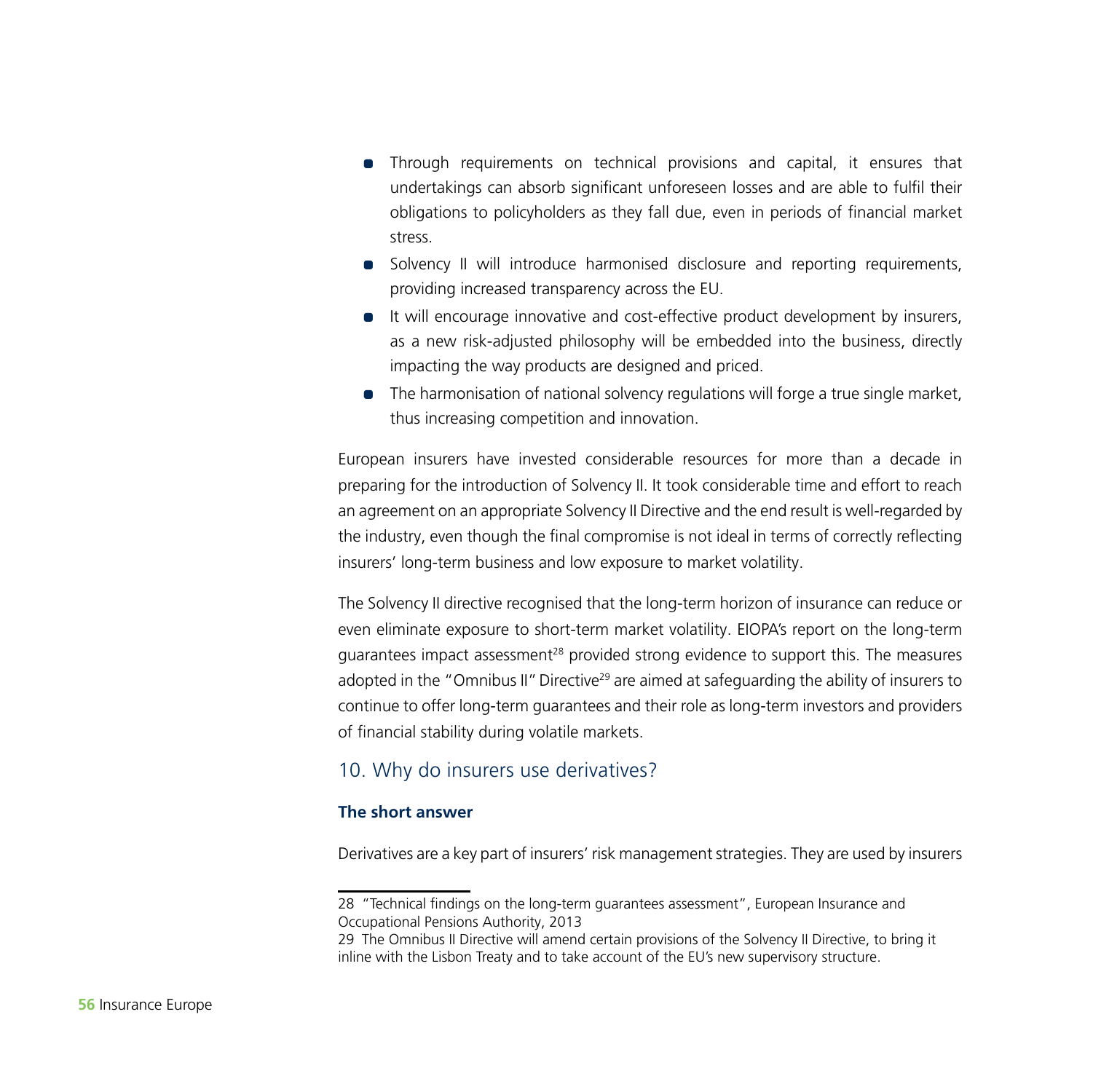

to limit or eliminate risks (usually related to inflation or interest rates) emerging either from their assets and liabilities or from an asset-liability mismatch. Solvency II incentivises good risk management and recognises that derivatives (like reinsurance) can be part of an insurer's risk-mitigation techniques. The risk-mitigation effect of derivatives is reflected in the solvency capital requirements, and insurers are only allowed to use derivatives insofar as they contribute to a reduction of risks or facilitate efficient portfolio management.

#### **The detailed answer**

Derivatives are an important risk-mitigation tool that insurers use to limit or eliminate their risk exposures. Derivatives also play a key role in the design of a number of insurance products; without proper access to derivatives an insurer could simply decide that it's not worth structuring a specific product.

For example, investment guarantees embedded in long-term products represent the major source of risk in life insurance. When offering long-term guarantees to policyholders, an insurer faces reinvestment risk if there are no assets available with a maturity similar to that of the liability generated by the insurance contract. In such situations, an insurer would acquire a derivative to hedge the reinvestment risk and therefore secure the payoff promise made to the policyholder.

While insurers will typically aim to cover their liabilities with assets that have the appropriate risk, return, maturity and illiquidity characteristics, it could be the case that appropriate assets are not available; insurers will therefore need to replicate these exposures via derivatives. For example, for the purpose of cash-flow matching in assetliability management, an insurer can either buy a coupon bond or enter into a swap contract.

Furthermore, insurers could also decide to use a derivative contract as part of their investment strategy. For example, in a participating contract the insurer manages the assets on behalf of the policyholder and could decide to use a derivative to put an upper limit to the potential losses on a given investment asset.

Insurers and reinsurers operate in cross-border environments and often cover insurance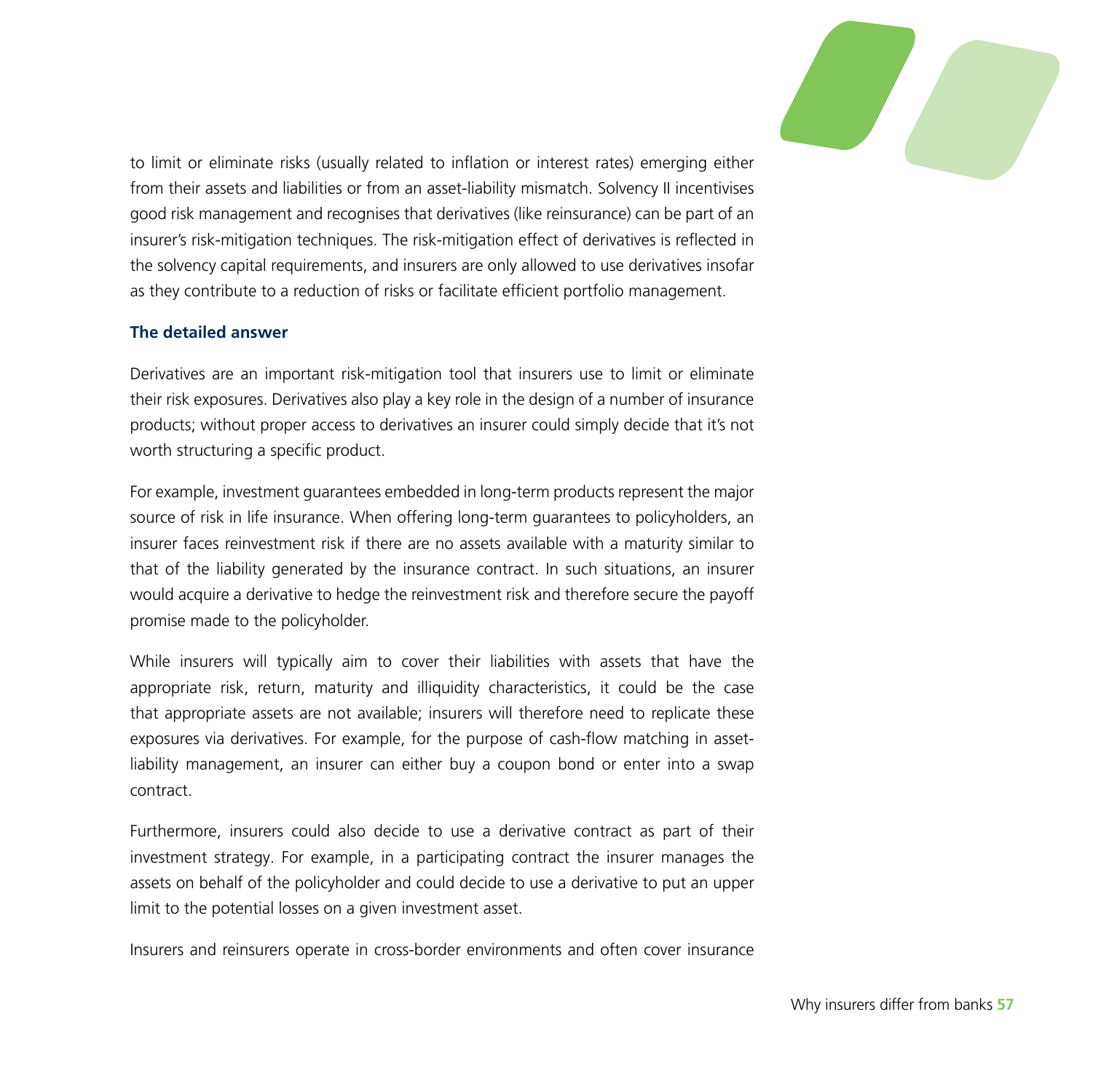risks denominated in foreign currencies. Managing such risks often implies making use of foreign exchange (FX) derivatives. An example of where FX transactions are used as a natural component of usual business is reinsurance which, by definition, has a strong international and cross-border nature (see question 5). When an insured event occurs, the corresponding reinsurance claim is hedged with a derivative for a certain period of time (ie until the claim is expected to become due or settled).

In the aftermath of the financial crisis, the G-20 committed to a comprehensive reform of the derivative market. This reform should ensure convergence of rules on derivatives across jurisdictions, in particular convergence of the requirements under the European Market Infrastructure regulation (EMIR) and the Dodd-Frank law in the United States.

A number of safeguards have been introduced into EU legislation through EMIR, aimed at increasing the resilience, safety and transparency of the market. The flipside is that overly burdensome requirements for derivatives operations, in particular in regards to collateral requirements may result in an excessive cost of hedging financial risks. This could discourage hedging operations.

A particular type of derivative which received much attention in the past years is the Credit Default Swap (CDS). CDS are derivative contracts which sell protection from a predetermined credit event in exchange for a periodic fee, much like an insurance contract. But the similarities between the two end here. As for the differences, there are many. For instance, neither party of a CDS transaction needs to have direct interest in the underlying debt on which the CDS is sold (there is no insurable interest). CDS sellers don't seek to comply with the law of large numbers and so CDS are only written on a limited subset of economic entities for which relevant credit information is readily available. The entity to which a CDS refers is not required to agree to the setup of the CDS, unlike in insurance. And finally, CDS can be easily traded in the market and usually have a shortterm investment horizon, unlike insurance contracts whose main purpose is risk coverage on a medium to long-term.

The potential for systemic risk of CDS relates to the speed with which these contracts can fall in value and to the high level of interconnectedness that they create within the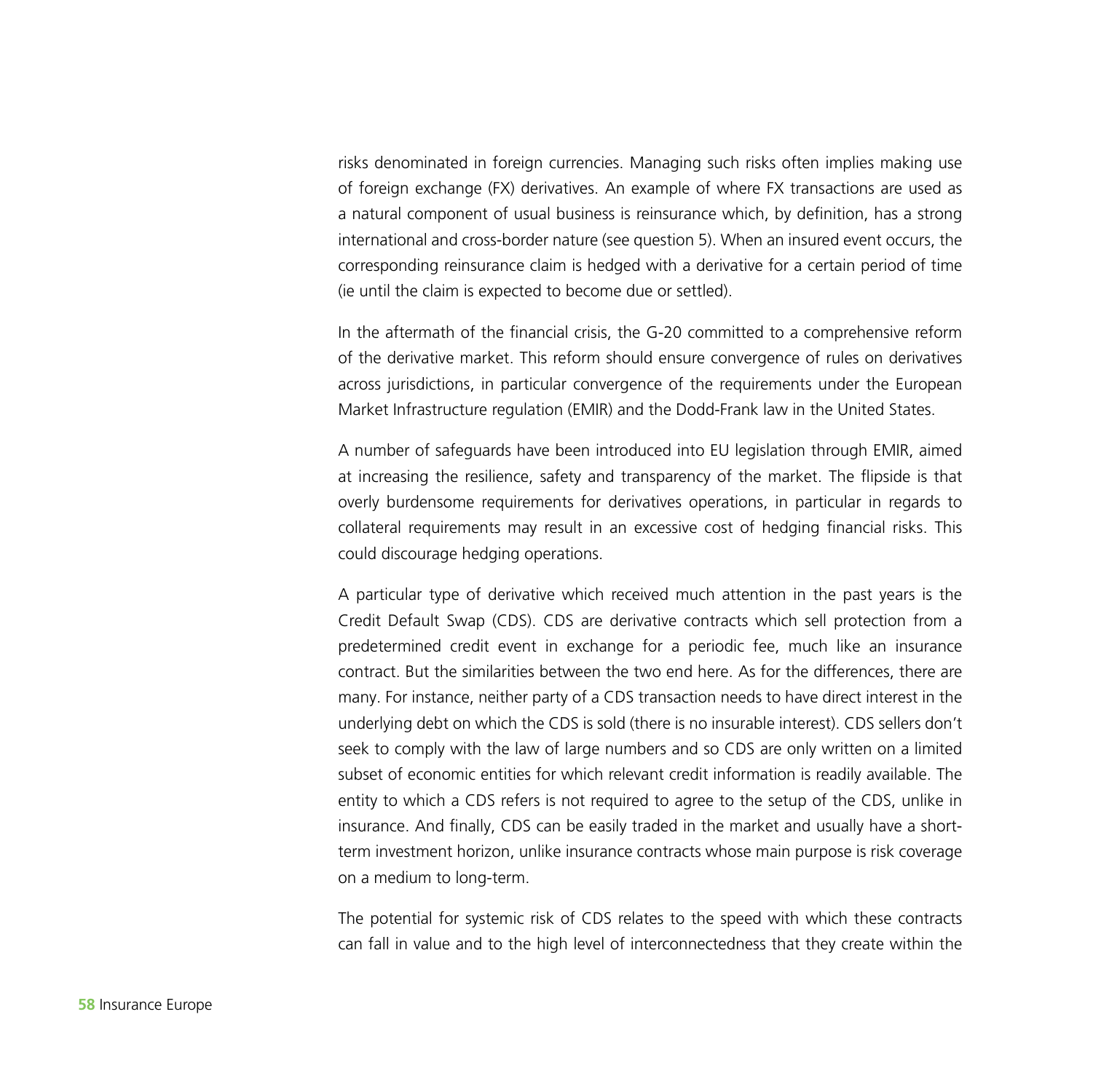

financial sector. There are three circumstances in which insurers become exposed to CDS:

- CDS buying: CDS contracts are often used by insurers as part of asset-liability management and hedging strategies. For example, when insurers hold bonds to achieve asset-liability cash flow matching, they can buy CDS contracts to hedge the risk of default of the bonds' issuer.
- CDS can also be part of insurers' investment portfolio when insurers have a view and wish to take a position on an expected change in the default profile of an entity. In the case of "naked" CDS contracts (where there is no ownership of the debt of the underlying reference entity), the lack of insurable interest can lead to overexposure to default risk so the insurer will have to monitor the performance of the CDS and take appropriate action to avoid/minimise losses.
- CDS selling: Where local regulation allows it, insurers can write CDS contracts. This activity is, however, very limited in Europe. Such activities should be subjected to close regulatory scrutiny to prevent situations when a large number of CDSs are being sold without sufficient provisioning for expected negative payoffs, or without enough liquidity to post collateral (see question 3).

#### 11. Do insurers engage in shadow banking activities and is this problematic from a systemic point of view?

#### **The short answer**

Identifying the potential risk posed by leverage and maturity transformation undertaken by financial institutions outside the banking system is essential, as these could be vulnerable to bank-like runs or contagion risks. However, these concerns shouldn't relate to shadow banking activities in their entirety, but rather with the underlying purpose of a particular activity.

In order to efficiently manage their portfolios, insurers may take part in activities considered as part of the shadow banking sector such as maturity transformation through securities lending and the repo market. Insurers may also contribute to the borrowing needs of bank customers either through direct lending or indirectly through securitisations.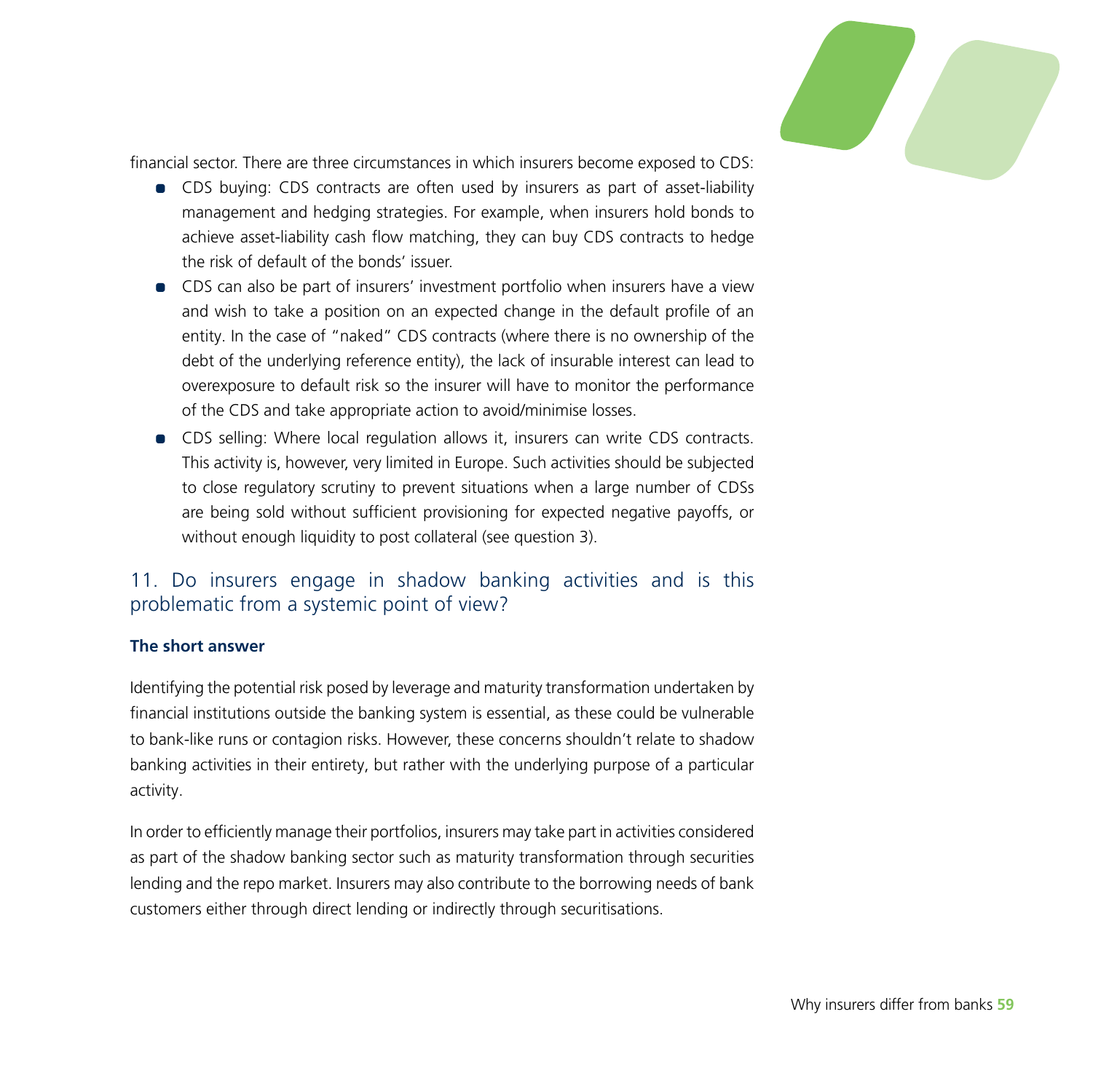Activities such as maturity transformation actually contribute to the smooth functioning of financial markets. Direct lending activities are beneficial for European growth, given the limits of bank funding.

Since insurers are highly regulated and supervised under Solvency II the risks arising from such activities are fully covered and do not create systemic risks (see question 9). In fact, the European Commission has recognised this fact in its communication on shadow banking of 4 September 2013<sup>30</sup>.

#### **The detailed answer**

In what follows, we will address the most common "shadow banking" activities in which insurers engage, explaining why they are being undertaken as well as the potential benefits and associated risks.

#### Insurance securitisation

Securitisation (the practice of using existing assets to create new negotiable securities) has acquired a bad reputation in recent years. But regulators are currently reassessing their blanket opposition to this activity, given that high-quality securitisation can offer clear financing benefits and ease the flow of credit through the economy.

In insurance, securitisation is used to cede insurance-related risks (eg natural or manmade catastrophes, embedded value of life portfolios) to the capital markets. This either serves as an alternative to reinsurance or helps reinsurers increase their risk-bearing capacity. For investors, insurance-linked securities (ILS) offer the opportunity to diversify into uncorrelated, anti-cyclical risks that improve their capital/risk profile and that offer relatively high returns.

Insurance securitisation differs from bank securitisation due to the type of risks transferred (which are related to the likelihood of non-financial events). In addition, insurers don't operate under the originate-to-distribute model (ie making loans with the intention of

<sup>30</sup> "Shadow Banking – Addressing New Sources of Risk in the Financial Sector", European Commission, 2013.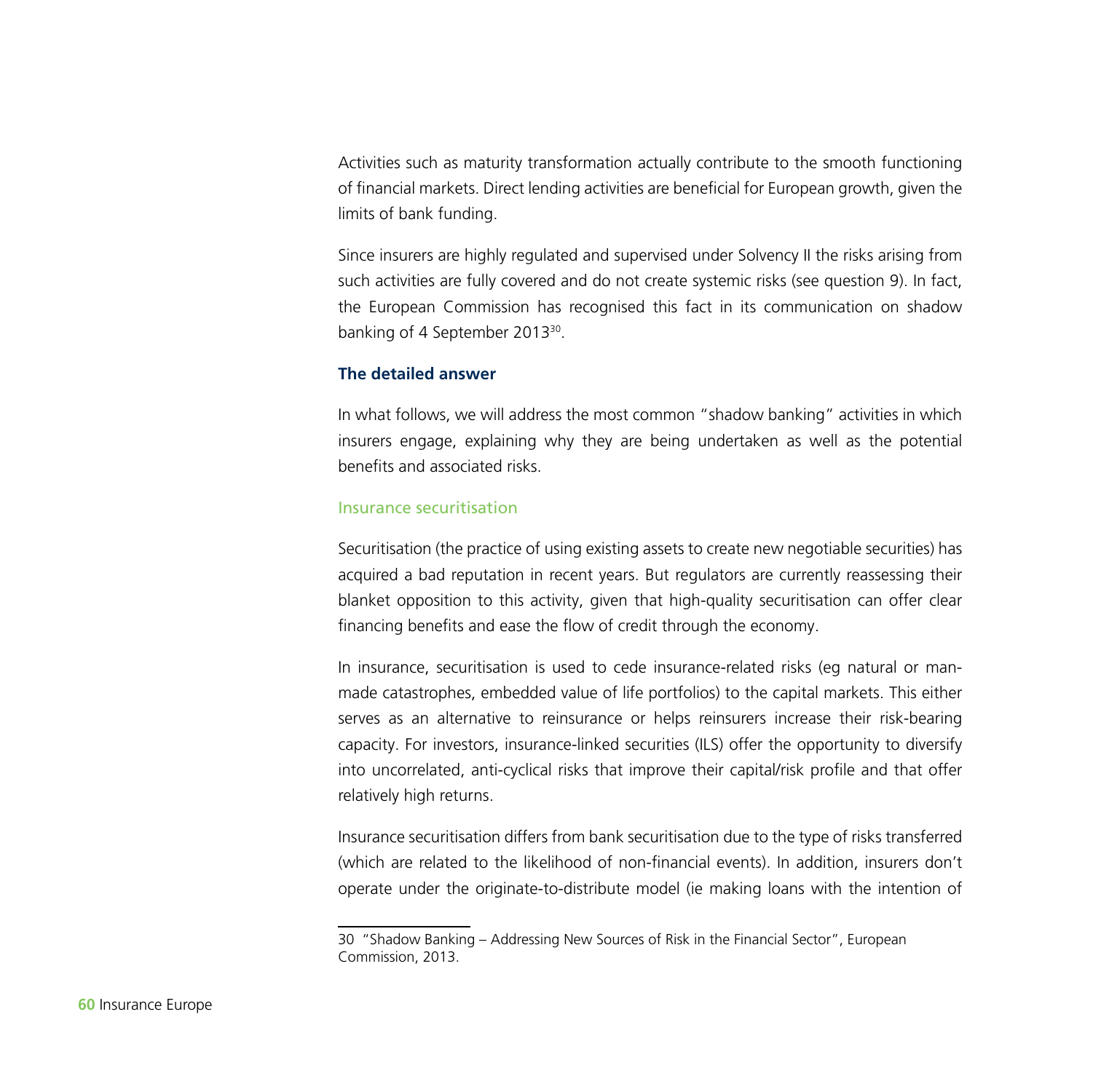

selling them securitised to other institutions and/or investors, as opposed to holding the loans through maturity).

There is also the question of scale. Insurance-linked securities are an essential tool used by reinsurers in order to diversify risk taken on from insurers' balance sheet further to the capital markets. But only around 5% of global primary insurance premiums are ceded to reinsurers. ILS issuance is in turn equivalent to around 0.1% of global insurance premiums<sup>31</sup>. The outstanding volume of ILS is thus significantly inferior to the total volume of outstanding asset-backed securities (ABS) for instance. The reduced dimension of the ILS market means that these instruments cannot conceivably give rise to systemic risk concerns.

#### Catastrophe bonds

Catastrophe bonds (cat bonds) are a form of ILS, and are financial instruments issued by insurers and reinsurers to share the risk they take on for natural catastrophes. The buyers receive an income but forfeit their original investment if the specified natural disaster occurs. Issuing bonds therefore helps (re)insurance companies raise funds for pay-outs linked to some of the most expensive risks (like devastating storms and earthquakes).

For an insurer, cat bonds can also be an attractive investment because they are not correlated with traditional products like stocks and bonds, or with the economic cycle (but rather with a well-defined risk event). This so-called "zero beta" allows for portfolio diversification. Secondly, the yields on cat bonds average around  $9\frac{632}{2}$ ; in the context of a prolonged low interest rate environment, this helps insurers achieve better investment returns, which benefits policyholders (either directly in profit-sharing products or indirectly via a lower pricing).

As for scale, the value of total cat bond issuance currently stands at around  $\epsilon$ 20bn<sup>33</sup>. Assuming all of these bonds were bought by insurers, this would amount to around 0.25% of their total assets under management. But insurers and pension funds aren't by far the primary investors in this asset class, so the actual percentage is much lower than that.

<sup>31</sup> "Insurance-linked securities", Aon Benfield, 2012.

<sup>32</sup> "Investment News 1/March 2014", UK Government Actuary's Department, 2014.

<sup>33</sup> "Investment News 1/March 2014", UK Government Actuary's Department, 2014.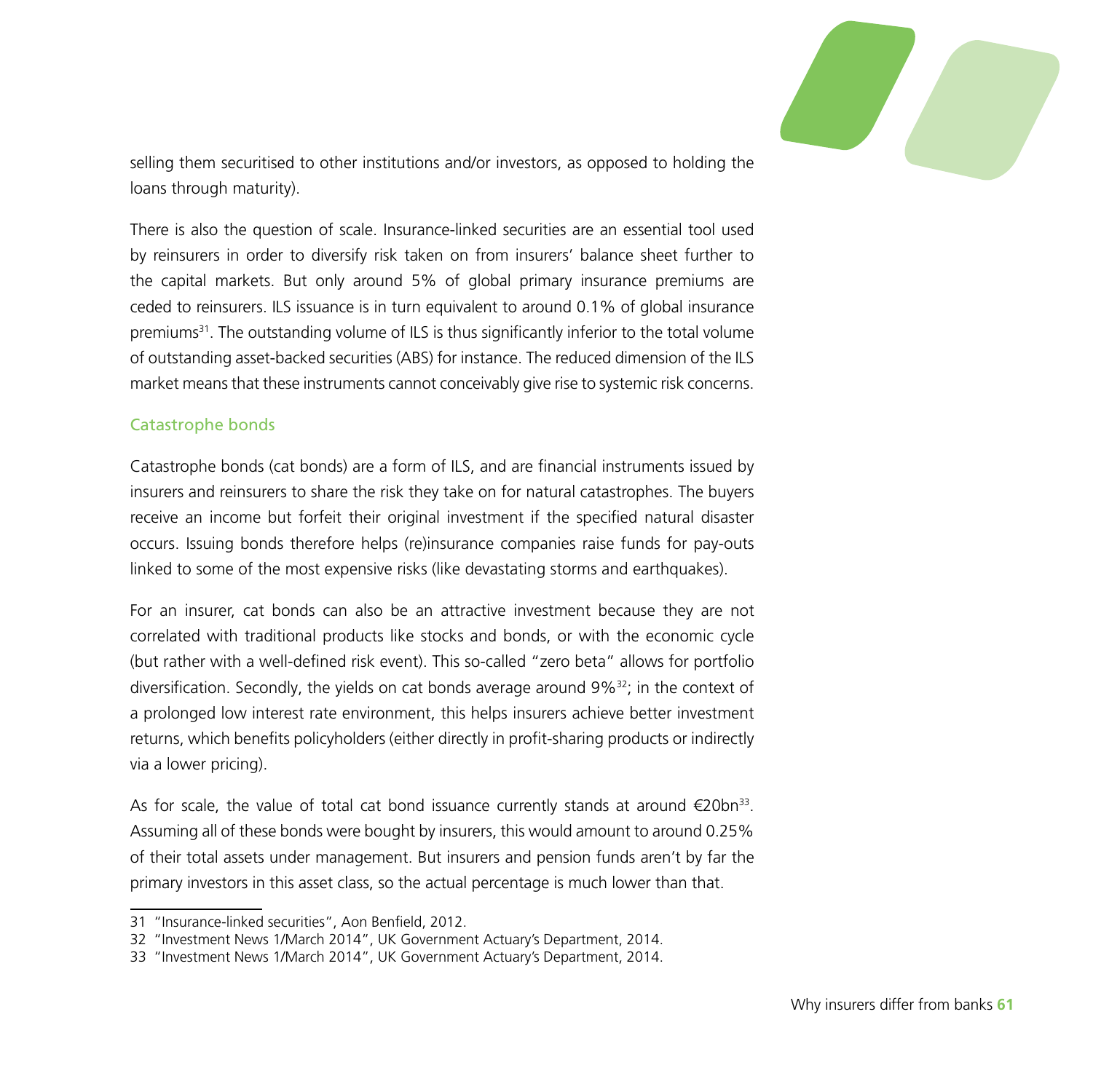Furthermore, in order to hold cat bonds, insurers are required to put aside an amount of capital which is proportionate to the maturity and credit standing of the cat bond. The industry's sound risk-management principles further limit the exposure insurers are willing to have to risk events linked to cat bonds.

#### Mortgage insurance

Mortgage insurance products can differ significantly between countries. It is therefore not easy to arrive at a consistent understanding of what constitutes a mortgage insurance/ guarantee product.

When a mortgage is signed, several insurance products can be part of the contractual agreement such as those related to the disability, mortality or morbidity of the mortgage holder. These are in effect traditional life or health insurance products and are not systemically relevant.

Classic mortgage insurance works as follows: in exchange for a premium, the mortgage insurer reduces the lender's exposure to risk. The amount of the premium is determined by the coverage level, loan type, and credit quality of the loan. For instance, if someone borrows 90% of a property's value from the bank and promises to repay the loan over 30 years, a mortgage insurer could offer to cover losses in the event of default up to 30% of the insured loan balance; this is called first loss. The insurer can never be liable for more than that sum and as a result can put aside capital to anticipate this loss. As a consequence, the bank's effective exposure to the loan would drop from 90% of the loan to 63% of the loan (90% x 70%).

Under Solvency II, an insurer will incur capital charges based on a one year period Valueat-Risk (VaR) loss at a confidence level of 99.5%. Such a calculation will ensure that mortgage insurers in the EU hold sufficient capital to counteract any potential losses as a result of downswings in the mortgage underwriting cycle.

Mortgage insurance products are beneficial because they enable first-time buyers with good credit histories but with low deposits to obtain access to housing which they can afford. In addition, they foster prudent lending by auditing the underwriting decisions of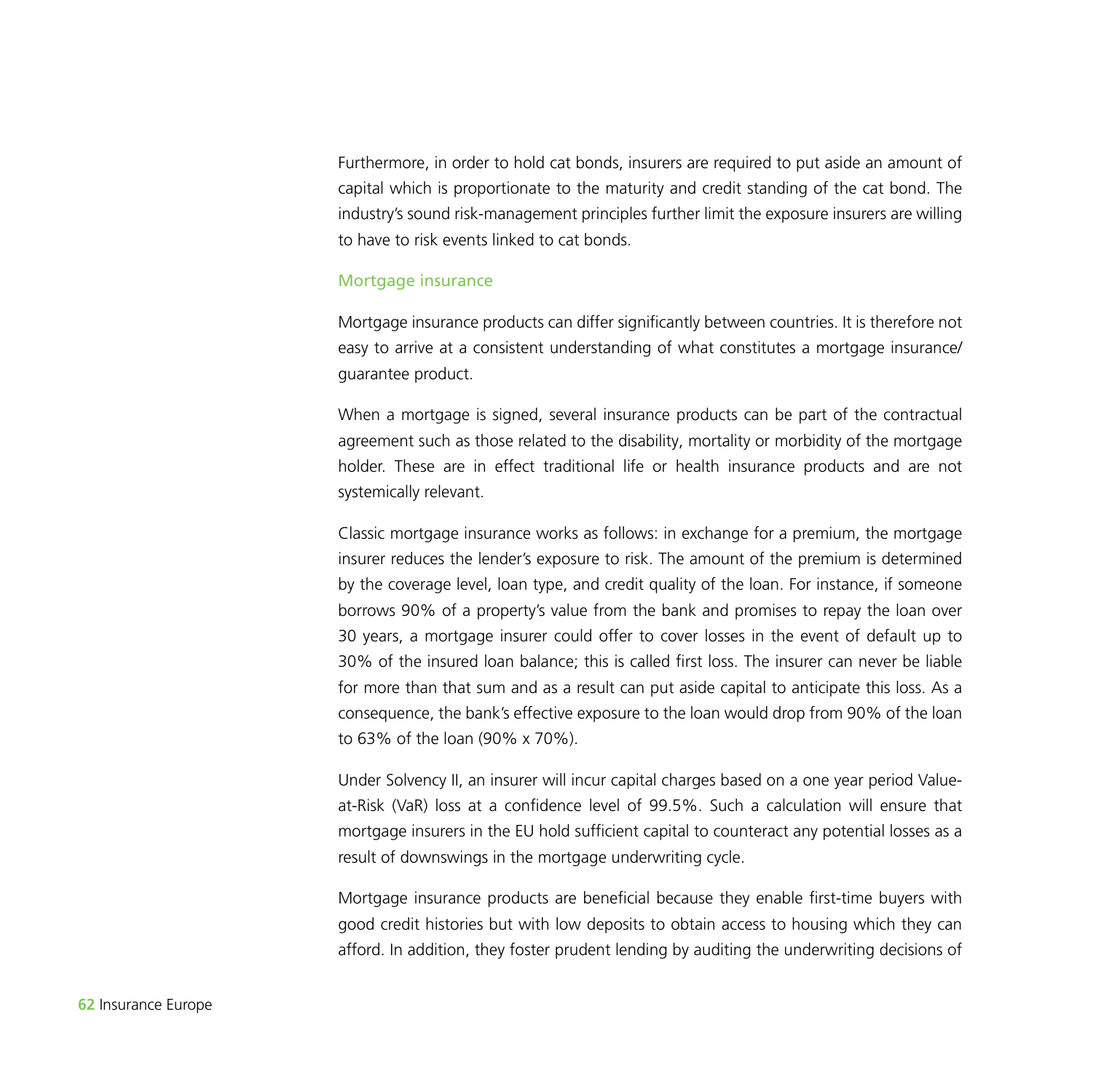

lenders and therefore by reducing the risk of poor underwriting decisions. Since mortgage insurers are in the position of first loss, they have every interest to make sure that the underwritten loan can be repaid.

#### Direct loans to SMEs and infrastructure projects

Insurers' lending is not a form of shadow banking. Shadow banks raise short-term funds in the financial markets in order to provide long-term lending. This maturity transformation exposes them to liquidity risk. Insurers use lending as part of their investment strategy and the funds allocated to this activity come from pre-paid premiums (not from short-term borrowing).

Insurers need access to a wide range of investments that enable them to match the characteristics of their liabilities and that allow for portfolio diversification. The profile of their liabilities (duration, predictability) is the main driver of insurers' investment strategy. Asset-liability management is therefore a key element of an insurer's business model. Given that a large part of insurers' assets back long-term liabilities, insurers will naturally seek investment opportunities that provide a good match for these long-term and predictable liabilities. Assuming a proper contractual structure and a solid legal framework, direct loans to SMEs and well-structured infrastructure projects will ensure stable cash-flows and low default rates<sup>34</sup>. Providing direct loans to SMEs and infrastructure projects is therefore an effective way via which insurers invest with a long-term perspective.

When providing direct loans, insurers are required to set aside a certain amount of capital (as defined by the Solvency II framework) for covering the risks associated to these investments.

#### Securities lending

Securities lending involves a transfer of securities (such as shares or bonds) to a third party (the borrower), who will in return post collateral in the form of shares, bonds or cash.

<sup>34</sup> "Infrastructure Default and Recovery Rates, 1983-2012H1", Moody's, 2012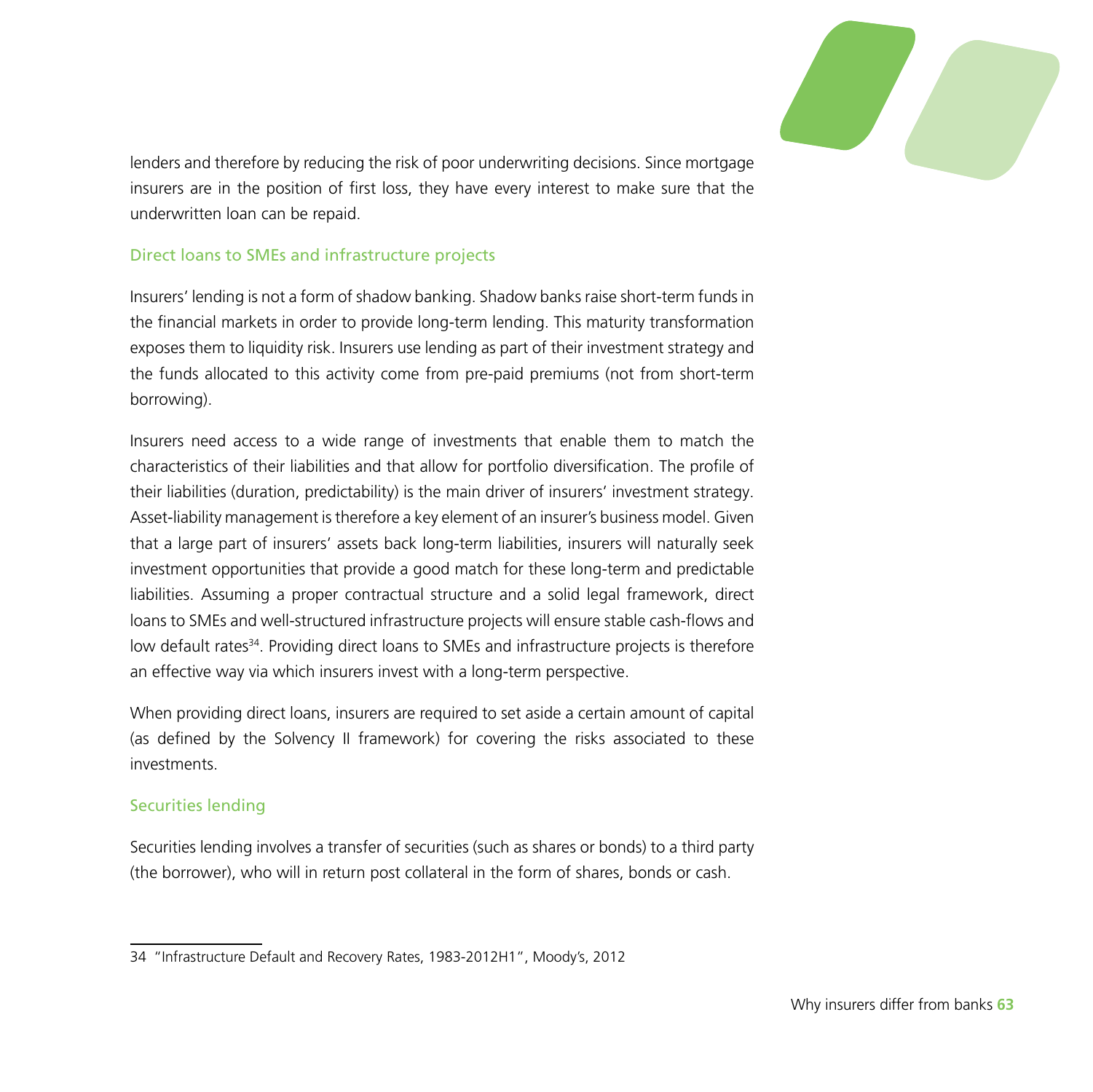In insurance, securities lending plays an important role in providing access to liquidity. For good reasons primarily related to their long-term investment horizon and to the matching of assets and liabilities, insurers hold low levels of cash on their balance sheets; therefore by lending securities which they hold with a long-term view, insurers can obtain access to short-term financing when needed (for example to fulfil collateral requirements under the European Market Infrastructure Regulation). In addition, securities lending is a valuable source of yield enhancement for insurers and their clients. In recent years we have seen government bond yields decline to unprecedented levels. For insurers, the collateralised form of yield enhancement provided by securities lending is more important than ever.

Besides being important for insurers themselves, the participation of insurers in securities lending is essential for capital markets as a whole because insurer-owned securities contribute to the liquidity and well-functioning of debt markets (including settlement efficiency, market making activities, hedging and reduction of borrowing costs for companies and governments alike). In particular, the demand for collateral is expected to significantly increase due to new regulation like EMIR and the Basel III liquidity requirements. Insurers' participation in the securities lending market will improve the ability to effectively move the supply of collateral through the system to meet demand. This is especially important in times of market stress.

During the recent financial crisis, securities lending raised a number of concerns due to the way in which lenders reinvested the cash collateral they received (see question 3). The recent Financial Stability Board work $35$  on addressing risks emerging from securities lending is aimed at defining minimum standards for cash collateral reinvestment by securities lenders. The new rules will in the future limit the risk of maturity and liquidity transformation resulting from cash collateral reinvestment.

Moreover, the proposal for an EU regulation on securities financing transactions (SFT), which is currently under negotiation, aims to introduce requirements to report securities lending to trade repositories, as well as requirements on the rehypothecation of assets held as collateral for such transactions.

<sup>35</sup> "Strengthening oversight and regulation of shadow banking. Policy framework for addressing shadow banking risks in securities lending and repos", Financial Stability Board, 2013.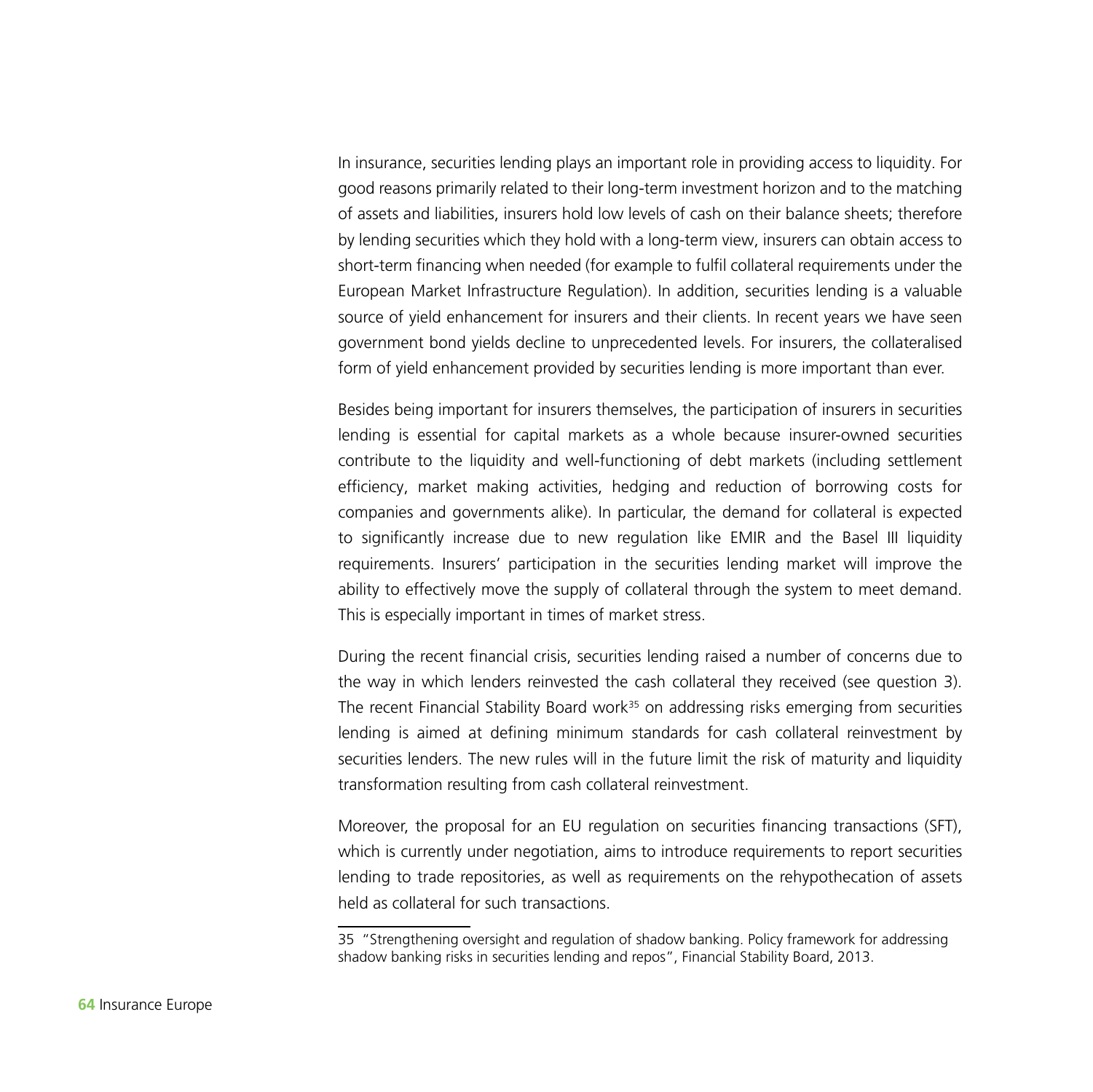

#### Repo transactions

A repo transaction involves a sale of securities (usually fixed-income securities) to a third party, where the seller commits to buy back the securities at a higher price at a future date. A repo transaction is therefore effectively a loan from the buyer to the seller, where the buyer holds the securities as collateral until the seller buys them back and receives the difference between the buy and the sale price as "interest".

Similar to securities lending, repo transactions can therefore also help insurers to access short-term financing when needed, for example, to cover collateral requirements under EMIR and by doing so insurers can in the same way as with securities lending contribute to the efficient functioning of the markets.

#### Insurers owning banks and insurers as part of a banking group

Some insurers may opt to offer banking products which supplement the insurance services already provided to policyholders (eg debit cards on which insurance claims are paid). They can therefore own a small banking operation. This bank will automatically be subject to Basel III capital requirements. Conversely, insurers can be part of a larger banking group, in which case the insurance activity would be regulated, at solo level, by Solvency II.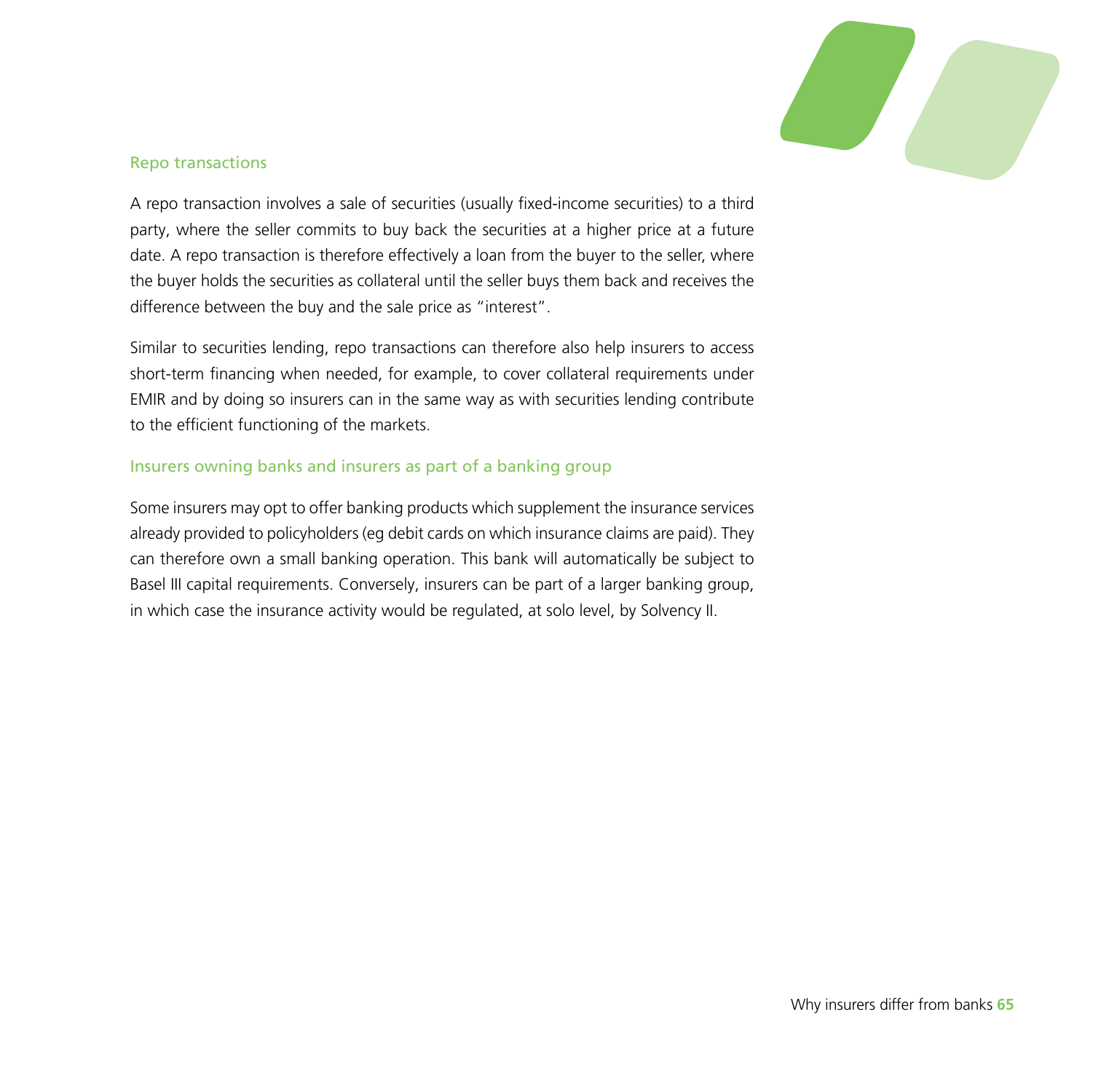© Insurance Europe aisbl Brussels, October 2014 All rights reserved Design: Insurance Europe

"Why insurers differ from banks" is subject to copyright with all rights reserved. Reproduction in part is permitted if the source reference "Why insurers differ from banks, Insurance Europe, October 2014" is indicated. Courtesy copies are appreciated. Reproduction, distribution, transmission or sale of this publication as a whole is prohibited without the prior authorisation of Insurance Europe.

Although all the information used in this publication was taken carefully from reliable sources, Insurance Europe does not accept any responsibility for the accuracy or the comprehensiveness of the information given. The information provided is for information purposes only and in no event shall Insurance Europe be liable for any loss or damage arising from the use of this information.